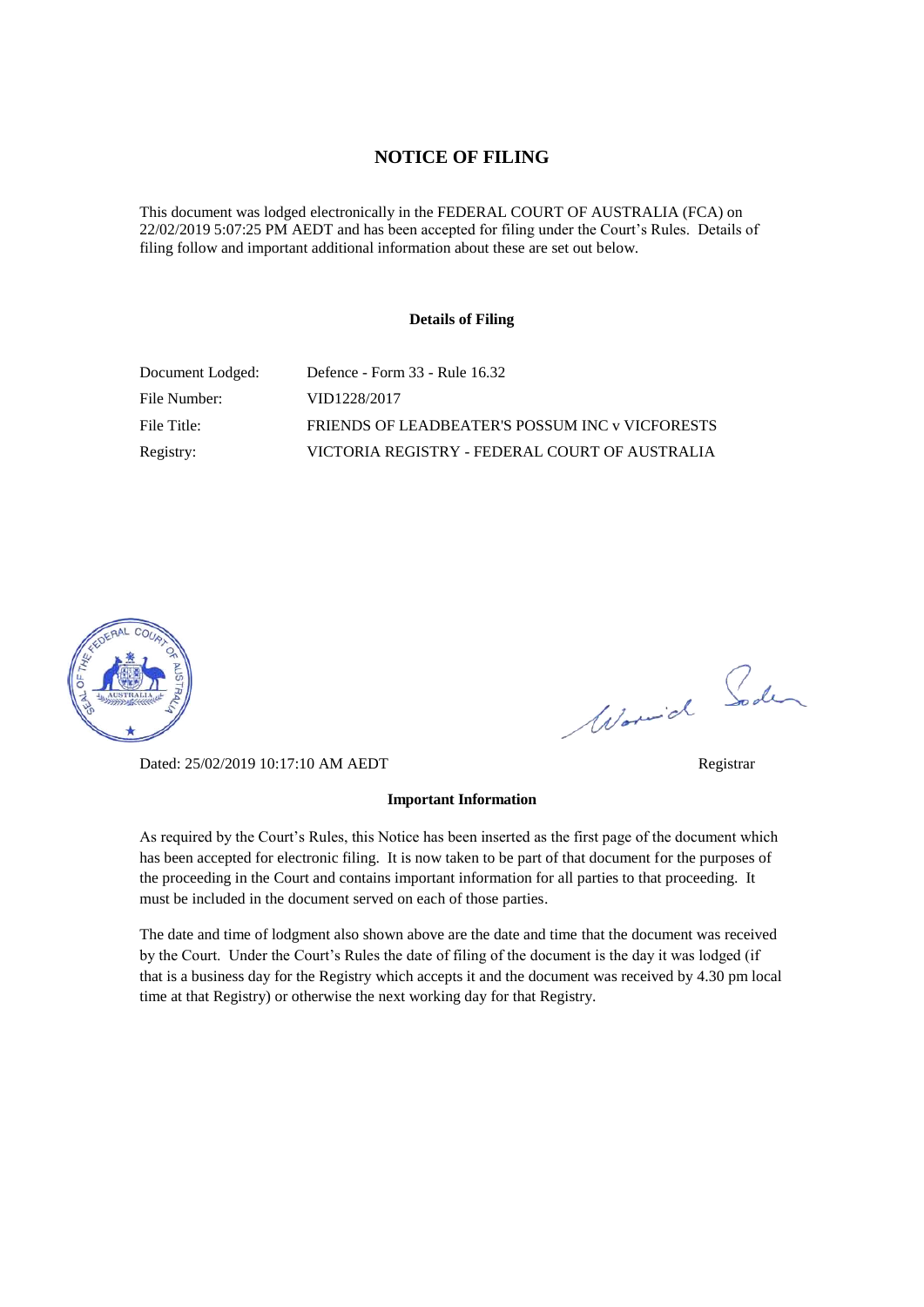Form 33 Rule 16.32



**FURTHER AMENDED DEFENCE TO SECOND FURTHER AMENDED STATEMENT OF** 

No. VID 1228 of 2017

Federal Court of Australia District Registry: Victoria Division: ACLHR

# **FRIENDS OF LEADBEATER'S POSSUM INC**

Applicant

# **VICFORESTS**

Respondent

Defined terms in the second further amended statement of claim dated 29 March 6 September 2018 18 January 2019 (**the 2FASOC**) have the same meaning in this defence unless otherwise stated. Sub-headings in the 2FASOC are used in this defence for ease of reference only. To the 2FASOC VicForests says by way of defence:

# **Parties**

- 1. It admits paragraph 1.
- 2. It admits paragraph 2.

# **VicForests' functions**

- 3. It admits paragraph 3.
- 4. It admits paragraph 4.
- 5. It admits paragraph 5.

| Filed on behalf of:                   | VicForests, the Respondent    |
|---------------------------------------|-------------------------------|
| Prepared by:                          | Alex Wolff                    |
| Law firm:                             | Baker McKenzie                |
| Tel: (03) 9617 4200                   | Fax<br>$(03)$ 9614 2103       |
| Alex.Wolff@bakermckenzie.com<br>Email |                               |
| Address for service                   | Level 19, 181 William Street  |
|                                       | <b>MELBOURNE VIC 3000</b>     |
|                                       | [Form approved $01/08/2011$ ] |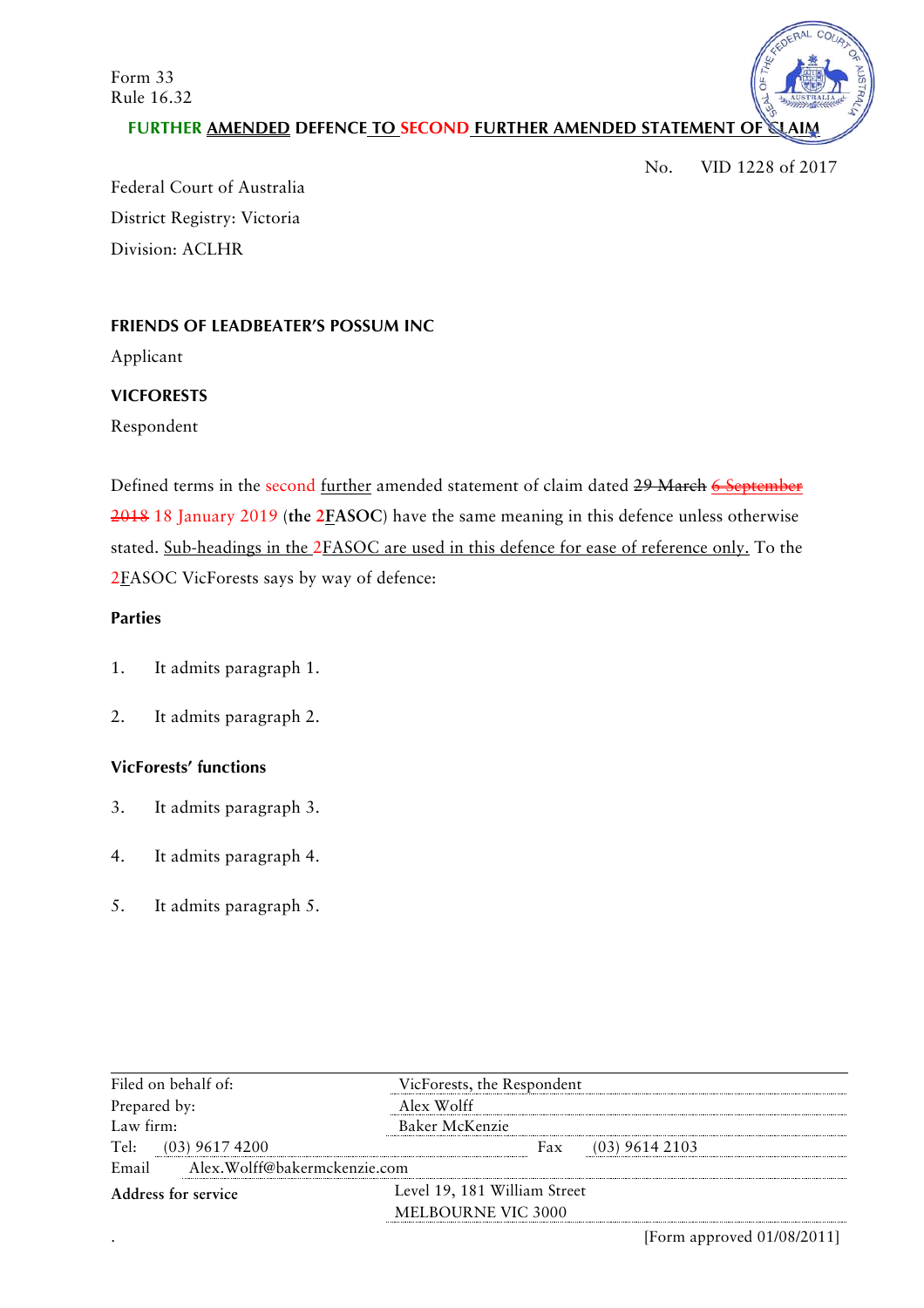#### **Timber Release Plan for the Central Highlands RFA Area**

- 6. As to paragraph 6:
	- (a) it says that in January 2017 VicForests approved a change to the timber release plan in accordance with s 43 of the *Sustainable Forests (Timber) Act 2004* (Vic) (**the SFT Act**);
	- (b) the Timber Release Plan was prepared in respect of an area to which an allocation order applies for the purposes of:
		- (i) harvesting and selling, or harvesting or selling, timber resources; and
		- (ii) undertaking associated management activities in relation to those timber resources

in accordance with s 37 of the SFT Act;

- (c) it admits that the Timber Release Plan identifies by map, schedule and coupe number, areas of forest in the CH RFA Area; and
- (d) otherwise does not admit paragraph 6.
- 6.1 It admits paragraph 6.1.
- 6.2 It admits paragraph 6.2.
- 6.3 As to paragraph 6.3 it:
	- (a) admits sub-paragraph (a);
	- (b) admits sub-paragraph (b);
	- (c) says that:
		- (i) the Timber Release Plan identifies the most intensive silvicultural system that may be used for each coupe;
		- (ii) a less intensive silvicultural system such as regrowth retention harvesting may be used for a coupe on the Timber Release Plan (in whole or in part);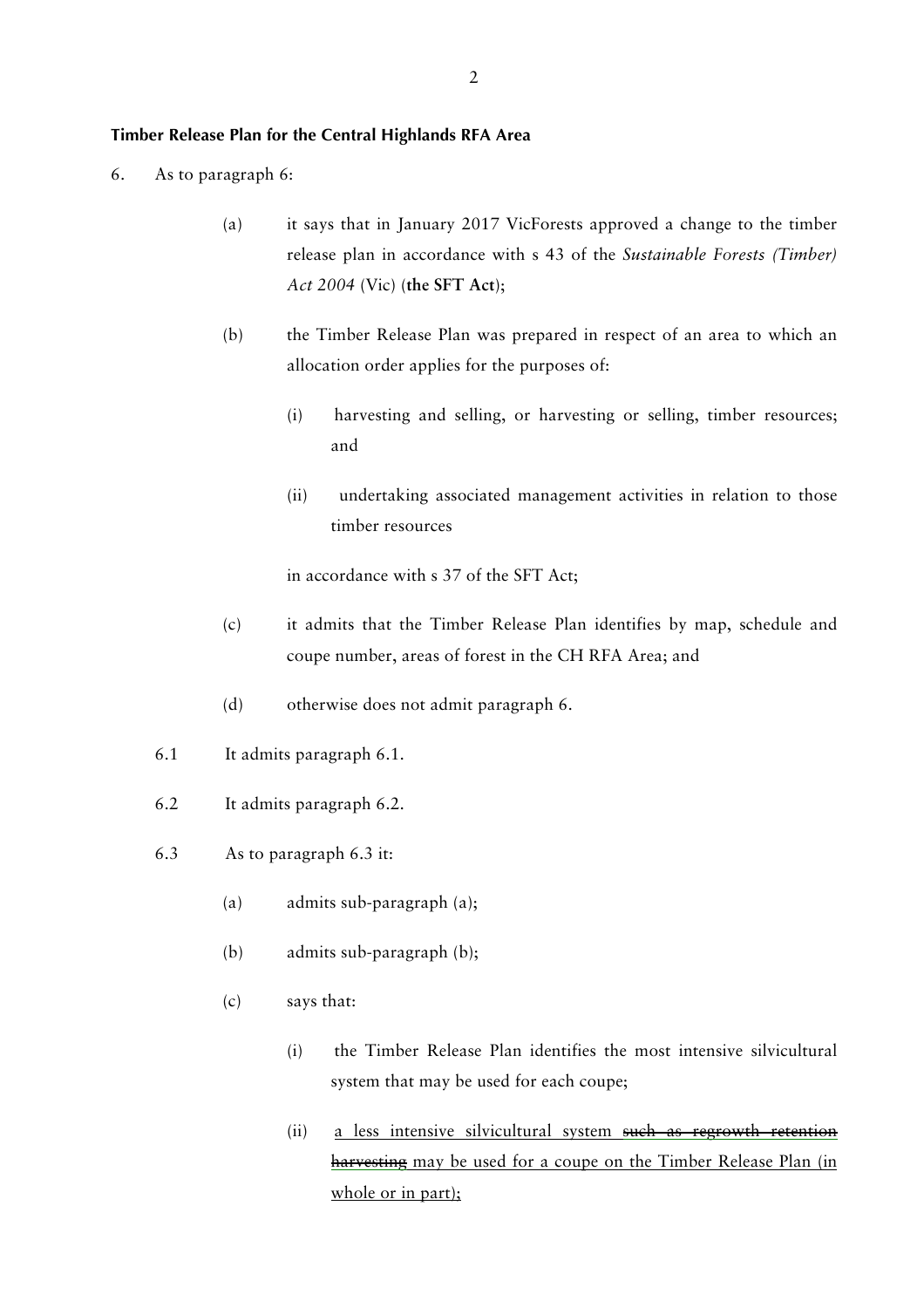(iii) as part of VicForests' decision to achieve certification of its operations to the Forest Stewardship Council (**FSC**) controlled wood standard (FSC-STD-30-010 version 2-0) by 2020, VicForests has determined to shift from the predominant use of:

(A) clear-fall harvesting systems, to a more adaptive suite of silviculture systems including more selective and dispersed harvesting systems that will support multi-cohort forest management; and

(B) high intensity regeneration burns in all forest types, to a more adaptive suite of regeneration treatments that further reduces risks of damage to retained trees;

#### **PARTICULARS**

As at the date of filing this further amended defence the best available guidance as to the silviculture systems that will be used by VicForests in the Scheduled Coupes is contained in VicForests' draft *Harvesting and Regeneration Systems* (version 0.9) dated 13 February 2019 (**Systems Document**) (formerly called the *Guidelines for adaptive silviculture systems*, being exhibit WEP–127 to the affidavit of William Edward Paul affirmed on 11 February 2019 (**the fourth Paul affidavit**)).

Further particulars may be provided prior to, or during, trial.

- (iv) the planning for timber harvesting operations in any of the Scheduled Coupes is not yet sufficiently advanced for VicForests to have determined, amongst other things, which particular silvicultural system it will use in any of the Scheduled Coupes;
- (v) to the extent that timber harvesting operations are conducted in the Scheduled Coupes, the manner in which those timber harvesting operations occur will be subject to (amongst other things):

(A) the Systems Document and the 2017 HCV Document (as defined in the fourth Paul affidavit) whether in their current forms,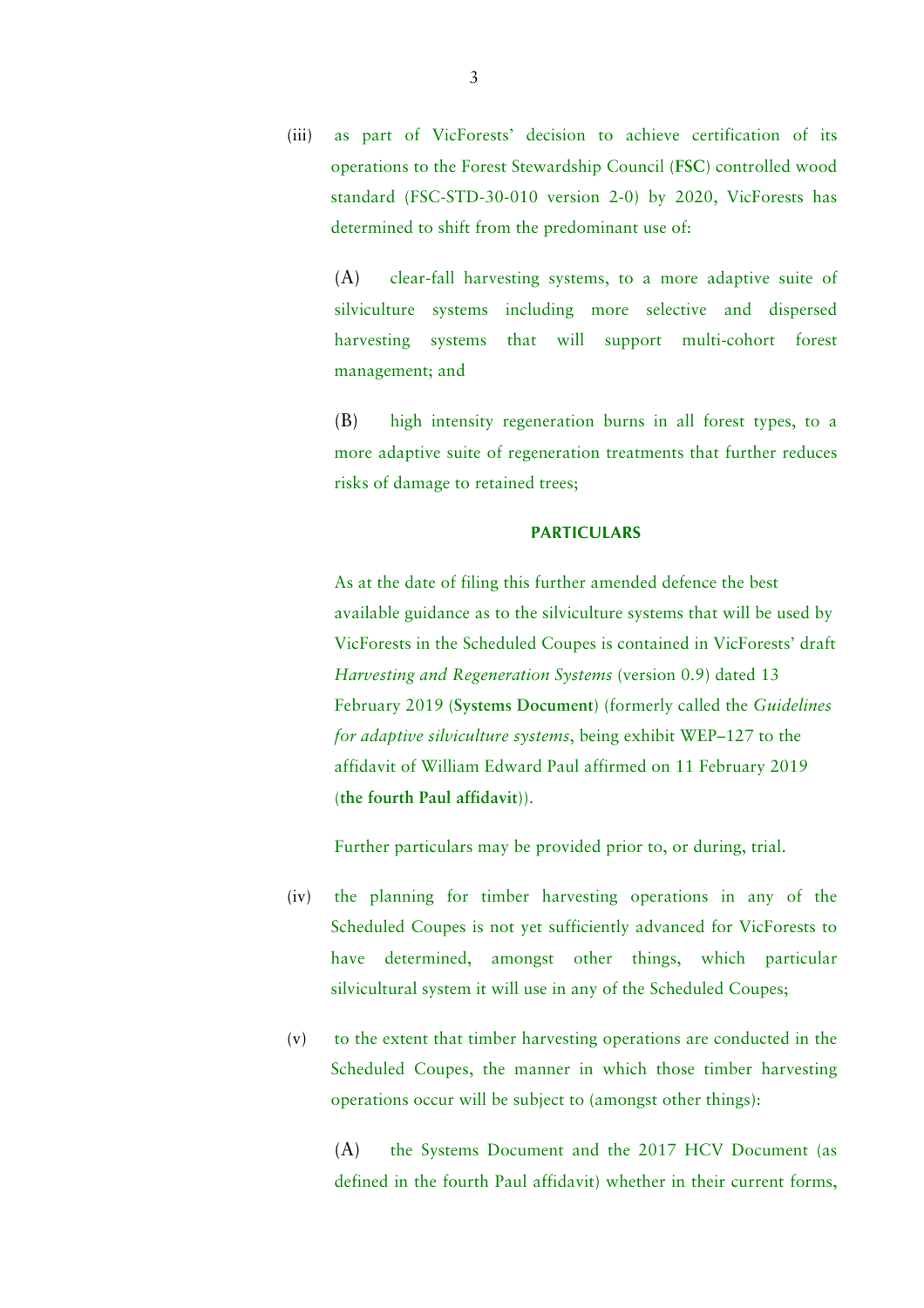subsequent drafts or, following a period of public consultation, the documents as finalised;

- (B) the:
	- (1) Timber Release Plan;

(2) Code, the Management Standards and Procedures and the Planning Standards; and

(3) SFT Act or other relevant legislation

as in force at the time the timber harvesting operations are to occur;

- (C) the results of any:
	- (1) pre-harvest surveys; and/or

(2) opportunistic sightings of threatened flora or fauna

that may require a management response under the prevailing Code, Management Standards and Procedures and Planning Standards; and

(D) any other exclusions that may be required under the prevailing Code, Management Standards and Procedures and Planning Standards; and

- (vi) otherwise denies each allegation in sub-paragraph (c);
- (d)  $admits subparagnb (d) says further that:$ 
	- (i) the Timber Release Plan includes details of the location and approximate timing of timber harvesting in the proposed coupes; and
	- (ii) otherwise denies each allegation in subparagraph (d); and
- (e) admits subparagraph (e).
- 7. It admits paragraph 7.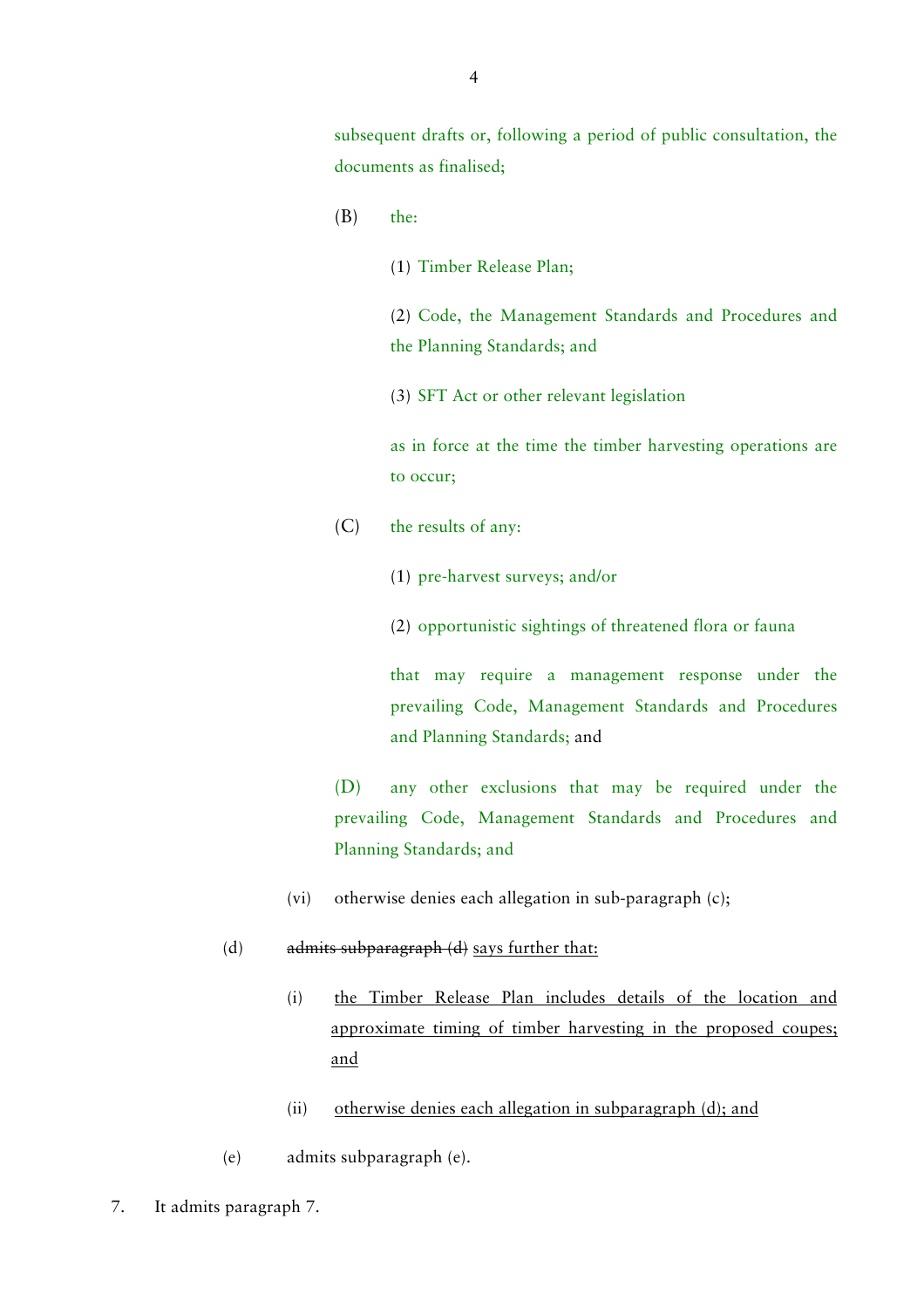8. It does not admit paragraph 8.

#### *Coupes that have been clear-felled*

- 9. As to paragraph 9:
	- 9.5 It admits paragraph 9.5 denies each allegation in paragraph 9.5 and says that coupe 298-516-0001 (Glenview) was harvested using the seed tree harvesting silvicultural method.
	- 9.6 It denies each allegation in paragraph 9.6 and says that coupe 298-519-0003 (Flicka) was harvested using the regrowth retention and seed tree harvesting silvicultural methods.
	- 9.12 It admits denies each allegation in paragraph 9.12 and says that coupe 307-505-0011 (Guitar Solo) was harvested using the regrowth retention harvesting silvicultural method. denies each allegation in paragraph 9.12 and says that coupe 307-505-0011 (Guitar Solo) was harvested using the seed tree harvesting silvicultural method.
	- 9.13 It admits paragraph 9.13 denies each allegation in paragraph 9.13 and says that coupe 309-507-0001 (Mont Blanc) was harvested using the seed tree harvesting silvicultural method.
	- 9.14 It denies each allegation in paragraph 9.14 and says that coupe 309-507-0003 (Kenya) was harvested using the regrowth retention and seed tree harvesting silvicultural methods.
	- 9.15 It denies each allegation in 9.15 and says that coupe 309-507-0004 (The Eiger) was harvested using the elearfell and seed tree harvesting silvicultural methods.
	- 9.16 It denies each allegation in paragraph 9.16 and says that coupe 317-508-0008 (Professor Xavier) was harvested using the regrowth retention harvesting silvicultural method.
	- 9.17 It denies each allegation in paragraph 9.17 and says that coupe 344-509-0009 (Ginger Cat) was harvested using the regrowth retention harvesting silvicultural method.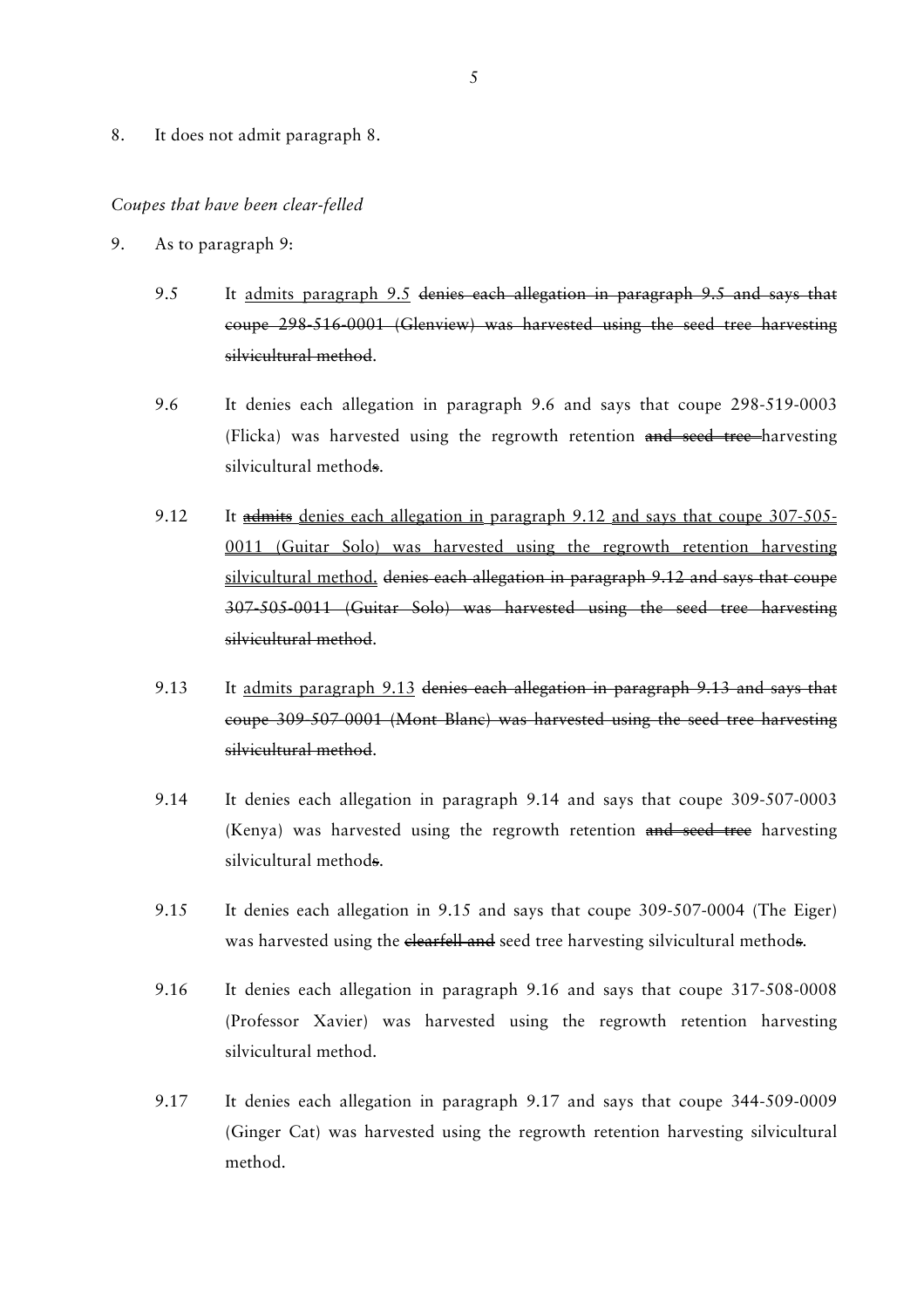- 9.18 It denies each allegation in paragraph 9.18 and says that coupe 348-506-0003 (Blue Vein) will be harvested using the regrowth retention harvesting silvicultural method.
- 9.19 It denies each allegation in paragraph 9.19 and says that coupe 345-503-0005 (Bulls Eye) was harvested using the regrowth retention harvesting silvicultural method.
- 9.20 It denies each allegation in paragraph 9.20 and says that coupe 345-505-0006 (Hairy Hyde) was harvested using the seed tree harvesting silvicultural method.
- 9.21 It denies each allegation in paragraph 9.21 and says that coupe 345-506-0004 (Opposite Fitzies) was harvested using the seed tree harvesting silvicultural method.
- 9.25 It admits paragraph 9.25.
- 9.26 It denies each allegation in paragraph 9.26 and says that coupe 348-517-0005 (Tarzan) was harvested using the regrowth retention harvesting silvicultural method.
- 9.30 It admits paragraph 9.30 denies each allegation in paragraph 9.30 and says that coupe 462-507-0008 (Estate) was harvested using the seed tree harvesting silvicultural method.
- 9.31 It denies each allegation in paragraph 9.31 and says that coupe 463-504-0009 (De Valera) was harvested using the regrowth retention harvesting and the seed tree harvesting silvicultural methods.
- 9.32 It admits paragraph 9.32 denies each allegation in paragraph 9.32 and says that coupe 483-505-0002 (Rowels) was harvested using the seed tree harvesting silvicultural method.
- 9.33 It denies each allegation in paragraph 9.33 and says that coupe 312-510-0007 (Bromance) was harvested using the seed tree harvesting silvicultural method.
- 9.34 It denies each allegation in paragraph 9.34 and says that coupe 312-510-0009 (Lovers Lane) was harvested using the seed tree harvesting silvicultural method.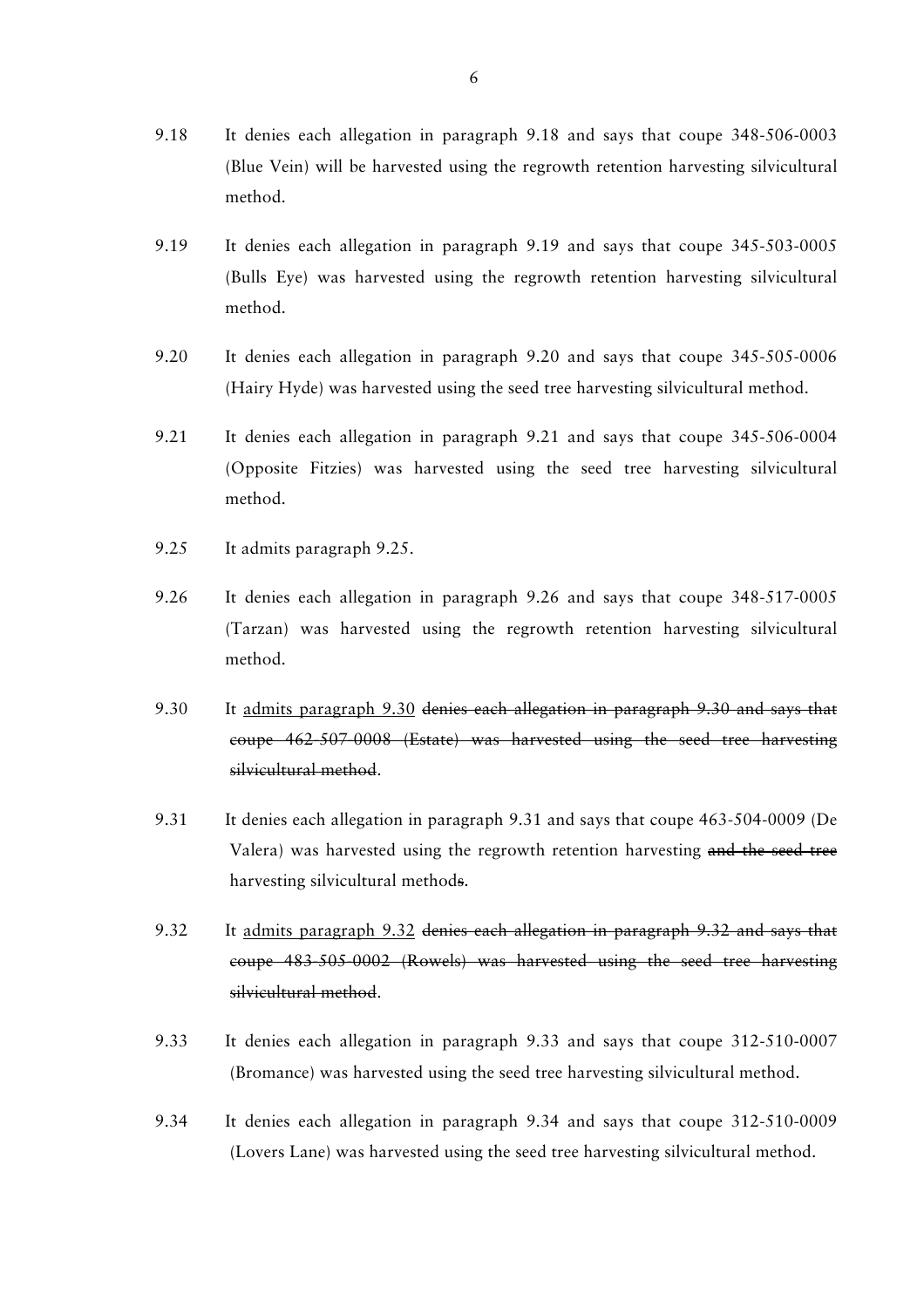- 9.35 It denies each allegation in paragraph 9.35 and says that coupe 317-508-0010 (Swing High) was harvested using the regrowth retention harvesting silvicultural method.
- 9.36 It denies each allegation in paragraph 9.36 and says that coupe 462-504-0004 (Skerry's Reach) was harvested using the clear fell and seed tree harvesting silvicultural methods.
- 9.37 It denies each allegation in paragraph 9.37 and says that coupe 288-516-0007 (Golden Snitch) was harvested using the regrowth retention harvesting silvicultural method.
- 9.38 It denies each allegation in paragraph 9.38 and says that coupe 288-516-0006 (Hogsmeade) was harvested using the regrowth retention harvesting silvicultural method.
- 9.39 It admits paragraph 9.39.
- 9.40 It denies each allegation in paragraph 9.40 and says that coupe 287-511-0009 (Rocketman) was harvested using the regrowth retention harvesting silvicultural method.
- 9.41 It admits paragraph 9.41.

# *Proposed clear-felling*

- 10. As to paragraph 10 it:
	- (a) admits that each of the scheduled coupes is:
		- (i) in the CH RFA Area; and
		- (ii) listed on the Approved Timber Release Plan and, with the exception of coupe 288-506-0001 (Dry Creek Hill RDI), with a nominated silvicultural method of either clearfelling or seed tree retention;
	- (aa) says that coupe 288-506-0001 (Dry Creek Hill RDI) is listed on the Approved Timber Release Plan with a nominated silvicultural method of road alignment — improvement;
	- (b) refers to and repeats subparagraph  $6.3(c)$  above);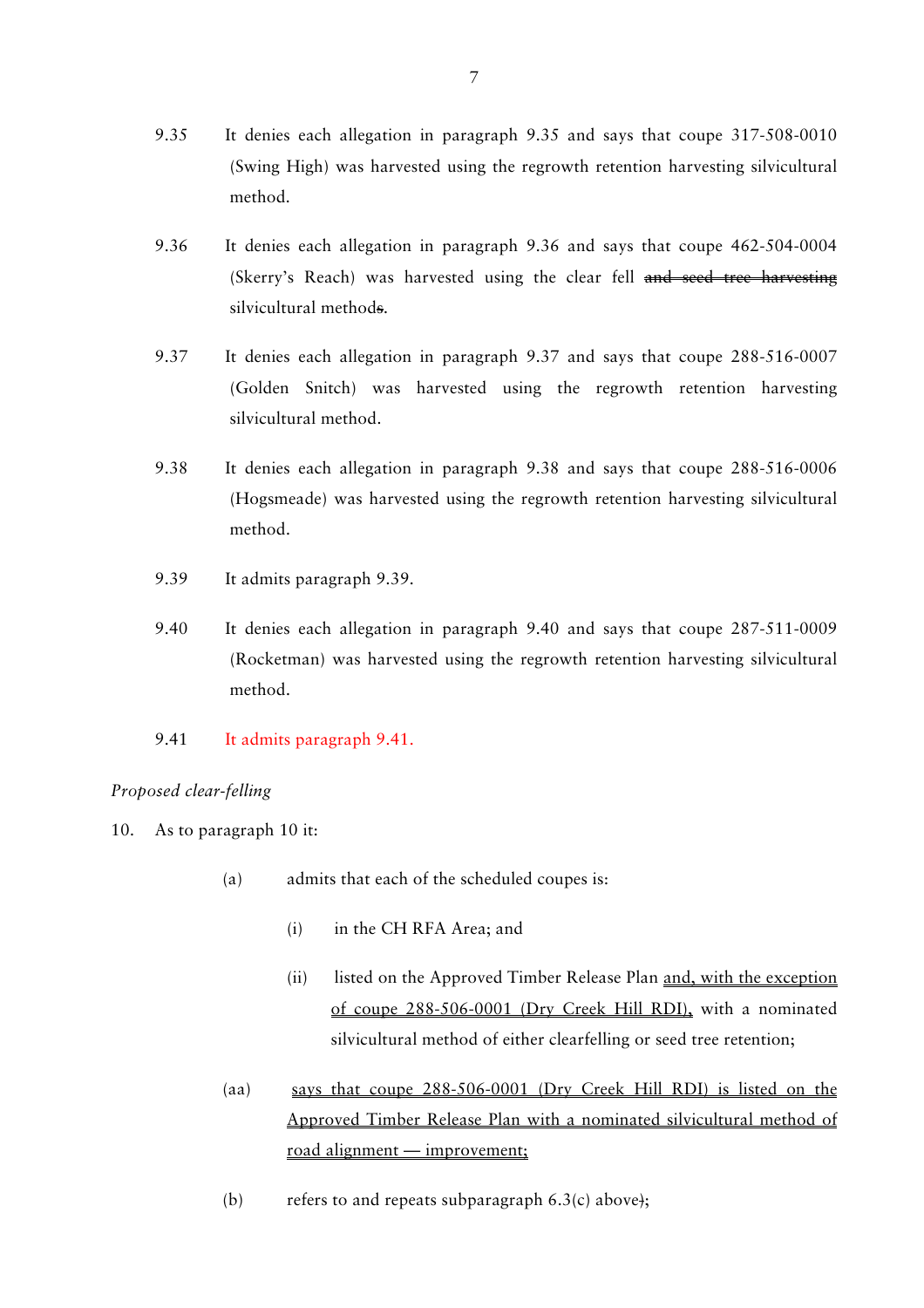- (c) says that the Approved Timber Release Plan includes the approximate timing of timber harvesting for all the coupes listed on the Approved Timber Release Plan; and
- (d) otherwise denies each allegation in paragraph 10.

### **Leadbeater's Possum and Greater Glider are listed threatened species under the EPBC Act**

- 11. It admits paragraph 11.
- 12. It admits paragraph 12.
- 13. It admits paragraph 13.
- 14. As to paragraph 14 it:
	- (a) admits sub-paragraph 14.1says that on 2 May 2016 the Federal Minister for the Environment included Greater Glider in the vulnerable category of the listing of threatened species under s 178 of the EPBC Act; and
	- (b) says that on 2 May 2016 the Federal Minister for the Environment approved a conservation advice for the Greater Glider with effect under the EPBC Act from 25 May 2016; and
	- (c) otherwise does not admit denies each allegation in paragraph 14.
- 14A. It admits paragraph 14A.
- 15. It admits paragraph 15.
- 16. It admits paragraph 16.

# **Past forestry operations have, are, or are logging has, is or is likely to have a significant impact on the Leadbeater's Possum**

- 17. It admits paragraph 17.
- 17A. It admits paragraph 17A.
- 22. It denies each allegation in paragraph 22.
- 23. It denies each allegation in paragraph 23.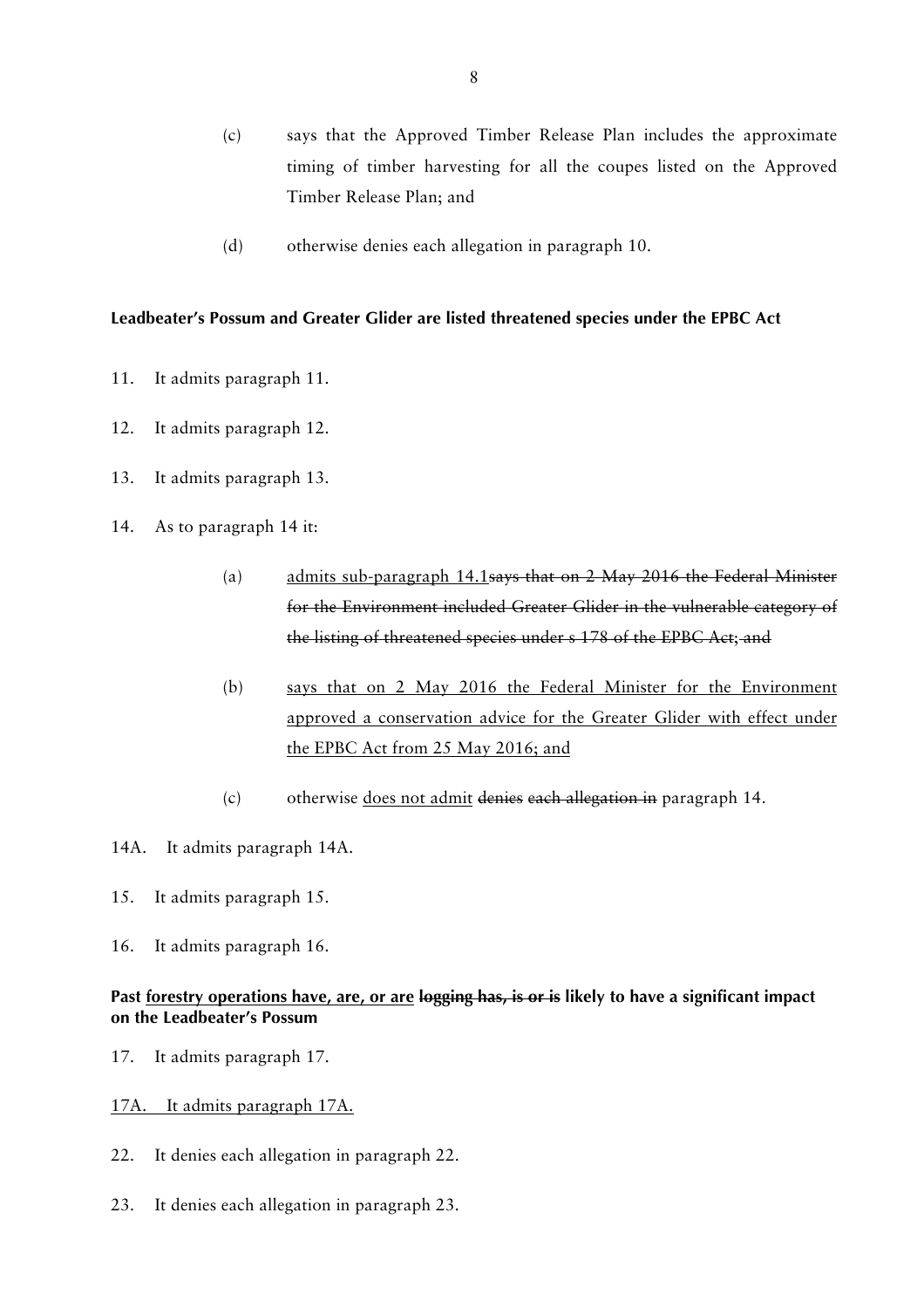- 24. It denies each allegation in paragraph 24.
- 25. It denies each allegation in paragraph 25.
- 26. It denies each allegation in paragraph 26.
- 27. It denies each allegation in paragraph 27.
- 28. It denies each allegation in paragraph 28.
- 29. It denies each allegation in paragraph 29.
- 29A. It denies each allegation in paragraph 29A.
- 29B. It denies each allegation in paragraph 29B.
- 29C. It denies each allegation in paragraph 29C.
- 30. It denies each allegation in paragraph 30.

# **Past forestry operations have, are, or are logging has, is or is likely to have a significant impact on the Greater Glider**

31. It admits paragraph 31.

### 31A. It admits paragraph 31A.

- 32. It denies each allegation in paragraph 32.
- 33. It denies each allegation in paragraph 33.
- 34. It denies each allegation in paragraph 34.
- 35. It denies each allegation in paragraph 35.
- 36. It denies each allegation in paragraph 36.
- 37. It denies each allegation in paragraph 37.
- 38. It denies each allegation in paragraph 38.
- 39. It denies each allegation in paragraph 39.
- 39A. It denies each allegation in paragraph 39A.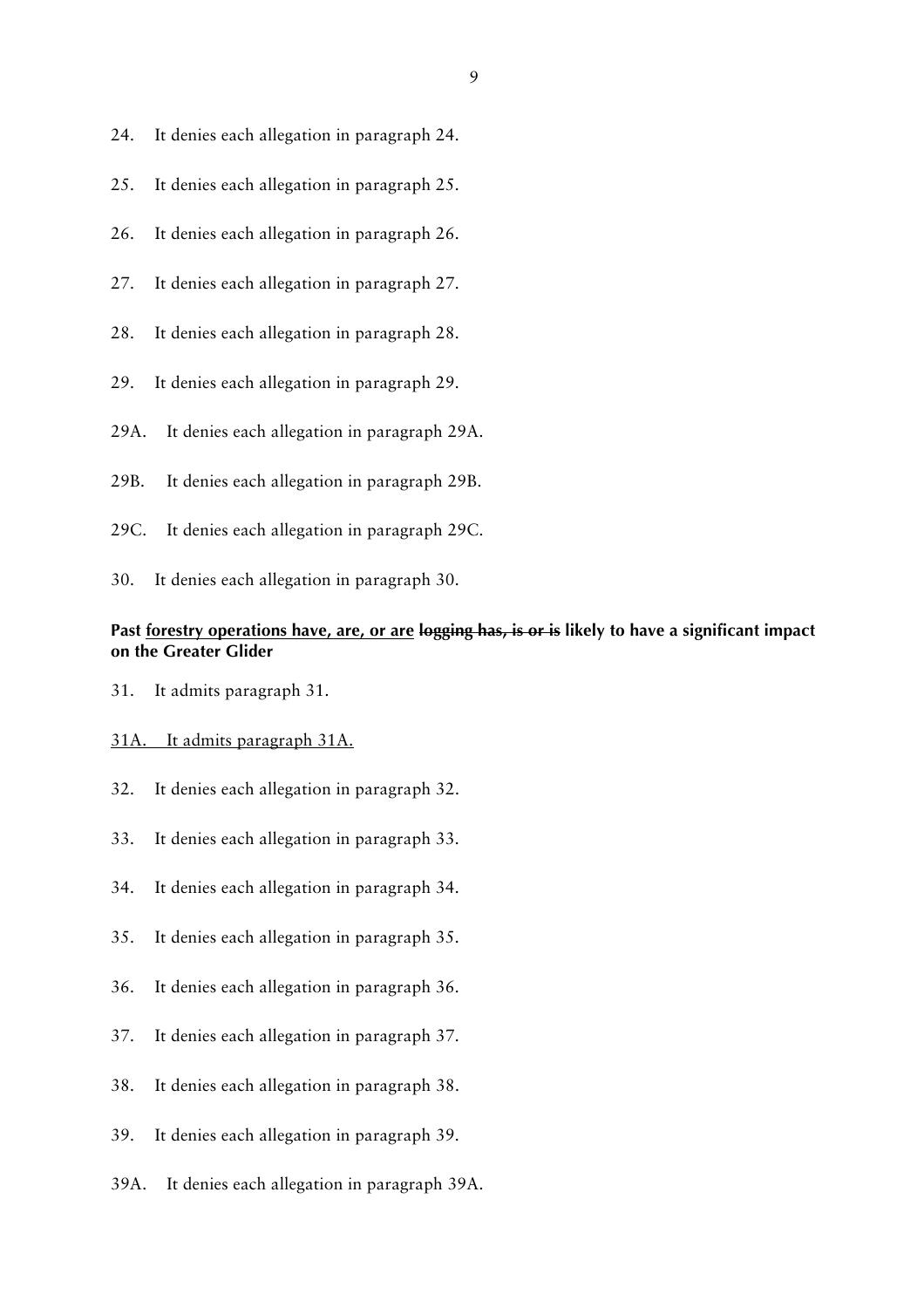- 39B. It denies each allegation in paragraph 39B.
- 39C. It denies each allegation in paragraph 39C.
- 39D. It denies each allegation in paragraph 39D.
- 40. It denies each allegation in paragraph 40.

#### **Scheduled logging is likely to have a significant impact on the Leadbeater's Possum**

41. It admits paragraph 41.

### 41A. It admits paragraph 41A.

- 42. As to paragraph 42 it:
	- (a) refers to and repeats subparagraph 6.3(c) above and says that it has not finalised any proposed harvesting plan for the coupe;
	- (b) says that any timber harvesting operations in the coupe will be conducted in accordance with the Code and any management prescriptions in force from time-to-time; and
	- (c) otherwise denies each allegation in paragraph 42.
- 43. As to paragraph 43 it:
	- (a) refers to and repeats subparagraph  $6.3(c)$  above and says that it has not finalised any proposed harvesting plan for the coupe;
	- (b) says that any timber harvesting operations in the coupe will be conducted in accordance with the Code and any management prescriptions in force from time-to-time; and
	- (c) otherwise denies each allegation in paragraph 43.
- 44. As to paragraph 44 it:
	- (a) refers to and repeats subparagraph  $6.3(c)$  above and says that it has not finalised any proposed harvesting plan for the coupe;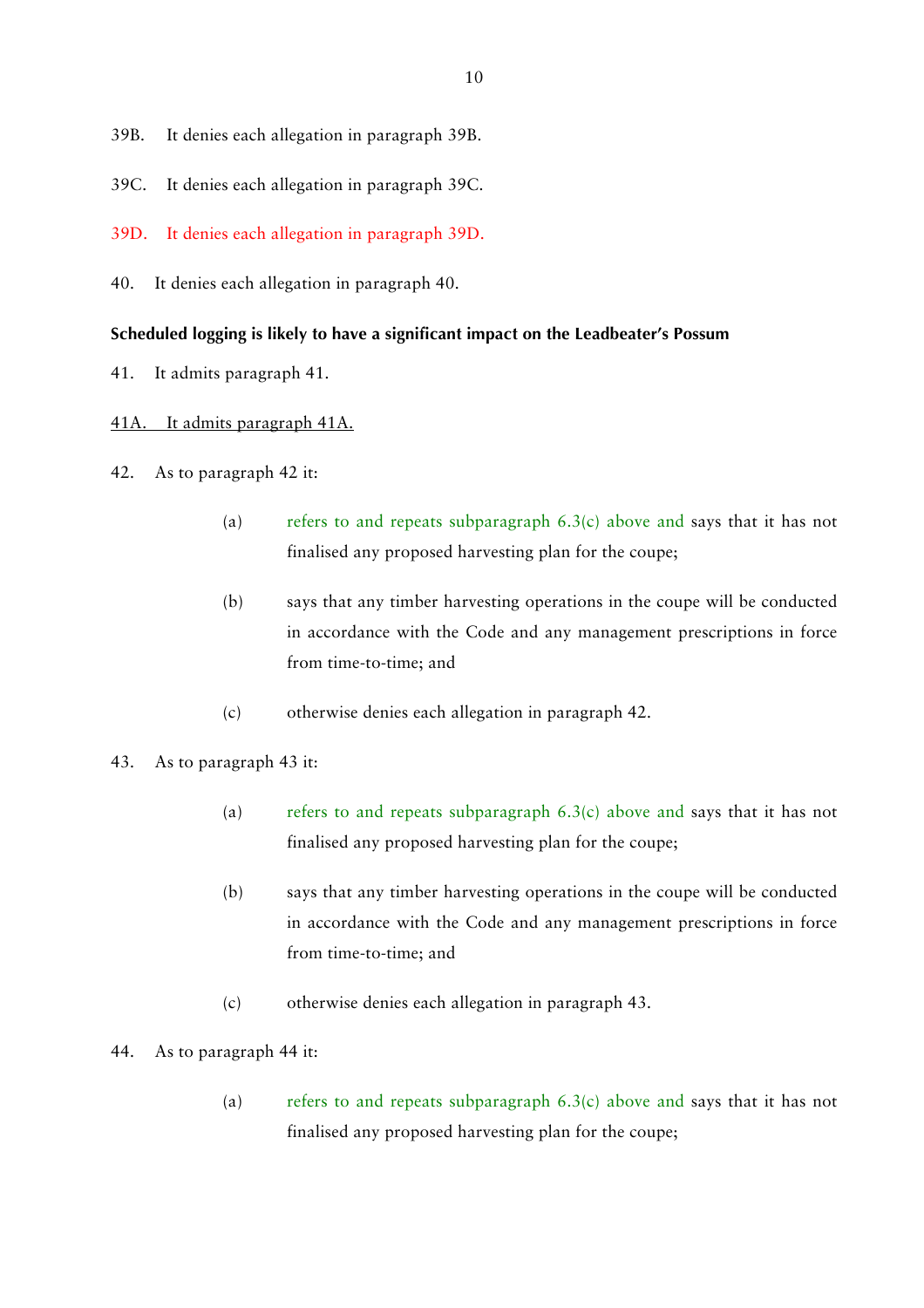- (b) says that any timber harvesting operations in the coupe will be conducted in accordance with the Code and any management prescriptions in force from time-to-time; and
- (c) otherwise denies each allegation in paragraph 44.

### 45. As to paragraph 45 it:

- (a) refers to and repeats subparagraph  $6.3(c)$  above and says that it has not finalised any proposed harvesting plan for the coupe;
- (b) says that any timber harvesting operations in the coupe will be conducted in accordance with the Code and any management prescriptions in force from time-to-time; and
- (c) otherwise denies each allegation in paragraph 45.
- 46. As to paragraph 46 it:
	- (a) refers to and repeats subparagraph  $6.3(c)$  above and says that it has not finalised any proposed harvesting plan for the coupe;
	- (b) says that any timber harvesting operations in the coupe will be conducted in accordance with the Code and any management prescriptions in force from time-to-time; and
	- (c) otherwise denies each allegation in paragraph 46.

# 47. As to paragraph 47 it:

- (a) refers to and repeats subparagraph  $6.3(c)$  above and says that it has not finalised any proposed harvesting plan for the coupe;
- (b) says that any timber harvesting operations in the coupe will be conducted in accordance with the Code and any management prescriptions in force from time-to-time; and
- (c) otherwise denies each allegation in paragraph 47.
- 48. As to paragraph 48 it: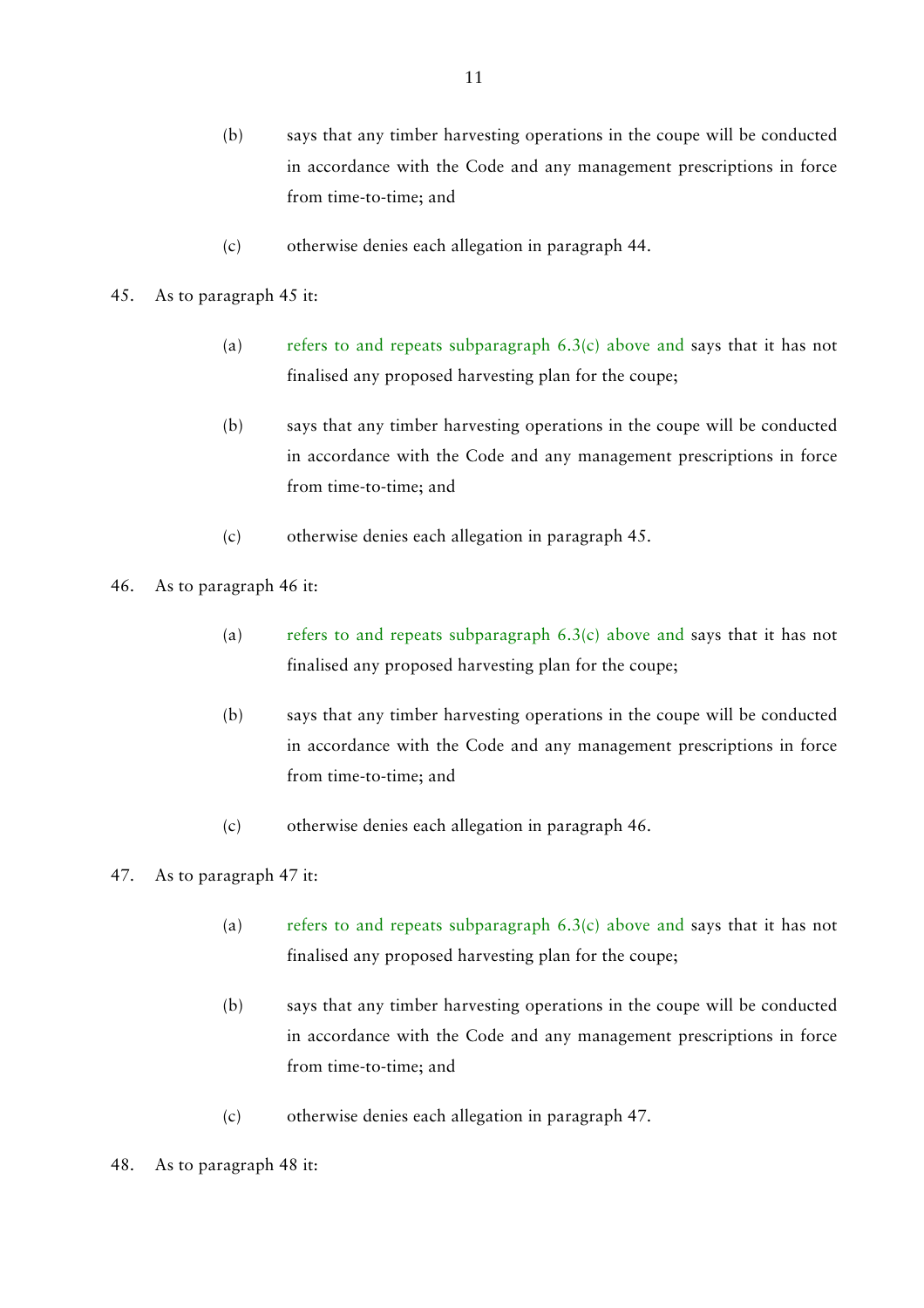- (a) refers to and repeats subparagraph  $6.3(c)$  above and says that it has not finalised any proposed harvesting plan for the coupe;
- (b) says that any timber harvesting operations in the coupe will be conducted in accordance with the Code and any management prescriptions in force from time-to-time; and
- (c) otherwise denies each allegation in paragraph 48.
- 49. As to paragraph 49 it:
	- (a) refers to and repeats subparagraph  $6.3(c)$  above and says that it has not finalised any proposed harvesting plan for the coupe;
	- (b) says that any timber harvesting operations in the coupe will be conducted in accordance with the Code and any management prescriptions in force from time-to-time; and
	- (c) otherwise denies each allegation in paragraph 49.
- 50. As to paragraph 50 it:
	- (a) refers to and repeats subparagraph  $6.3(c)$  above and says that it has not finalised any proposed harvesting plan for the coupe;
	- (b) says that any timber harvesting operations in the coupe will be conducted in accordance with the Code and any management prescriptions in force from time-to-time; and
	- (c) otherwise denies each allegation in paragraph 50.
- 51. As to paragraph 51 it:
	- (a) refers to and repeats subparagraph  $6.3(c)$  above and says that it has not finalised any proposed harvesting plan for the coupe;
	- (b) says that any timber harvesting operations in the coupe will be conducted in accordance with the Code and any management prescriptions in force from time-to-time; and
	- (c) otherwise denies each allegation in paragraph 51.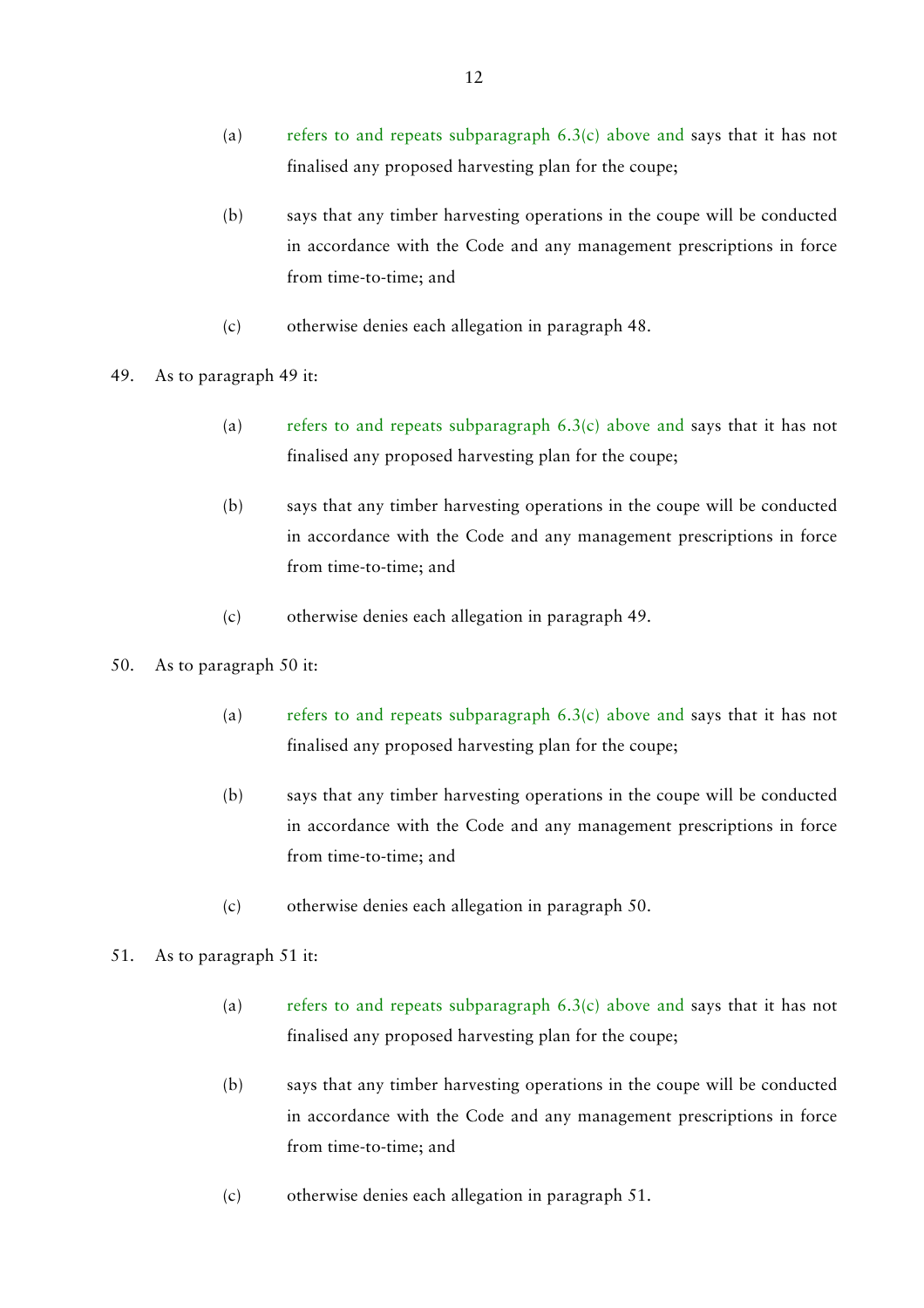#### 52. As to paragraph 52 it:

- (a) refers to and repeats subparagraph  $6.3(c)$  above and says that it has not finalised any proposed harvesting plan for the coupe;
- (b) says that any timber harvesting operations in the coupe will be conducted in accordance with the Code and any management prescriptions in force from time-to-time; and
- (c) otherwise denies each allegation in paragraph 52.
- 53. As to paragraph 53 it:
	- (a) refers to and repeats subparagraph  $6.3(c)$  above and says that it has not finalised any proposed harvesting plan for the coupe;
	- (b) says that any timber harvesting operations in the coupe will be conducted in accordance with the Code and any management prescriptions in force from time-to-time; and
	- (c) otherwise denies each allegation in paragraph 53.
- 54. As to paragraph 54 it:
	- (a) refers to and repeats subparagraph  $6.3(c)$  above and says that it has not finalised any proposed harvesting plan for the coupe;
	- (b) says that any timber harvesting operations in the coupe will be conducted in accordance with the Code and any management prescriptions in force from time-to-time; and
	- (c) otherwise denies each allegation in paragraph 54.
- 55. As to paragraph 55 it:
	- (a) refers to and repeats subparagraph  $6.3(c)$  above and says that it has not finalised any proposed harvesting plan for the coupe;
	- (b) says that any timber harvesting operations in the coupe will be conducted in accordance with the Code and any management prescriptions in force from time-to-time; and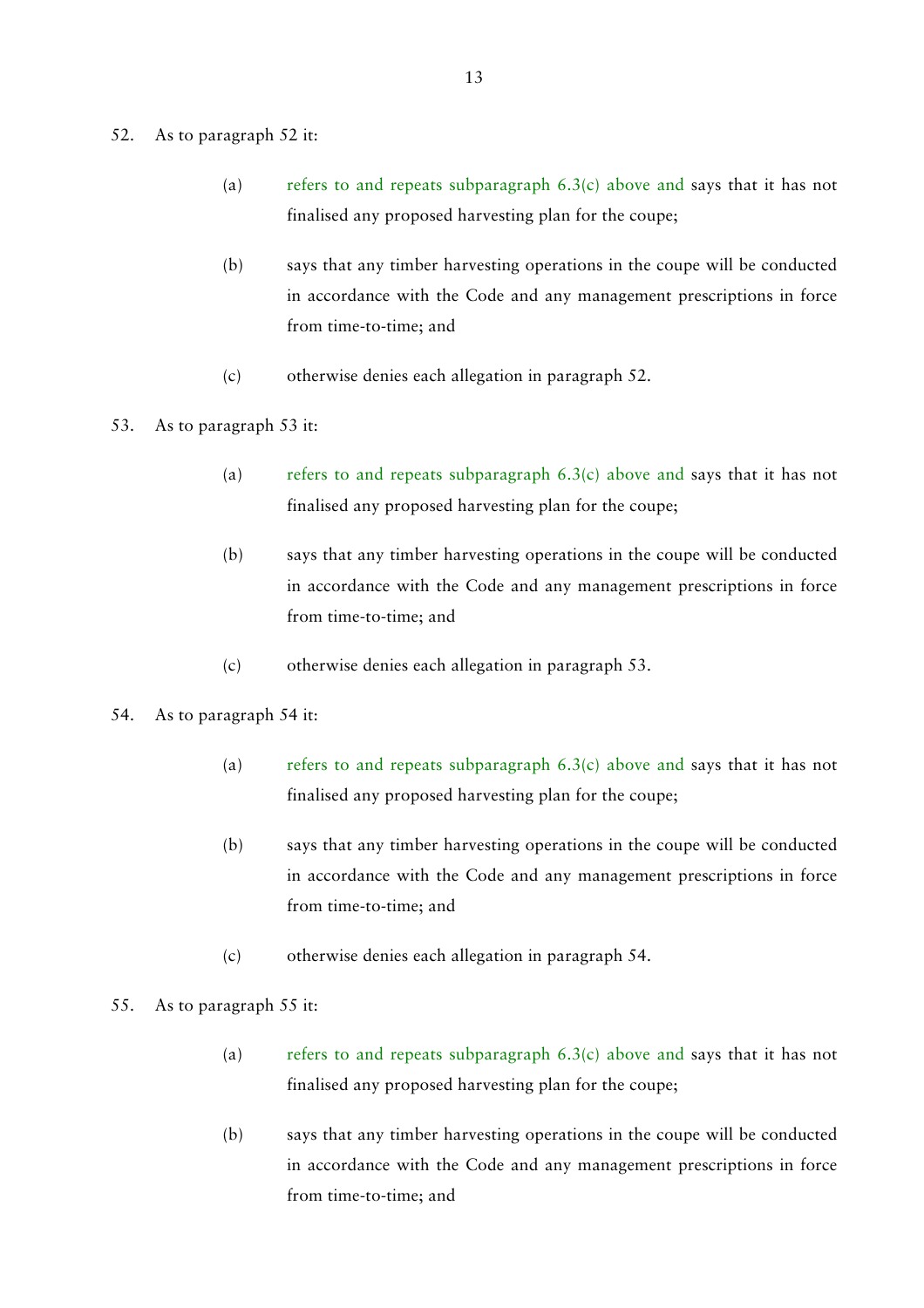- (c) otherwise denies each allegation in paragraph 55.
- 56. As to paragraph 56 it:
	- (a) refers to and repeats subparagraph  $6.3(c)$  above and says that it has not finalised any proposed harvesting plan for the coupe;
	- (b) says that any timber harvesting operations in the coupe will be conducted in accordance with the Code and any management prescriptions in force from time-to-time; and
	- (c) otherwise denies each allegation in paragraph 56.

# 57. As to paragraph 57 it:

- (a) refers to and repeats subparagraph  $6.3(c)$  above and says that it has not finalised any proposed harvesting plan for the coupe;
- (b) says that any timber harvesting operations in the coupe will be conducted in accordance with the Code and any management prescriptions in force from time-to-time; and
- (c) otherwise denies each allegation in paragraph 57.

### 58. As to paragraph 58 it:

- (a) refers to and repeats subparagraph  $6.3(c)$  above and says that it has not finalised any proposed harvesting plan for the coupe;
- (b) says that any timber harvesting operations in the coupe will be conducted in accordance with the Code and any management prescriptions in force from time-to-time; and
- (c) otherwise denies each allegation in paragraph 58.

# 60. As to paragraph 60 it:

(a) refers to and repeats subparagraph  $6.3(c)$  above and says that it has not finalised any proposed harvesting plan for the coupe;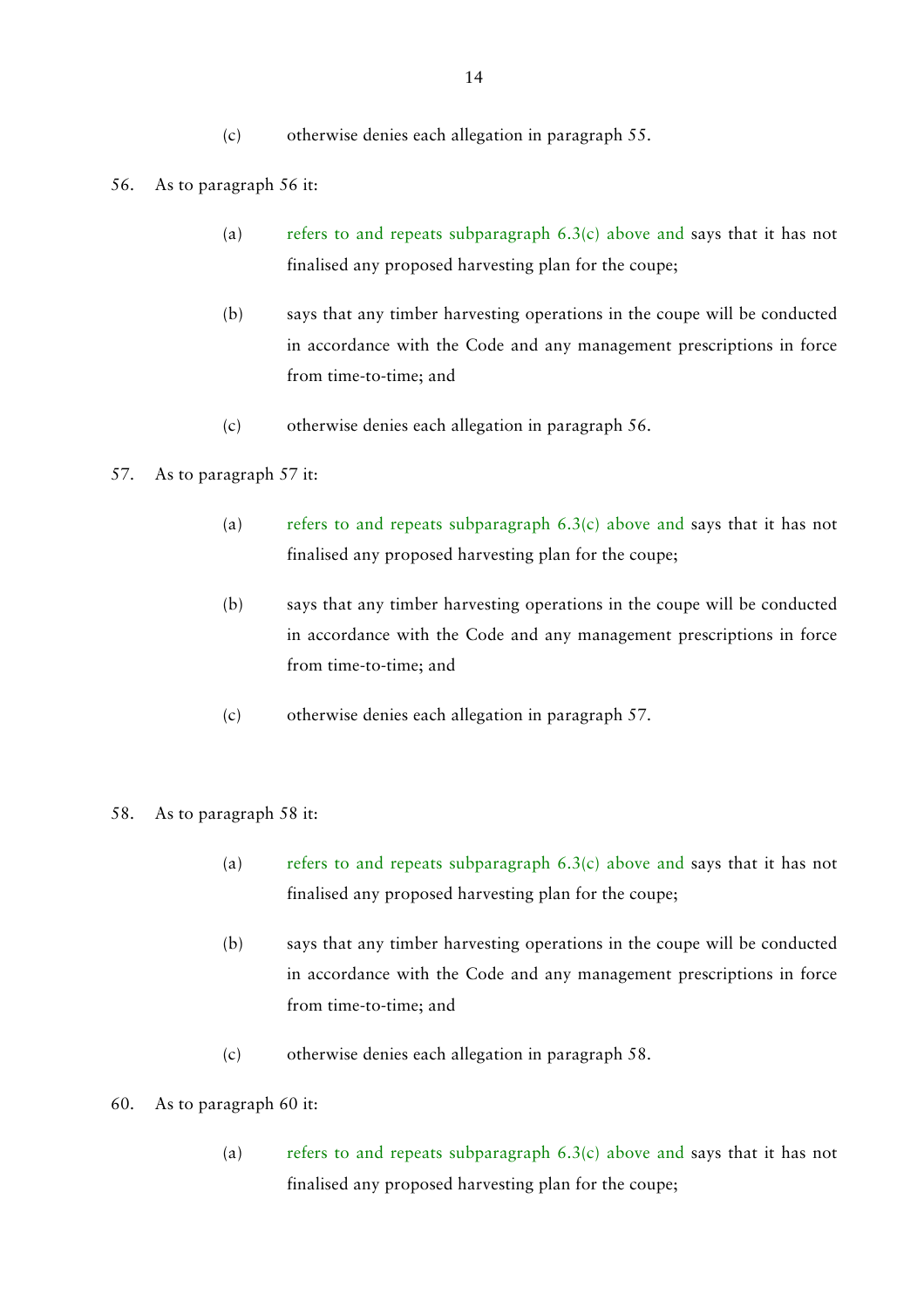- (b) says that any timber harvesting operations in the coupe will be conducted in accordance with the Code and any management prescriptions in force from time-to-time; and
- (c) otherwise denies each allegation in paragraph 60.
- 61. As to paragraph 61 it:
	- (a) refers to and repeats subparagraph  $6.3(c)$  above and says that it has not finalised any proposed harvesting plan for the coupe;
	- (b) says that any timber harvesting operations in the coupe will be conducted in accordance with the Code and any management prescriptions in force from time-to-time; and
	- (c) otherwise denies each allegation in paragraph 61.
- 62. As to paragraph 62 it:
	- (a) refers to and repeats subparagraph  $6.3(c)$  above and says that it has not finalised any proposed harvesting plan for the coupe;
	- (b) says that any timber harvesting operations in the coupe will be conducted in accordance with the Code and any management prescriptions in force from time-to-time; and
	- (c) otherwise denies each allegation in paragraph 60.

# 63. As to paragraph 63 it:

- (a) refers to and repeats subparagraph  $6.3(c)$  above and says that it has not finalised any proposed harvesting plan for the coupe;
- (b) says that any timber harvesting operations in the coupe will be conducted in accordance with the Code and any management prescriptions in force from time-to-time; and
- (c) otherwise denies each allegation in paragraph 63.
- 64. As to paragraph 64 it: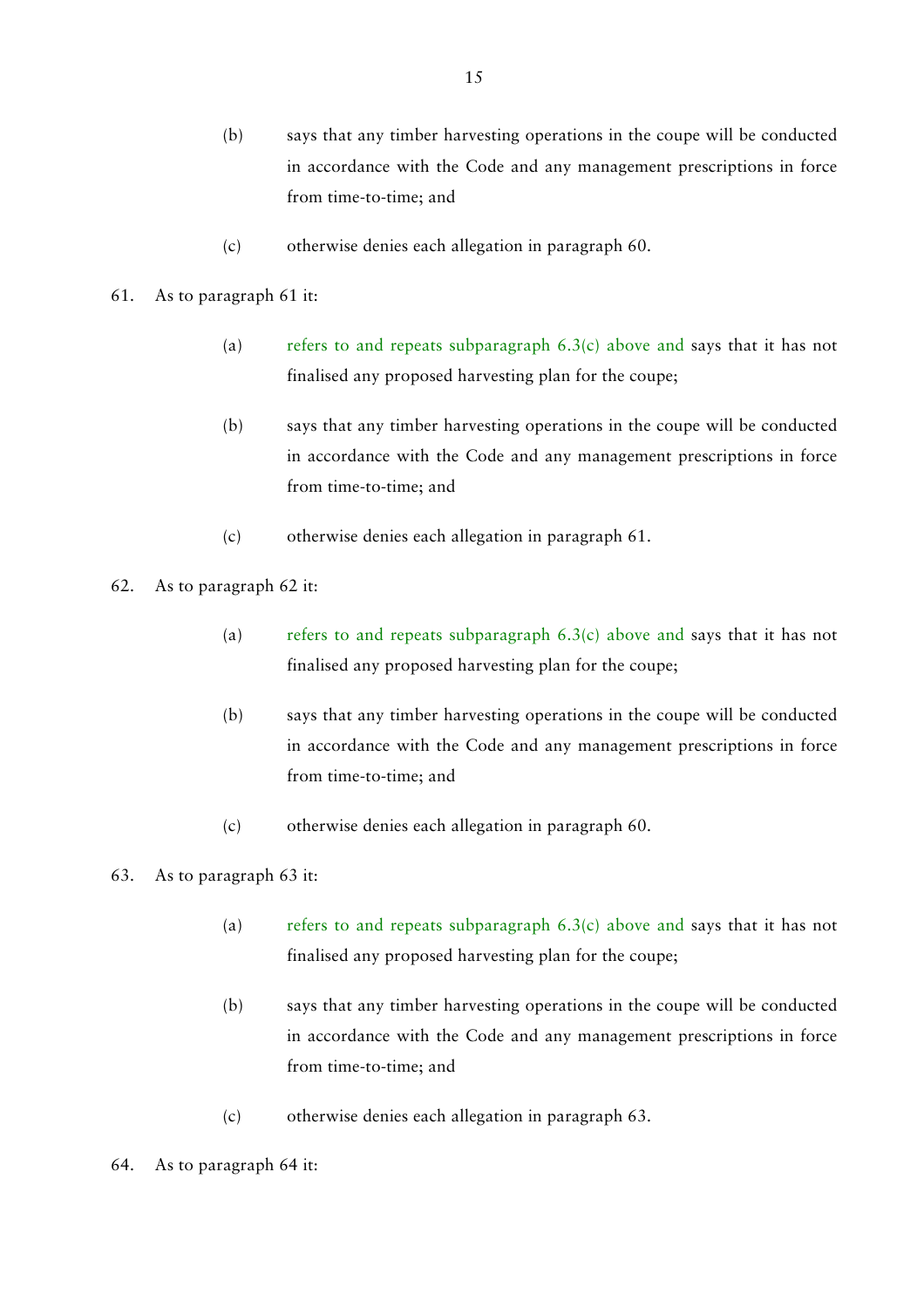- (a) refers to and repeats subparagraph  $6.3(c)$  above and says that it has not finalised any proposed harvesting plan for the coupe;
- (b) says that any timber harvesting operations in the coupe will be conducted in accordance with the Code and any management prescriptions in force from time-to-time; and
- (c) otherwise denies each allegation in paragraph 64.
- 65. As to paragraph 65 it:
	- (a) refers to and repeats subparagraph  $6.3(c)$  above and says that it has not finalised any proposed harvesting plan for the coupe;
	- (b) says that any timber harvesting operations in the coupe will be conducted in accordance with the Code and any management prescriptions in force from time-to-time; and
	- (c) otherwise denies each allegation in paragraph 65.

#### 66. As to paragraph 66 it:

- (a) refers to and repeats subparagraph  $6.3(c)$  above and says that it has not finalised any proposed harvesting plan for the coupe;
- (b) says that any timber harvesting operations in the coupe will be conducted in accordance with the Code and any management prescriptions in force from time-to-time; and
- (c) otherwise denies each allegation in paragraph 66.

#### 67. As to paragraph 67 it:

- (a) refers to and repeats subparagraph  $6.3(c)$  above and says that it has not finalised any proposed harvesting plan for the coupe;
- (b) says that any timber harvesting operations in the coupe will be conducted in accordance with the Code and any management prescriptions in force from time-to-time; and
- (c) otherwise denies each allegation in paragraph 67.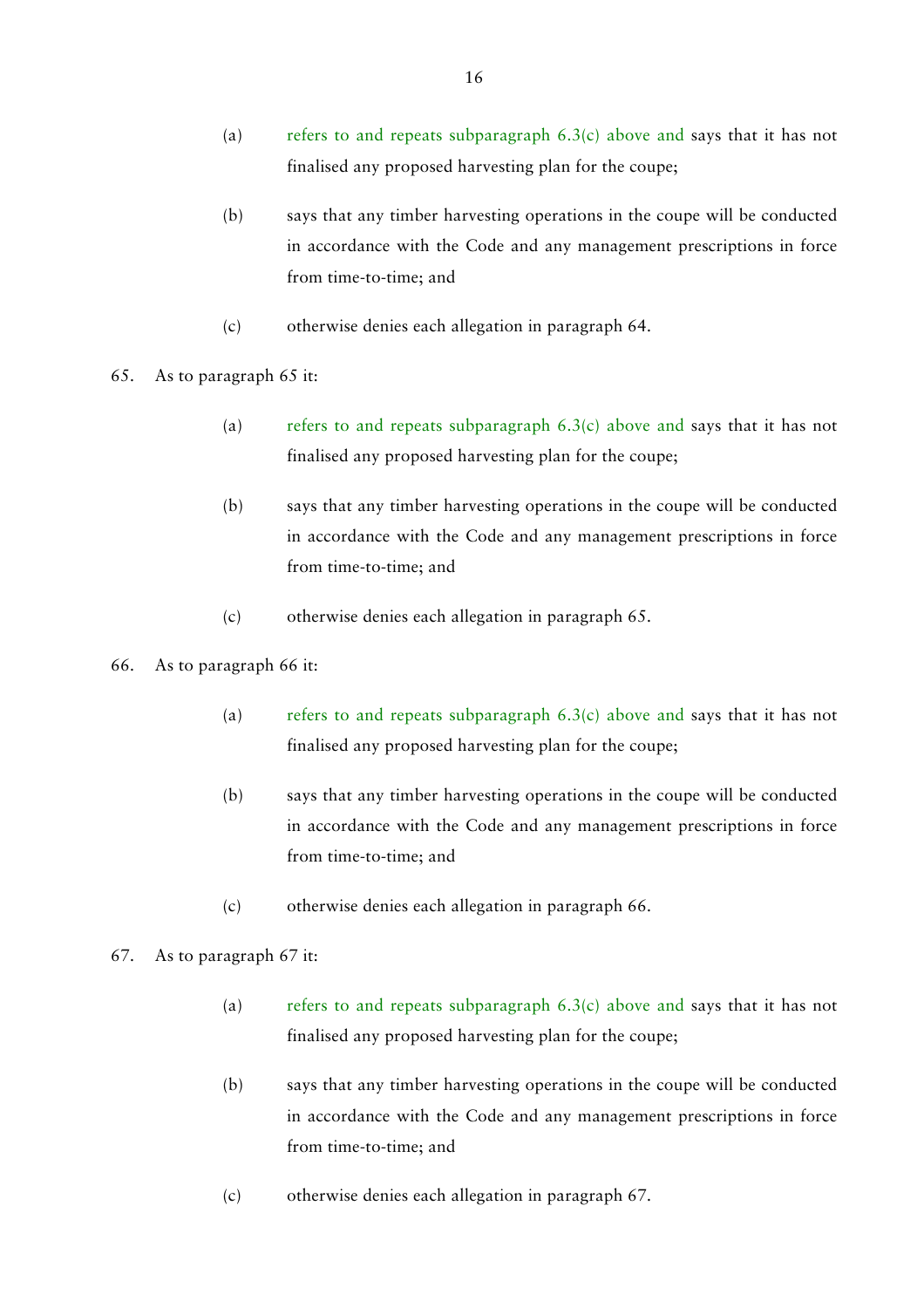#### 68. As to paragraph 68 it:

- (a) refers to and repeats subparagraph  $6.3(c)$  above and says that it has not finalised any proposed harvesting plan for the coupe;
- (b) says that any timber harvesting operations in the coupe will be conducted in accordance with the Code and any management prescriptions in force from time-to-time; and
- (c) otherwise denies each allegation in paragraph 68.
- 69. As to paragraph 69 it:
	- (a) refers to and repeats subparagraph  $6.3(c)$  above and says that it has not finalised any proposed harvesting plan for the coupe;
	- (b) says that any timber harvesting operations in the coupe will be conducted in accordance with the Code and any management prescriptions in force from time-to-time; and
	- (c) otherwise denies each allegation in paragraph 69.
- 70. As to paragraph 70 it:
	- (a) refers to and repeats subparagraph  $6.3(c)$  above and says that it has not finalised any proposed harvesting plan for the coupe;
	- (b) says that any timber harvesting operations in the coupe will be conducted in accordance with the Code and any management prescriptions in force from time-to-time; and
	- (c) otherwise denies each allegation in paragraph 70.

### 70A. As to paragraph 70A it:

- $(a)$  says that it has not finalised any proposed harvesting plan for the coupe;
- (b) says that any timber harvesting operations in the coupe will be conducted in accordance with the Code and any management prescriptions in force from time to time; and
- (c) otherwise denies each allegation in paragraph 70A.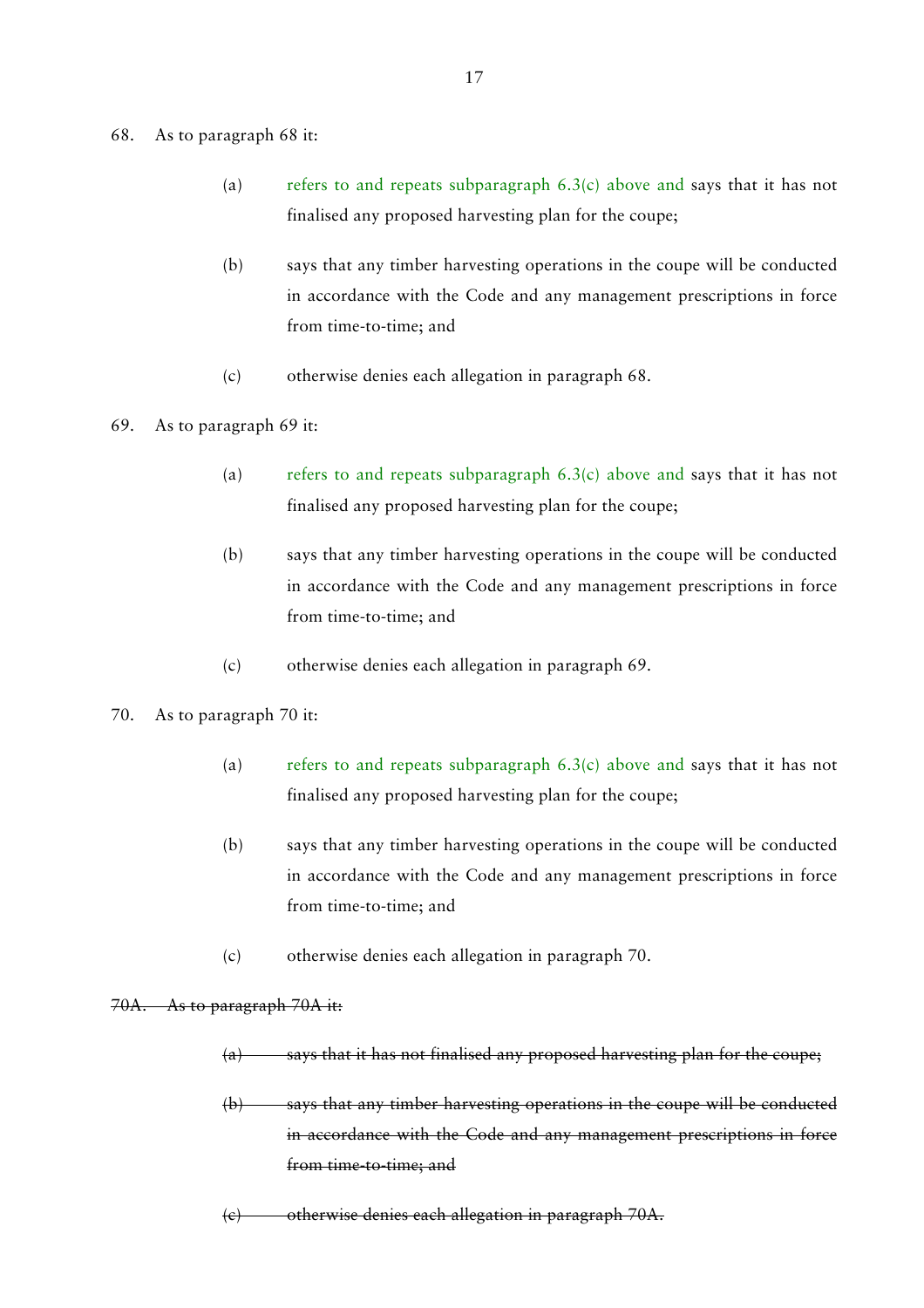70B. As to paragraph 70B it:

- (a) refers to and repeats subparagraph  $6.3(c)$  above and says that it has not finalised any proposed harvesting plan for the coupe;
- (b) says that any timber harvesting operations in the coupe will be conducted in accordance with the Code and any management prescriptions in force from time-to-time; and
- (c) otherwise denies each allegation in paragraph 70B.
- 71. As to paragraph 71 it:
	- (a) refers to and repeats paragraph 42–58 and 60–70B above; and
	- (b) otherwise denies each allegation in paragraph 71.

### **Scheduled logging is likely to have a significant impact on the Greater Glider**

- 72. It admits paragraph 72.
- 72A. It admits paragraph 72A.
- 73. As to paragraph 73 it:
	- (a) refers to and repeats subparagraph  $6.3(c)$  above and says that it has not finalised any proposed harvesting plan for the coupe;
	- (b) says that any timber harvesting operations in the coupe will be conducted in accordance with the Code and any management prescriptions in force from time-to-time; and
	- (c) otherwise denies each allegation in paragraph 73.
- 74. As to paragraph 74 it:
	- (a) refers to and repeats subparagraph  $6.3(c)$  above and says that it has not finalised any proposed harvesting plan for the coupe;
	- (b) says that any timber harvesting operations in the coupe will be conducted in accordance with the Code and any management prescriptions in force from time-to-time; and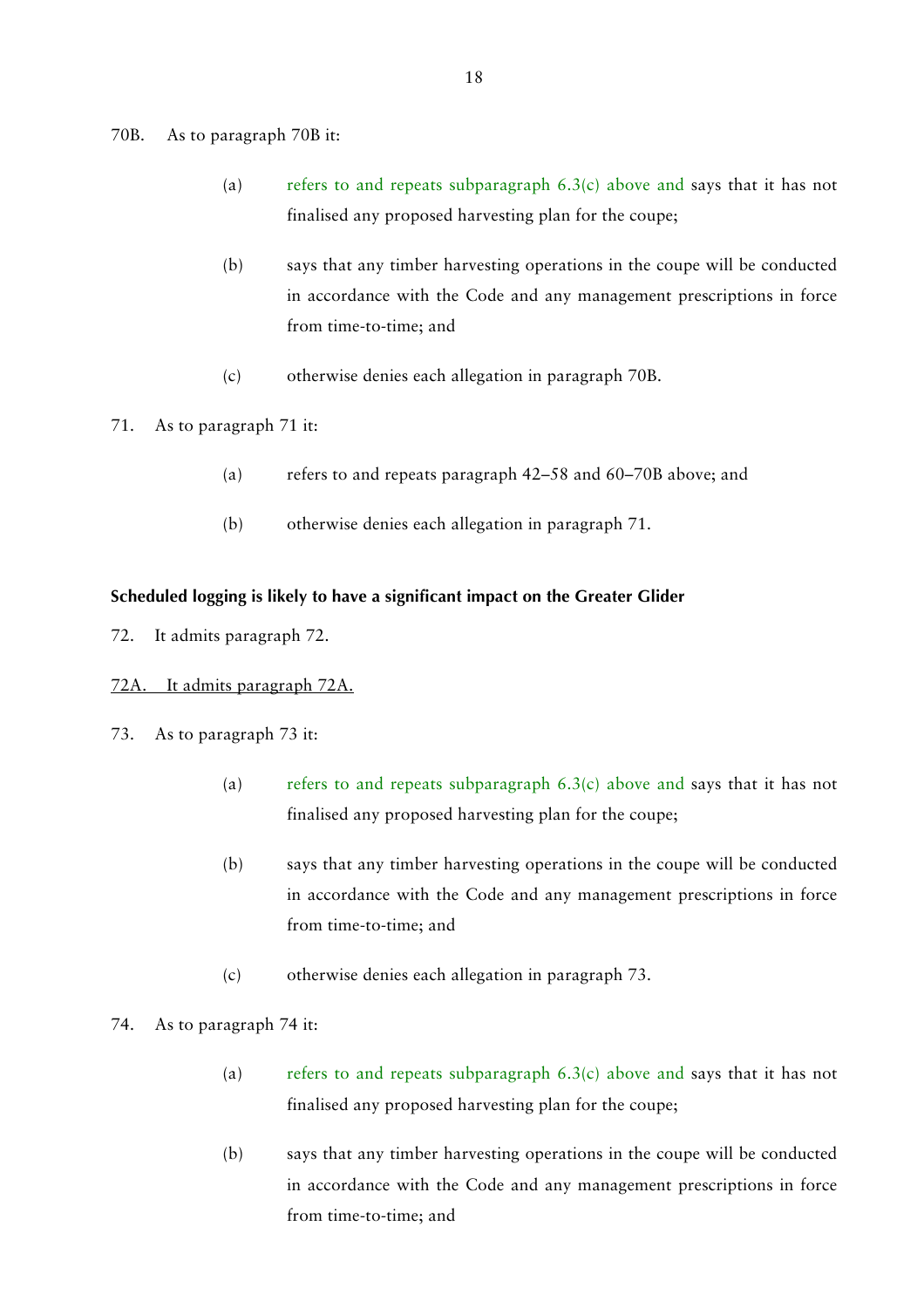- (c) otherwise denies each allegation in paragraph 74.
- 75. As to paragraph 75 it:
	- (a) refers to and repeats subparagraph  $6.3(c)$  above and says that it has not finalised any proposed harvesting plan for the coupe;
	- (b) says that any timber harvesting operations in the coupe will be conducted in accordance with the Code and any management prescriptions in force from time-to-time; and
	- (c) otherwise denies each allegation in paragraph 75.

# 76. As to paragraph 76 it:

- (a) refers to and repeats subparagraph 6.3(c) above and says that it has not finalised any proposed harvesting plan for the coupe;
- (b) says that any timber harvesting operations in the coupe will be conducted in accordance with the Code and any management prescriptions in force from time-to-time; and
- (c) otherwise denies each allegation in paragraph 76.
- 77. As to paragraph 77 it:
	- (a) refers to and repeats subparagraph  $6.3(c)$  above and says that it has not finalised any proposed harvesting plan for the coupe;
	- (b) says that any timber harvesting operations in the coupe will be conducted in accordance with the Code and any management prescriptions in force from time-to-time; and
	- (c) otherwise denies each allegation in paragraph 75.
- 78. As to paragraph 78 it:
	- (a) refers to and repeats subparagraph 6.3(c) above and says that it has not finalised any proposed harvesting plan for the coupe;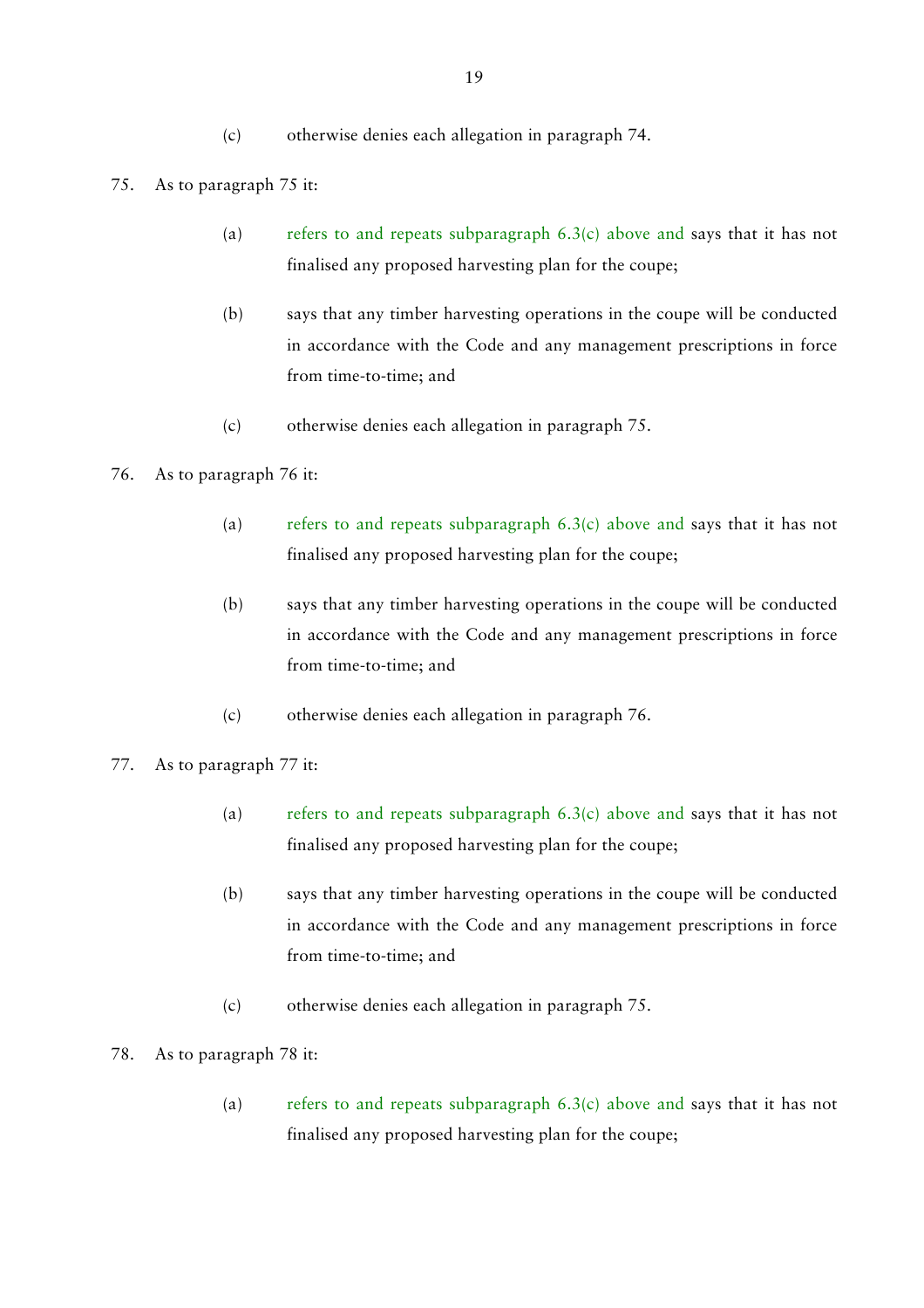- (b) says that any timber harvesting operations in the coupe will be conducted in accordance with the Code and any management prescriptions in force from time-to-time; and
- (c) otherwise denies each allegation in paragraph 78.
- 79. As to paragraph 79 it:
	- (a) refers to and repeats subparagraph  $6.3(c)$  above and says that it has not finalised any proposed harvesting plan for the coupe;
	- (b) says that any timber harvesting operations in the coupe will be conducted in accordance with the Code and any management prescriptions in force from time-to-time; and
	- (c) otherwise denies each allegation in paragraph 79.
- 80. As to paragraph 80 it:
	- (a) refers to and repeats subparagraph  $6.3(c)$  above and says that it has not finalised any proposed harvesting plan for the coupe;
	- (b) says that any timber harvesting operations in the coupe will be conducted in accordance with the Code and any management prescriptions in force from time-to-time; and
	- (c) otherwise denies each allegation in paragraph 80.
- 81. As to paragraph 81 it:
	- (a) refers to and repeats subparagraph  $6.3(c)$  above and says that it has not finalised any proposed harvesting plan for the coupe;
	- (b) says that any timber harvesting operations in the coupe will be conducted in accordance with the Code and any management prescriptions in force from time-to-time; and
	- (c) otherwise denies each allegation in paragraph 81.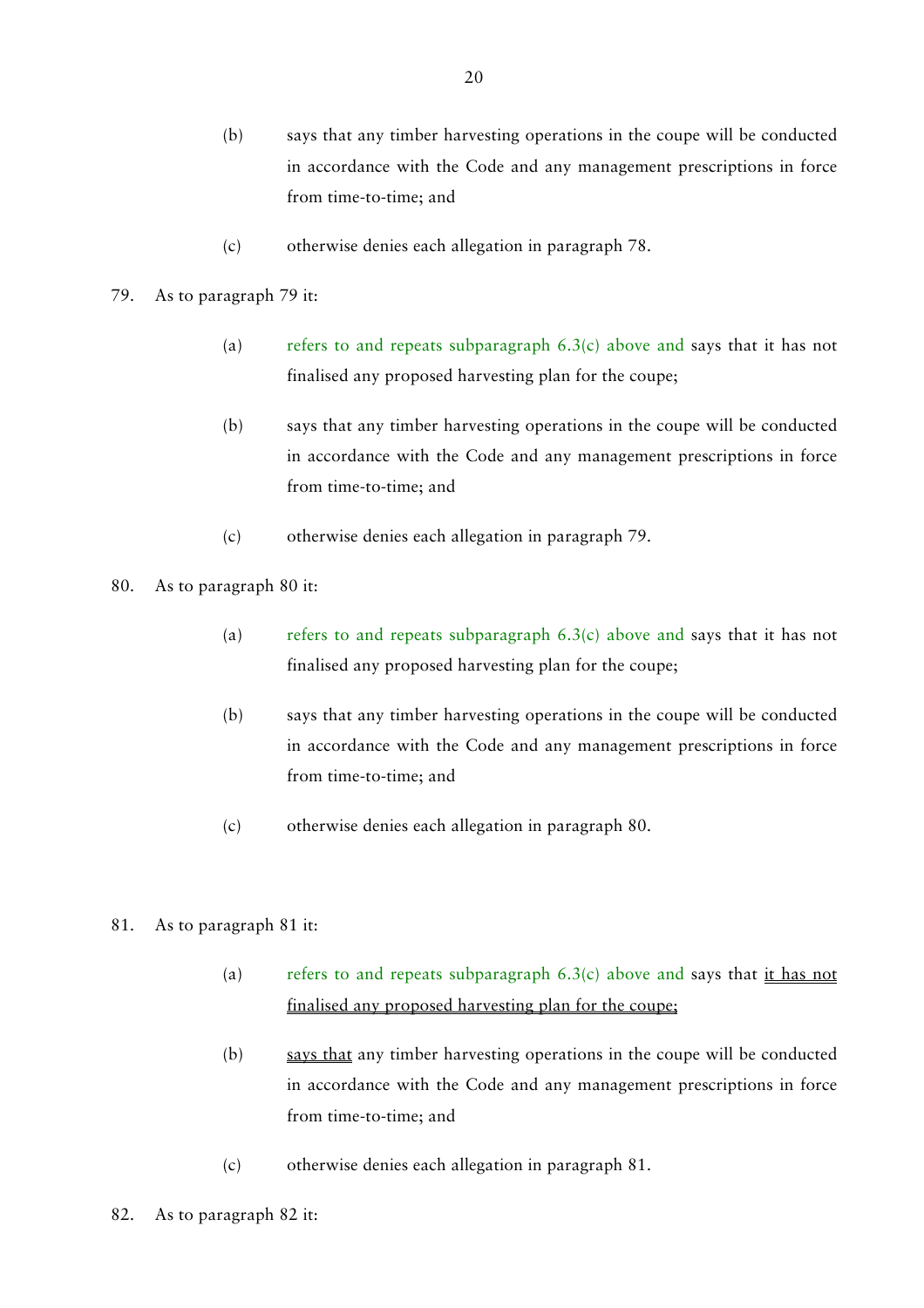- (a) refers to and repeats subparagraph  $6.3(c)$  above and says that it has not finalised any proposed harvesting plan for the coupe;
- (b) says that any timber harvesting operations in the coupe will be conducted in accordance with the Code and any management prescriptions in force from time-to-time; and
- (c) otherwise denies each allegation in paragraph 82.
- 83. As to paragraph 83 it:
	- (a) refers to and repeats subparagraph  $6.3(c)$  above and says that it has not finalised any proposed harvesting plan for the coupe;
	- (b) says that any timber harvesting operations in the coupe will be conducted in accordance with the Code and any management prescriptions in force from time-to-time; and
	- (c) otherwise denies each allegation in paragraph 83.

#### 84. As to paragraph 84 it:

- (a) refers to and repeats subparagraph  $6.3(c)$  above and says that it has not finalised any proposed harvesting plan for the coupe;
- (b) says that any timber harvesting operations in the coupe will be conducted in accordance with the Code and any management prescriptions in force from time-to-time; and
- (c) otherwise denies each allegation in paragraph 84.

#### 85. As to paragraph 85 it:

- (a) refers to and repeats subparagraph  $6.3(c)$  above and says that it has not finalised any proposed harvesting plan for the coupe;
- (b) says that any timber harvesting operations in the coupe will be conducted in accordance with the Code and any management prescriptions in force from time-to-time; and
- (c) otherwise denies each allegation in paragraph 85.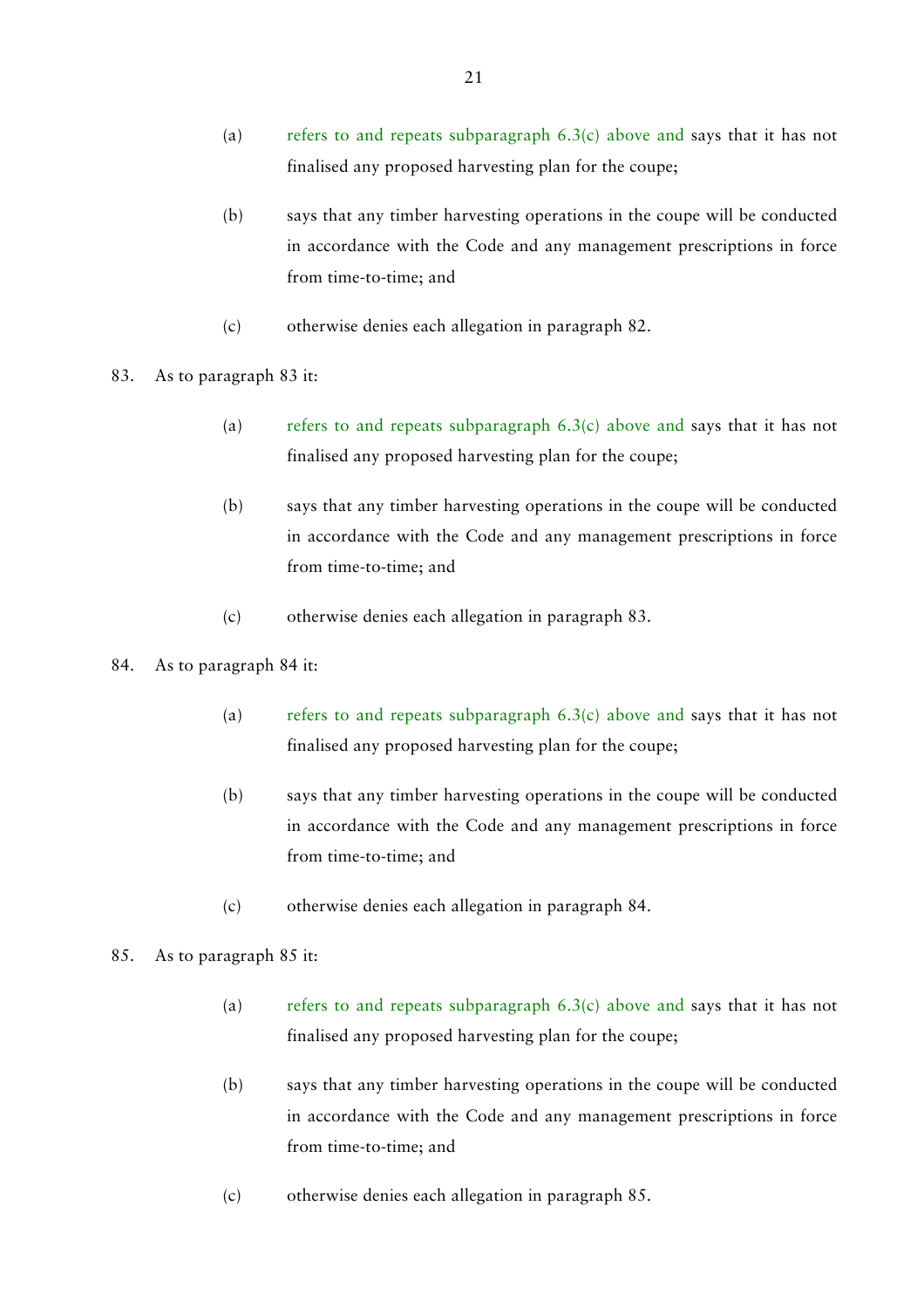- (a) refers to and repeats subparagraph  $6.3(c)$  above and says that it has not finalised any proposed harvesting plan for the coupe;
- (b) says that any timber harvesting operations in the coupe will be conducted in accordance with the Code and any management prescriptions in force from time-to-time; and
- (c) otherwise denies each allegation in paragraph 86.

#### 87. As to paragraph 87 it:

- (a) refers to and repeats subparagraph 6.3(c) above and says that it has not finalised any proposed harvesting plan for the coupe;
- (b) says that any timber harvesting operations in the coupe will be conducted in accordance with the Code and any management prescriptions in force from time-to-time; and
- (c) otherwise denies each allegation in paragraph 87.
- 88. As to paragraph 88 it:
	- (a) refers to and repeats subparagraph  $6.3(c)$  above and says that it has not finalised any proposed harvesting plan for the coupe;
	- (b) says that any timber harvesting operations in the coupe will be conducted in accordance with the Code and any management prescriptions in force from time-to-time; and
	- (c) otherwise denies each allegation in paragraph 88.
- 89. As to paragraph 89 it:
	- (a) refers to and repeats subparagraph  $6.3(c)$  above and says that it has not finalised any proposed harvesting plan for the coupe;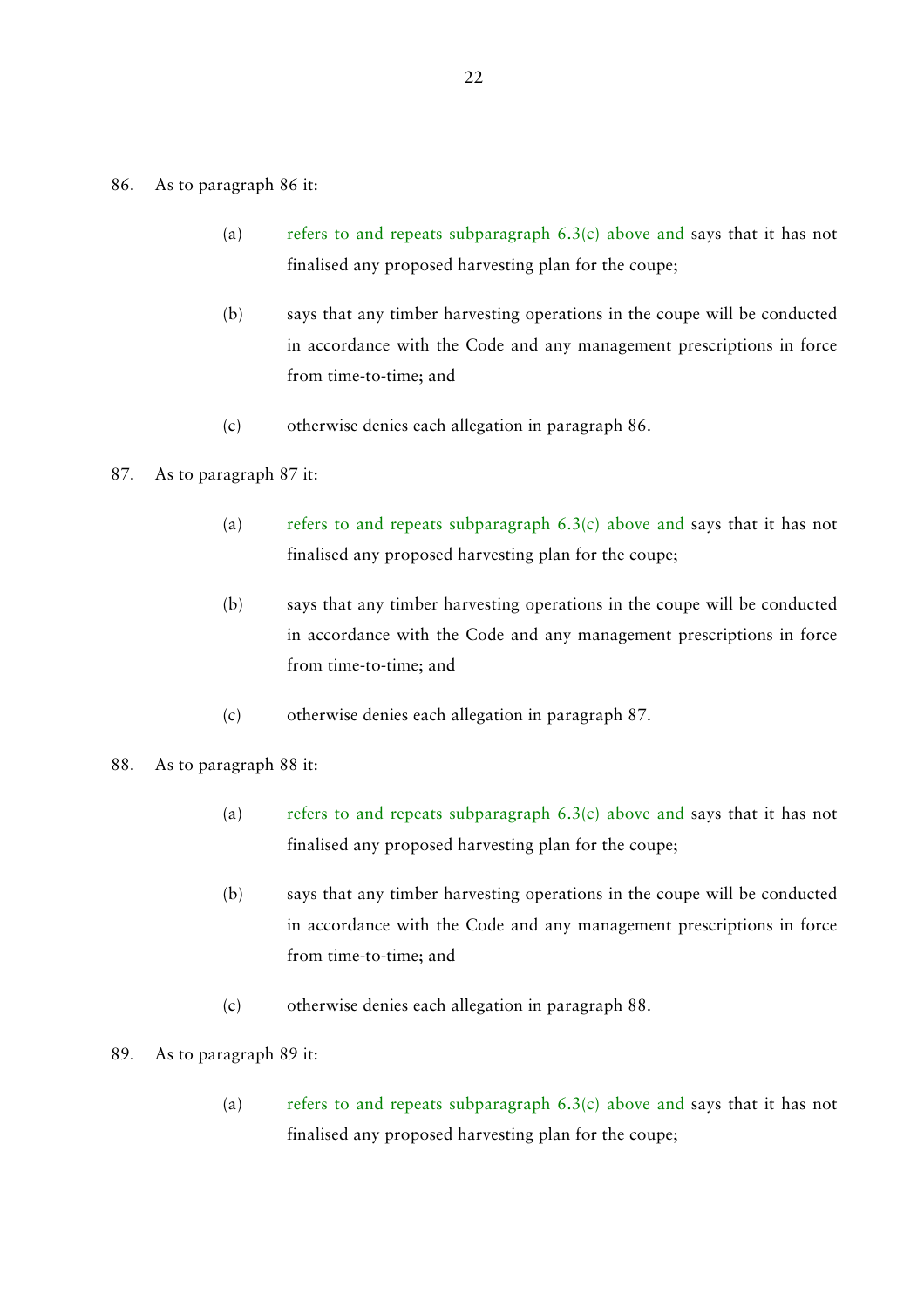- (b) says that any timber harvesting operations in the coupe will be conducted in accordance with the Code and any management prescriptions in force from time-to-time; and
- (c) otherwise denies each allegation in paragraph 89.
- 90. As to paragraph 90 it:
	- (a) refers to and repeats subparagraph  $6.3(c)$  above and says that it has not finalised any proposed harvesting plan for the coupe;
	- (b) says that any timber harvesting operations in the coupe will be conducted in accordance with the Code and any management prescriptions in force from time-to-time; and
	- (c) otherwise denies each allegation in paragraph 90.
- 91. As to paragraph 91 it:
	- (a) refers to and repeats subparagraph  $6.3(c)$  above and says that it has not finalised any proposed harvesting plan for the coupe;
	- (b) says that any timber harvesting operations in the coupe will be conducted in accordance with the Code and any management prescriptions in force from time-to-time; and
	- (c) otherwise denies each allegation in paragraph 91.

# 92. As to paragraph 92 it:

- (a) refers to and repeats subparagraph  $6.3(c)$  above and says that it has not finalised any proposed harvesting plan for the coupe;
- (b) says that any timber harvesting operations in the coupe will be conducted in accordance with the Code and any management prescriptions in force from time-to-time; and
- (c) otherwise denies each allegation in paragraph 92.

### 92A. As to paragraph 92A it: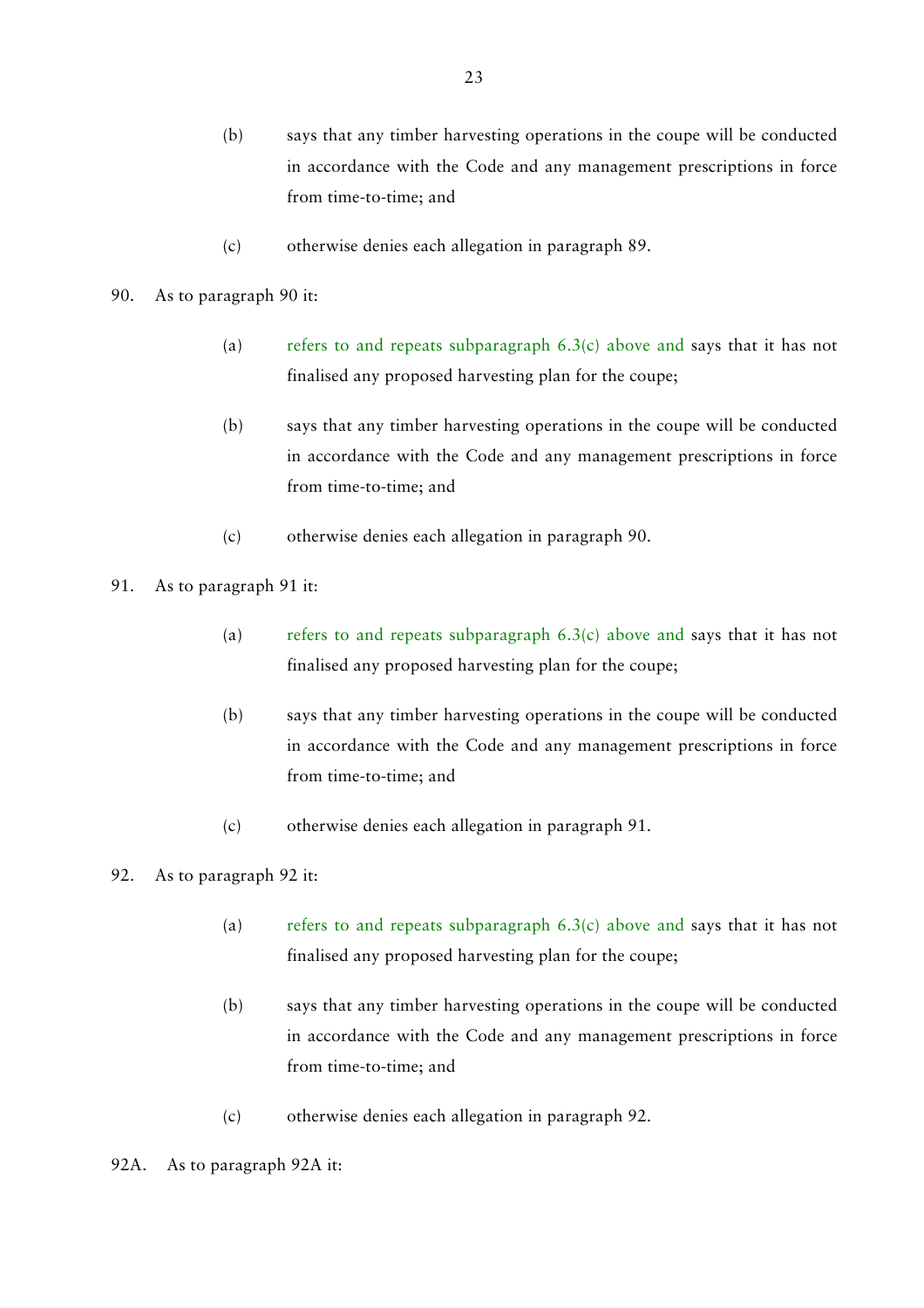- (a) refers to and repeats subparagraph  $6.3(c)$  above and says that it has not finalised any proposed harvesting plan for the coupe;
- (b) says that any timber harvesting operations in the coupe will be conducted in accordance with the Code and any management prescriptions in force from time-to-time; and
- (c) otherwise denies each allegation in paragraph 92A.
- 92B. As to paragraph 92B it:
	- (a) refers to and repeats subparagraph  $6.3(c)$  above and says that it has not finalised any proposed harvesting plan for the coupe;
	- (b) says that any timber harvesting operations in the coupe will be conducted in accordance with the Code and any management prescriptions in force from time-to-time; and
	- (c) otherwise denies each allegation in paragraph 92B.

### 93. As to paragraph 93 it:

- (a) refers to and repeats subparagraph  $6.3(c)$  above and says that it has not finalised any proposed harvesting plan for the coupe;
- (b) says that any timber harvesting operations in the coupe will be conducted in accordance with the Code and any management prescriptions in force from time-to-time; and
- (c) otherwise denies each allegation in paragraph 93.

### 94. As to paragraph 94 it:

- (a) refers to and repeats subparagraph  $6.3(c)$  above and says that it has not finalised any proposed harvesting plan for the coupe;
- (b) says that any timber harvesting operations in the coupe will be conducted in accordance with the Code and any management prescriptions in force from time-to-time; and
- (c) otherwise denies each allegation in paragraph 94.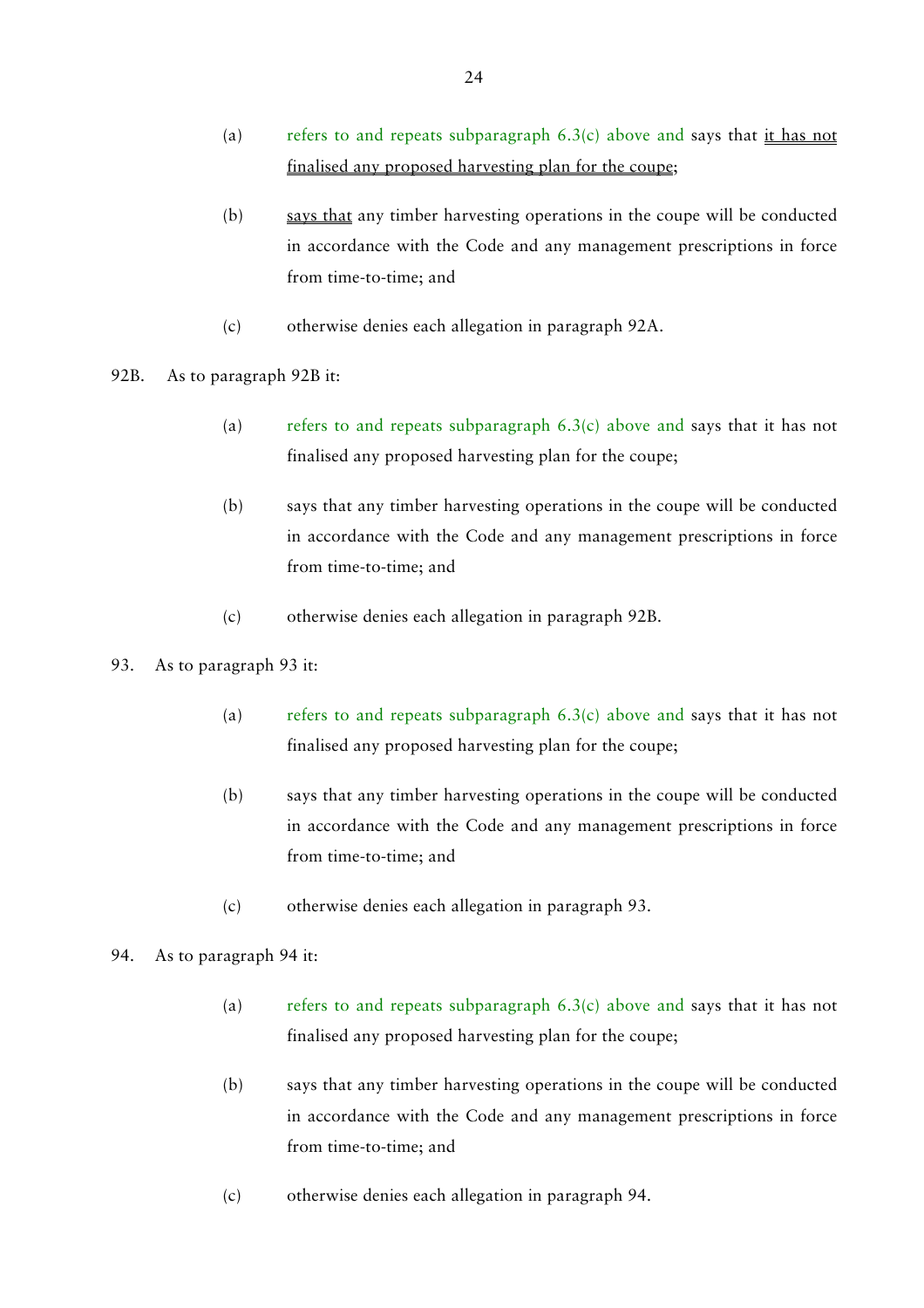#### 95. As to paragraph 95 it:

- (a) refers to and repeats subparagraph  $6.3(c)$  above and says that it has not finalised any proposed harvesting plan for the coupe;
- (b) says that any timber harvesting operations in the coupe will be conducted in accordance with the Code and any management prescriptions in force from time-to-time; and
- (c) otherwise denies each allegation in paragraph 95.
- 96. As to paragraph 96 it:
	- (a) refers to and repeats subparagraph  $6.3(c)$  above and says that it has not finalised any proposed harvesting plan for the coupe;
	- (b) says that any timber harvesting operations in the coupe will be conducted in accordance with the Code and any management prescriptions in force from time-to-time; and
	- (c) otherwise denies each allegation in paragraph 96.
- 97. As to paragraph 97 it:
	- (a) refers to and repeats subparagraph  $6.3(c)$  above and says that it has not finalised any proposed harvesting plan for the coupe;
	- (b) says that any timber harvesting operations in the coupe will be conducted in accordance with the Code and any management prescriptions in force from time-to-time; and
	- (c) otherwise denies each allegation in paragraph 97.
- 98. As to paragraph 98 it:
	- (a) refers to and repeats subparagraph  $6.3(c)$  above and says that it has not finalised any proposed harvesting plan for the coupe;
	- (b) says that any timber harvesting operations in the coupe will be conducted in accordance with the Code and any management prescriptions in force from time-to-time; and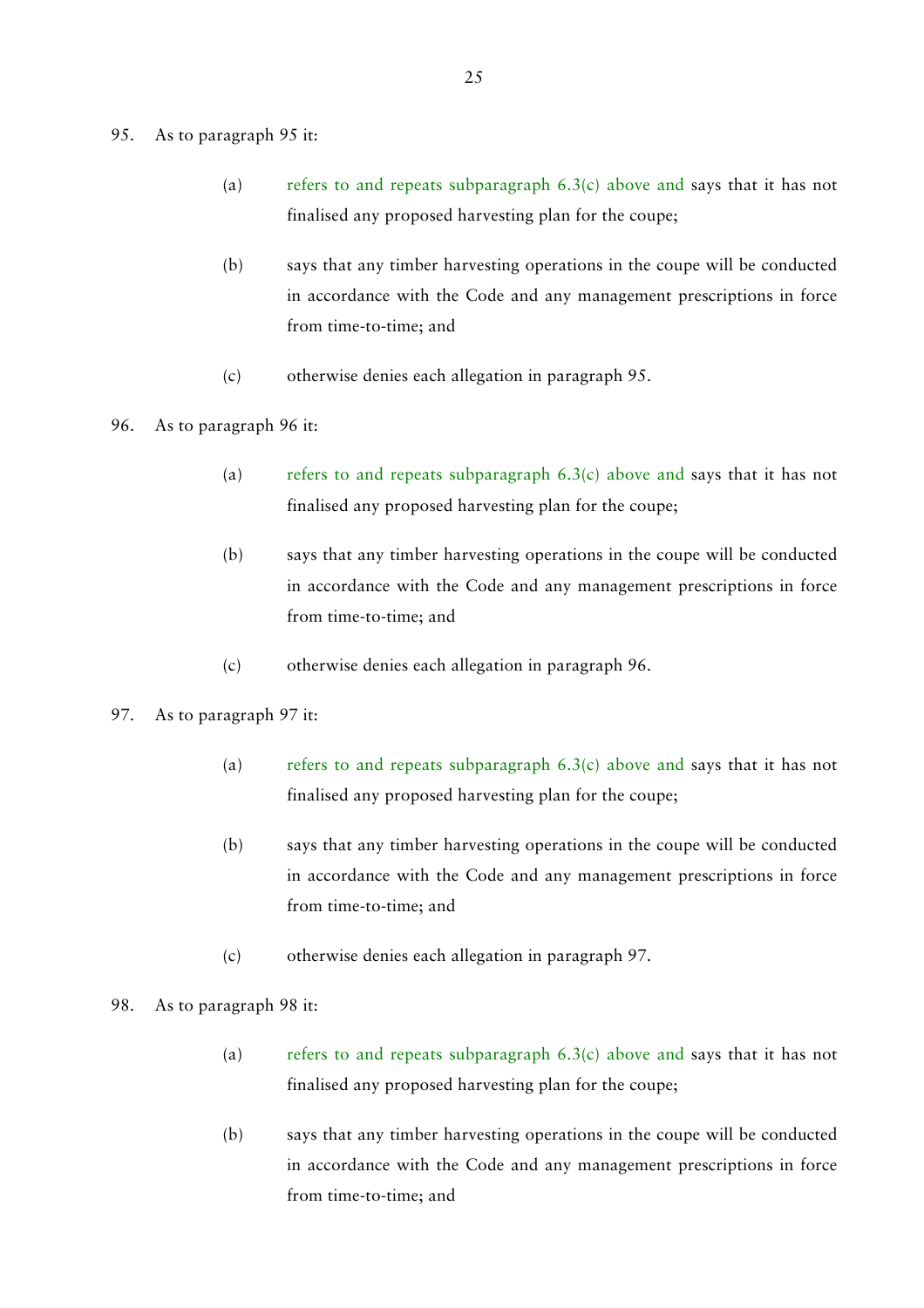### 99. As to paragraph 99 it:

- (a) refers to and repeats subparagraph  $6.3(c)$  above and says that it has not finalised any proposed harvesting plan for the coupe;
- (b) says that any timber harvesting operations in the coupe will be conducted in accordance with the Code and any management prescriptions in force from time-to-time; and
- (c) otherwise denies each allegation in paragraph 99.

# 100. As to paragraph 100 it:

- (a) refers to and repeats subparagraph 6.3(c) above and says that it has not finalised any proposed harvesting plan for the coupe;
- (b) says that any timber harvesting operations in the coupe will be conducted in accordance with the Code and any management prescriptions in force from time-to-time; and
- (c) otherwise denies each allegation in paragraph 100.

### 101. As to paragraph 101 it:

- (a) refers to and repeats subparagraph  $6.3(c)$  above and says that it has not finalised any proposed harvesting plan for the coupe;
- (b) says that any timber harvesting operations in the coupe will be conducted in accordance with the Code and any management prescriptions in force from time-to-time; and
- (c) otherwise denies each allegation in paragraph 101.

### 102. As to paragraph 102 it:

(a) refers to and repeats subparagraph  $6.3(c)$  above and says that it has not finalised any proposed harvesting plan for the coupe;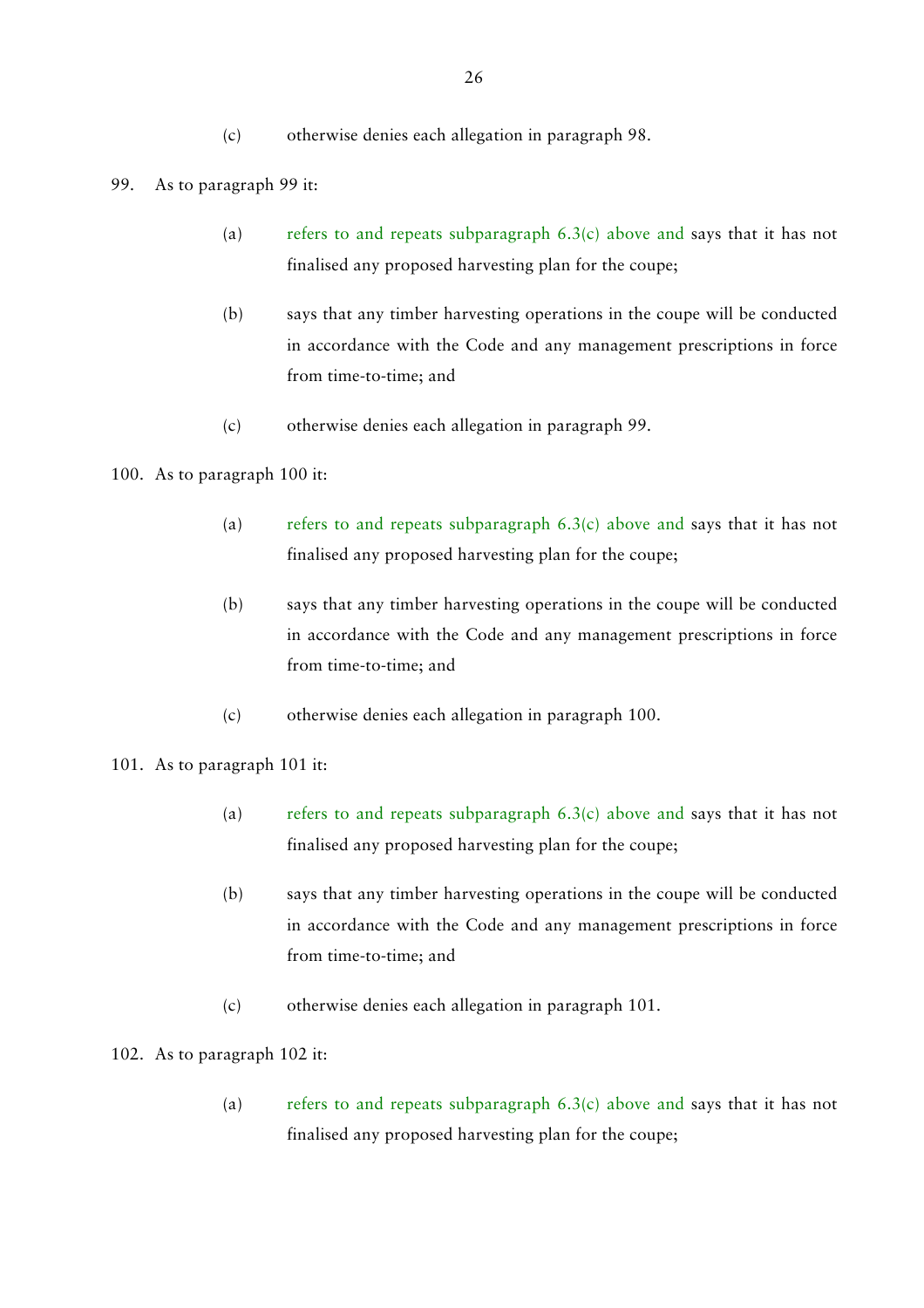- (b) says that any timber harvesting operations in the coupe will be conducted in accordance with the Code and any management prescriptions in force from time-to-time; and
- (c) otherwise denies each allegation in paragraph 102.

### 102A. As to paragraph 102A it:

- (a) refers to and repeats subparagraph  $6.3(c)$  above and says that it has not finalised any proposed harvesting plan for the coupe;
- (b) says that any timber harvesting operations in the coupe will be conducted in accordance with the Code and any management prescriptions in force from time-to-time; and
- (c) otherwise denies each allegation in paragraph 102A.
- 102B. As to paragraph 102B it:
	- (a) refers to and repeats subparagraph  $6.3(c)$  above and says that it has not finalised any proposed harvesting plan for the coupe;
	- (b) says that any timber harvesting operations in the coupe will be conducted in accordance with the Code and any management prescriptions in force from time-to-time; and
	- (c) otherwise denies each allegation in paragraph 102B.

# 103. As to paragraph 103 it:

- (a) refers to and repeats subparagraph  $6.3(c)$  above and says that it has not finalised any proposed harvesting plan for the coupe;
- (b) says that any timber harvesting operations in the coupe will be conducted in accordance with the Code and any management prescriptions in force from time-to-time; and
- (c) otherwise denies each allegation in paragraph 103.

#### 104. As to paragraph 104 it: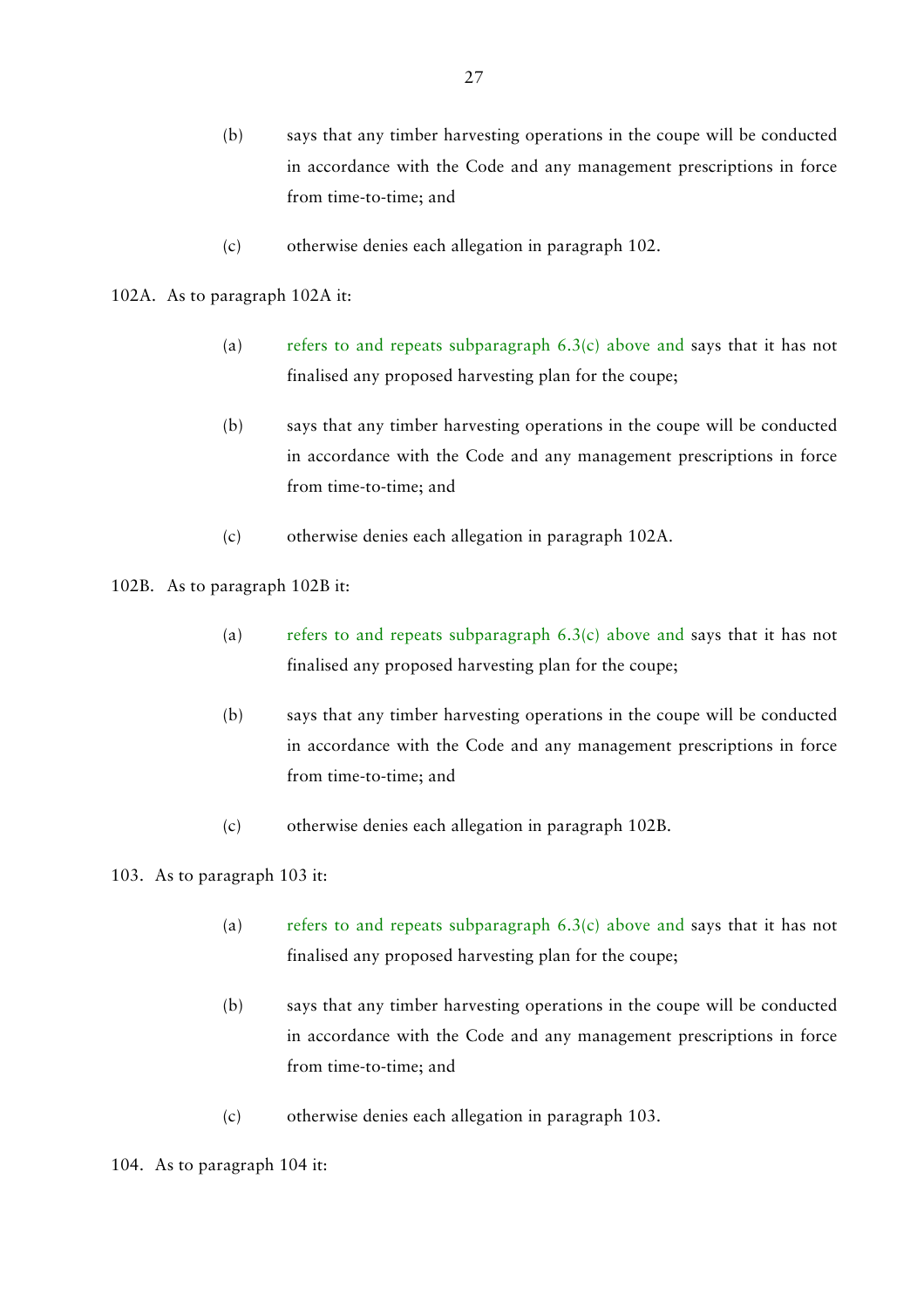- (a) refers to and repeats subparagraph  $6.3(c)$  above and says that it has not finalised any proposed harvesting plan for the coupe;
- (b) says that any timber harvesting operations in the coupe will be conducted in accordance with the Code and any management prescriptions in force from time-to-time; and
- (c) otherwise denies each allegation in paragraph 104.
- 104A: As to paragraph 104A it:
	- (a) refers to and repeats subparagraph  $6.3(c)$  above and says that it has not finalised any proposed harvesting plan for the coupe;
	- (b) says that any timber harvesting operations in the coupe will be conducted in accordance with the Code and any management prescriptions in force from time-to-time; and
	- (c) otherwise denies each allegation in paragraph 104A.

### 104B: As to paragraph 104B it:

- (a) refers to and repeats subparagraph  $6.3(c)$  above and says that it has not finalised any proposed harvesting plan for the coupe;
- (b) says that any timber harvesting operations in the coupe will be conducted in accordance with the Code and any management prescriptions in force from time-to-time; and
- (c) otherwise denies each allegation in paragraph 104B.

#### 104C: As to paragraph 104C it:

- (a) says that save for regeneration, timber harvesting operations have been (a) completed in the coupe;
- (b) says that regeneration in the coupe will be conducted in accordance with the Code and any management prescriptions in force from time-to-time;  $\overline{\text{and}}$
- (c) otherwise denies each allegation in paragraph 104C.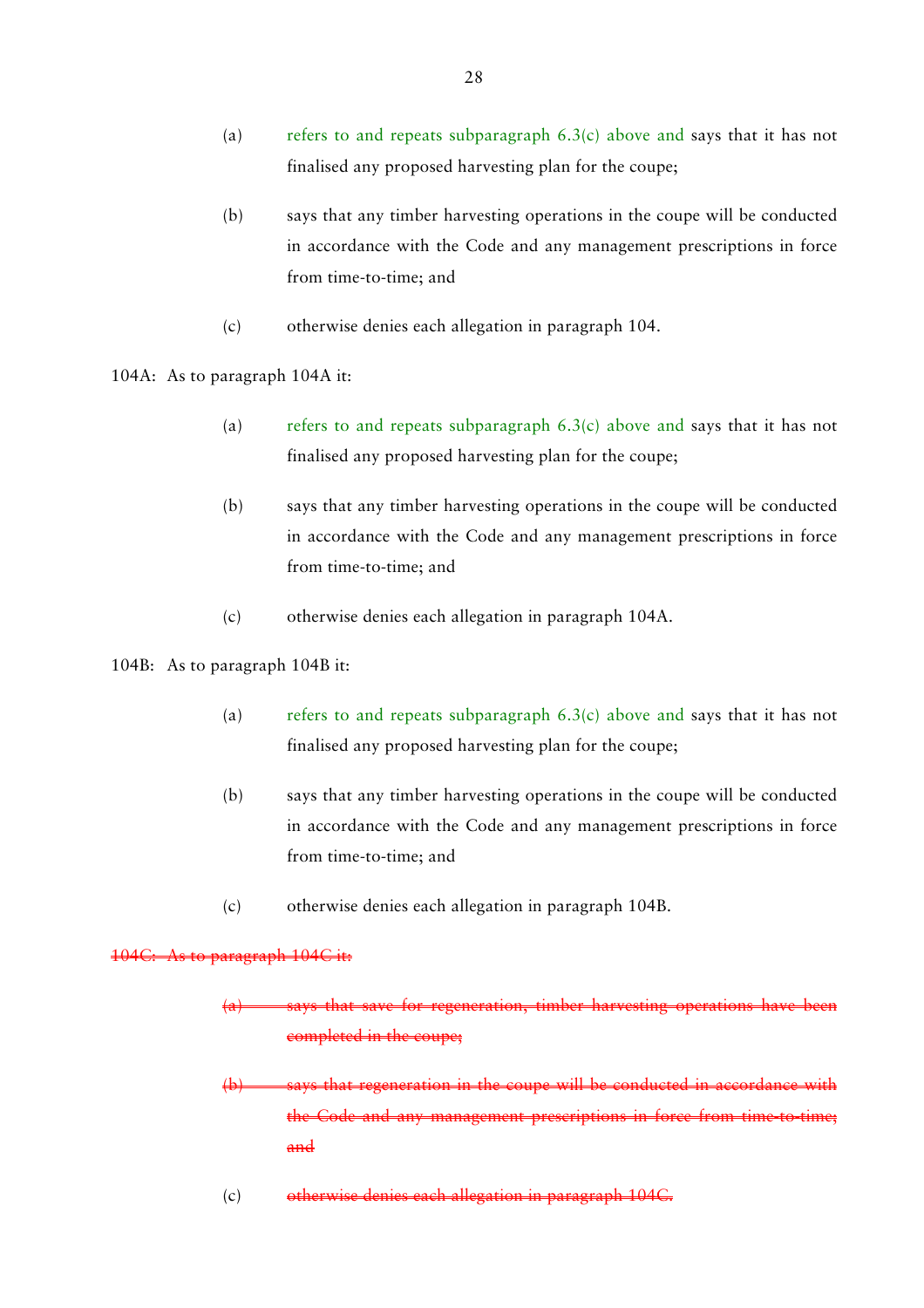104D. As to paragraph 104D it:

- (a) refers to and repeats subparagraph  $6.3(c)$  above and says that it has not finalised any proposed harvesting plan for the coupe;
- (b) says that any timber harvesting operations in the coupe will be conducted in accordance with the Code and any management prescriptions in force from time-to-time; and
- (c) otherwise denies each allegation in paragraph 104D.

104E. As to paragraph 104E it:

- (a) refers to and repeats subparagraph 6.3(c) above and says that it has not finalised any proposed harvesting plan for the coupe;
- (b) says that any timber harvesting operations in the coupe will be conducted in accordance with the Code and any management prescriptions in force from time-to-time; and
- (c) otherwise denies each allegation in paragraph 104E.

# 104F. As to paragraph 104F it:

- (a) refers to and repeats subparagraph  $6.3(c)$  above and says that this coupe is a road coupe known as "Dry Creek Hill RDC" that is also to be used as a thoroughfare providing access to timber in coupe 288-606-0002 and for the taking of timber to and from coupe 288-606-0002;
- (b) says that any timber harvesting operations in the coupe will be conducted in accordance with the Code and any management prescriptions in force from time-to-time; and
- (c) otherwise denies each allegation in paragraph 104F.

# 105. As to paragraph 105 it:

- (a) refers to and repeats paragraphs 73–104F above; and
- (b) otherwise denies each allegation in paragraph 105.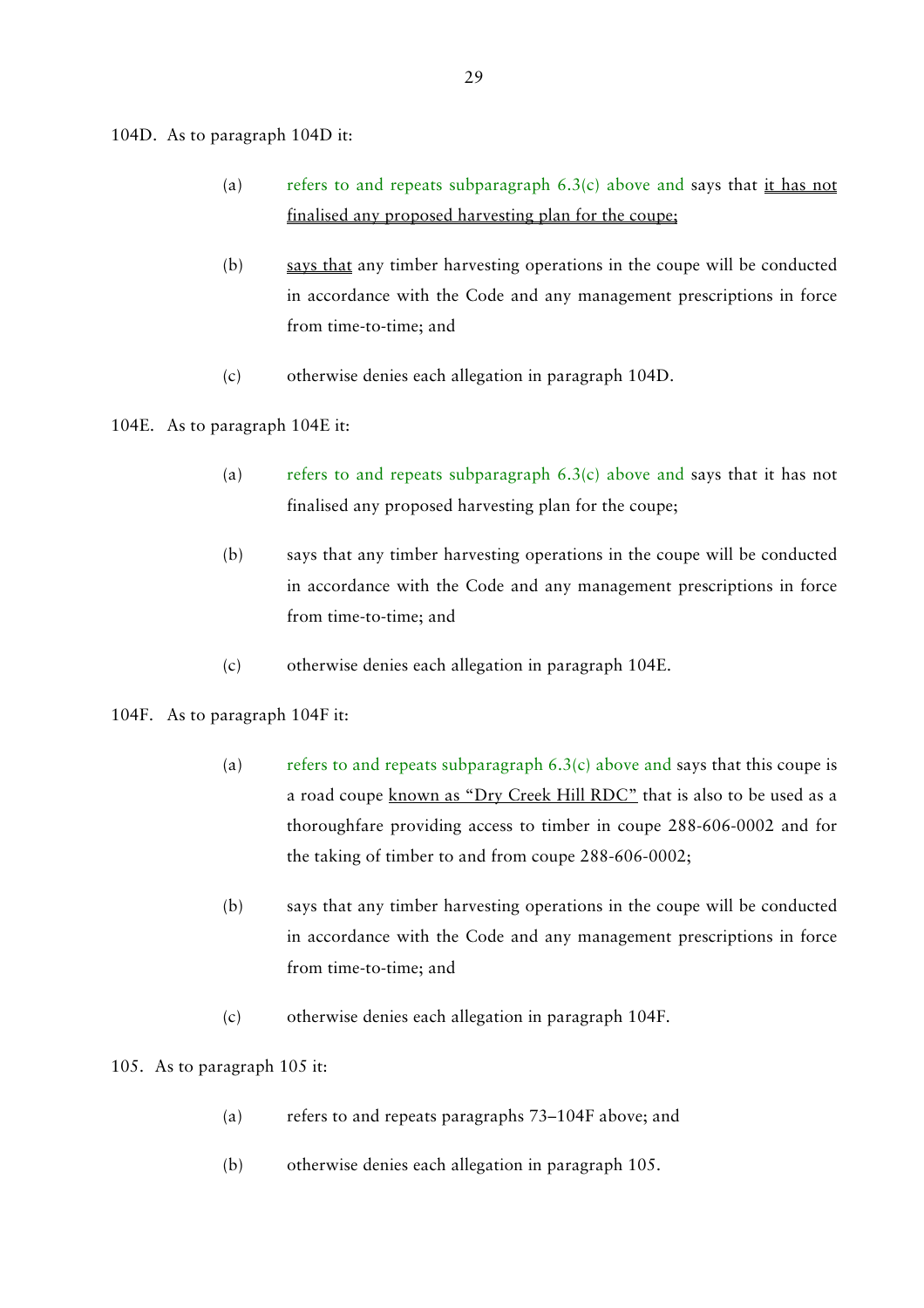# **Past and scheduled forestry operations are likely to have a significant impact on the Leadbeater's Possum and Greater Glider**

- 105A. It admits paragraph 105A.
- 105B. It denies each allegation in paragraph 105B.
- 105C. It admits paragraph 105C.
- 105D. It denies each allegation in paragraph 105D.

### **No approval under Part 9 of the EPBC Act**

- 106. It admits paragraph 106.
- 107. It admits paragraph 107.

### **Logging is not in accordance with a Regional Forestry Agreement**

- 108. It admits paragraph 108.
- 109. It admits paragraph 109.
- 110. As to paragraph 110 it:
	- (a) says that the timber harvesting operations in the logged coupes constituted a number of forestry operations for the purposes of the RFA Act; and
	- (b) otherwise denies each allegation in admits paragraph 110.

### 111. As to paragraph 111 it:

- (a) says that any timber harvesting operations that occur in the scheduled coupes will constitute a number of forestry operations for the purposes of the RFA Act; and
- (b) otherwise denies each allegation in paragraph 111.

### 113A. As to paragraph 113A it:

(a) says that the Code, the Management Standards and Procedures and the Planning Standards are part of a legislative scheme made under the *Conservation, Forests and Lands Act 1987* (Vic) that is directed at the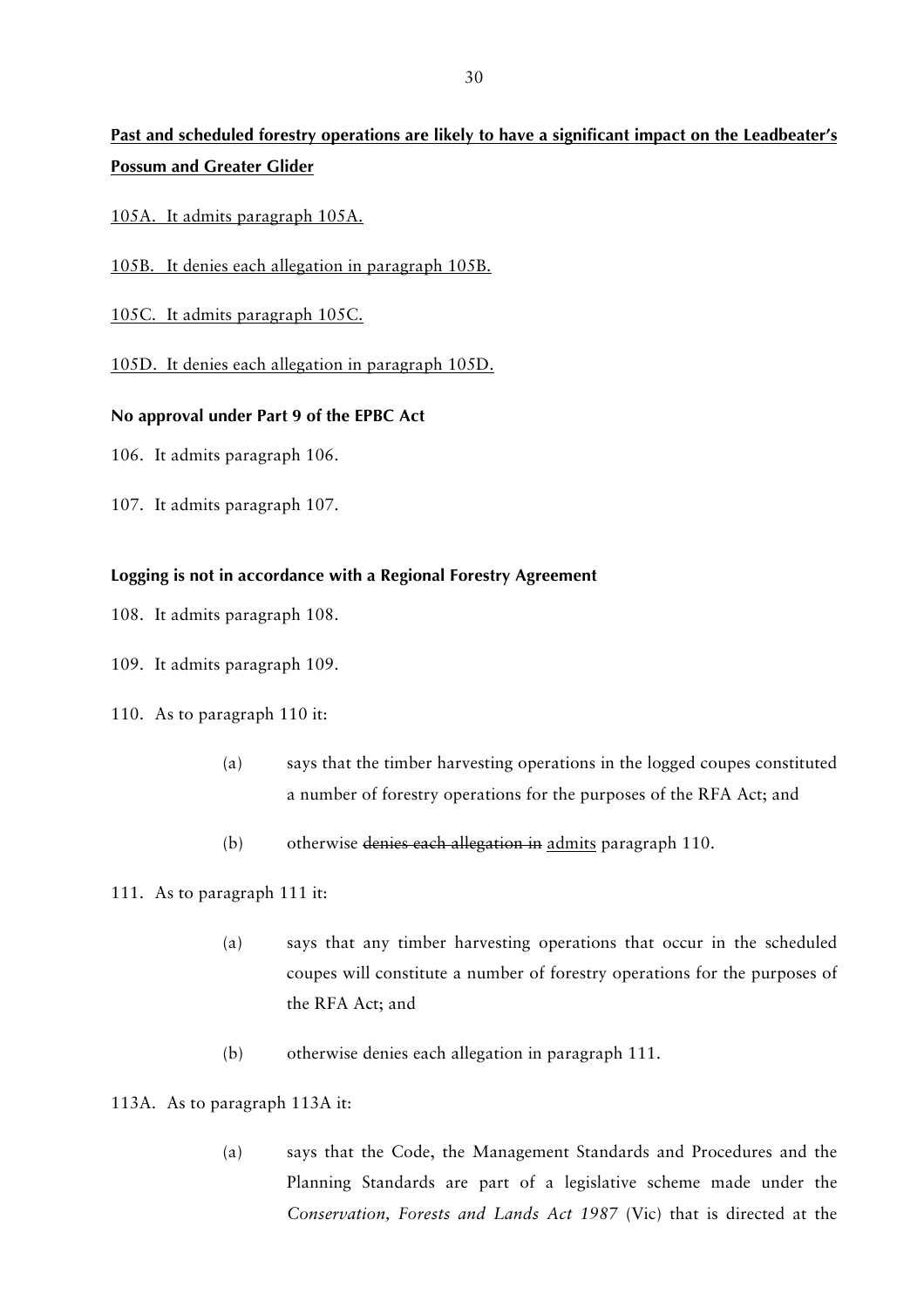fulfilment of multiple purposes, including to provide direction to timber harvesting managers, harvesting entities and operators to deliver sound environmental performance when planning for and conducting commercial timber harvesting operations in a way that:

- (i) permits an economically viable, internationally competitive, sustainable timber industry;
- (ii) is compatible with the conservation of the wide range of environmental, social and cultural values associated with forests;
- (iii) provides for the ecologically sustainable management of native forests proposed for cyclical timber harvesting operations; and
- (iv) enhances public confidence in the management of timber production in Victoria's forests and plantations;
- (b) says that, accordingly, the correct construction of the provisions of the Code must depend on the words used rather than a purposive approach that assumes the Code is directed towards conservation objectives only;
- (c) says further that:
	- (i) the precautionary principle falls to be applied within a considered and developed framework of regulation which has itself been derived from a strategic planning process which has taken account of principles of environmentally sustainable development and provided for significant reserves; and
	- (ii) by operation of clause 1.3.1.1 of the Management Standards and Procedures, timber harvesting operations that comply with the Management Standards and Procedures are deemed to comply with the Code;
	- (iii) the timber harvesting operations in each of the Logged Glider Coupes complied with the Management Standards and Procedures;
	- (iv) accordingly, the timber harvesting operations in each of the Logged Glider Coupes are deemed to comply with the Code, including clause 2.2.2.2 of the Code;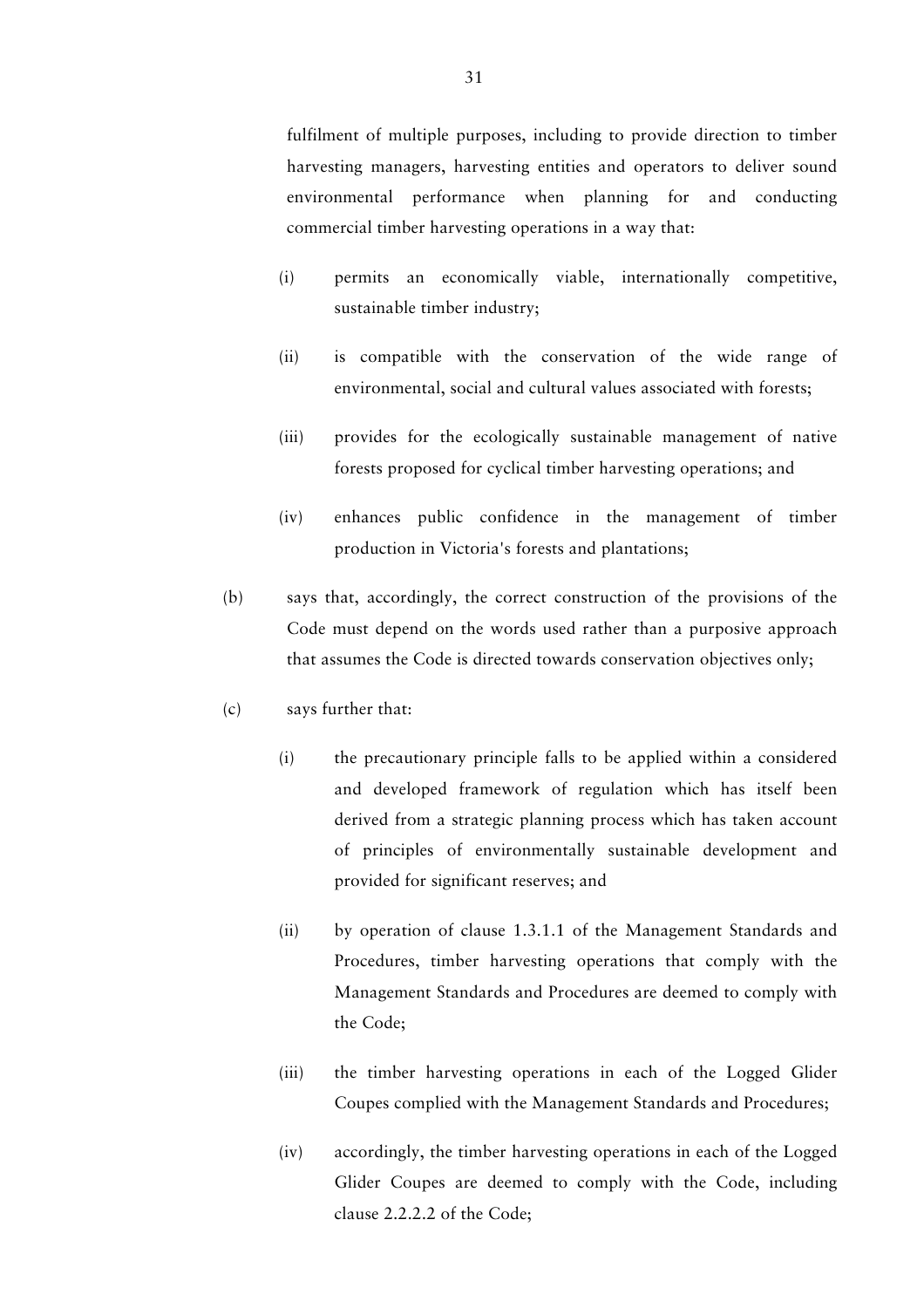- (v) alternatively, the timber harvesting operations in each of the Logged Glider Coupes did not constitute a serious or irreversible threat to the environment with scientific uncertainty as to the environmental damage, such that the precautionary principle was not engaged in relation to any of the Logged Glider Coupes; and
- (d) otherwise denies each allegation in paragraph 113A.
- 113B. As to paragraph 113B it:
	- (a) refers to and repeats subparagraphs  $113A(a)$  and (b) above;
	- (b) otherwise denies each allegation in paragraph 113B.
- 113C. As to paragraph 113C it:
	- (a) refers to and repeats subparagraphs  $113A(a)$  and (b) above;
	- (b) otherwise denies each allegation in paragraph 113C.

# 113D. As to paragraph 113D it:

- (a) refers to and repeats subparagraphs  $113A(a)$  and (b) above;
- (b) otherwise denies each allegation in paragraph 113D.
- 113E. As to paragraph 113E it:
	- (a) refers to and repeats subparagraphs 113A(a) and (b) above;
	- (b) otherwise denies each allegation in paragraph 113E.

### 113F. As to paragraph 113F it:

- (a) refers to and repeats subparagraphs  $113A(a)$  and (b) above;
- (b) otherwise denies each allegation in paragraph 113F.

113G. As to paragraph 113G it:

(a) denies that any of the forestry operations in the coupes the subject of paragraphs 113A to 113F was not in accordance with the CH RFA;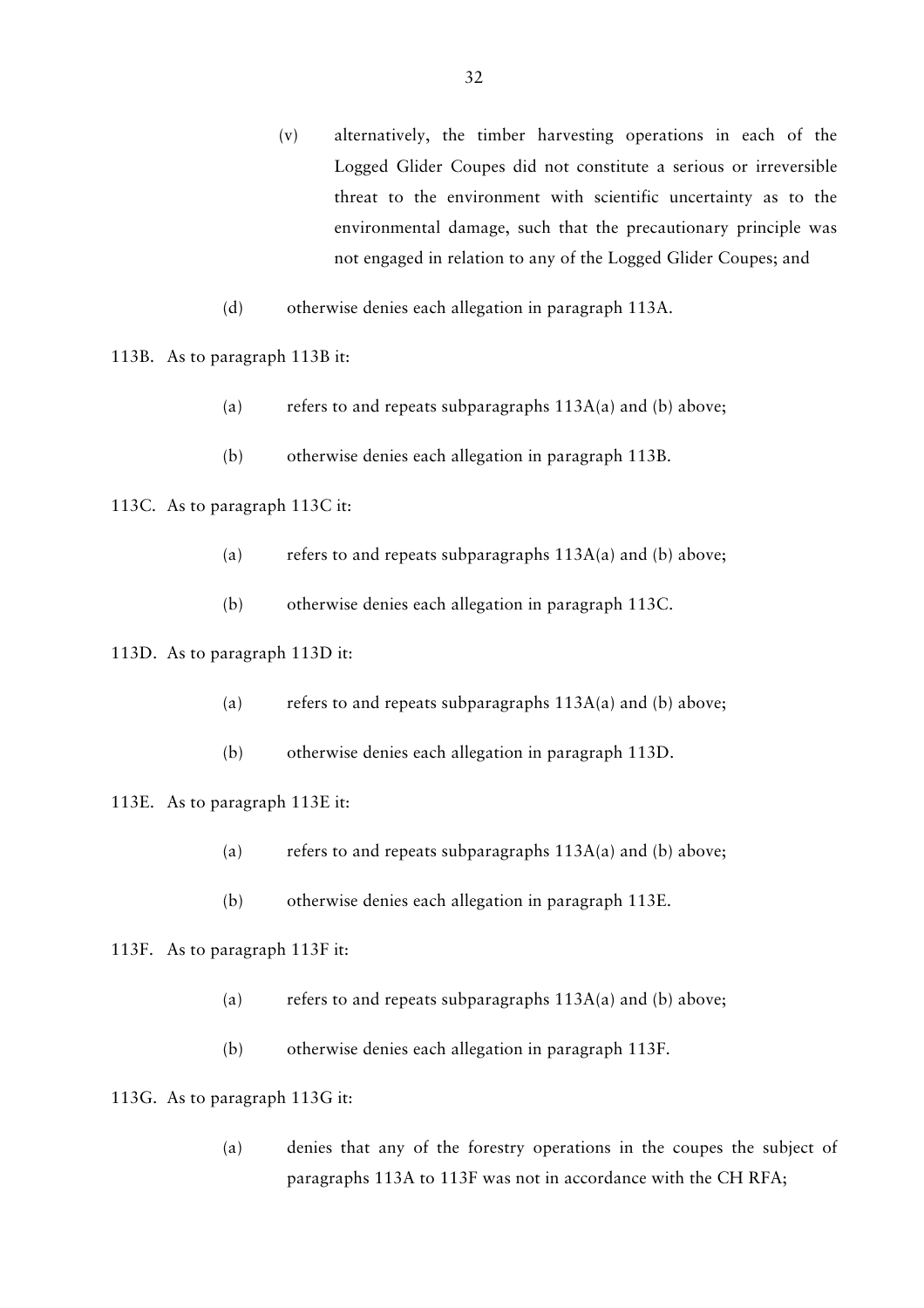- (b) says, in the alternative, that in the event that VicForests has failed to comply with the Code by reason of any of the matters alleged in paragraphs 113A to 113F (all of which is denied) on the proper construction of s 38 of the EPBC Act and s 6(4) of the RFA Act, any loss of exemption from the application of Part 3 of the EPBC Act is limited to the forestry operation or operations that is or are not in accordance with the CH RFA and does not extend to other forestry operations within the same coupe that are undertaken in accordance with the CH RFA; and
- (c) otherwise denies each allegation in paragraph 113G.

### 113H. As to paragraph 113H it:

- (a) refers to and repeats paragraphs 73 to 104E above and subparagraphs 113A(a), (b) and  $(c)(i)$  and  $(ii)$  above;
- (b) says that any timber harvesting operations in the scheduled coupes will comply with the Management Standards and Procedures;
- (c) says that, accordingly, any timber harvesting operations in the scheduled coupes will be deemed to comply with the Code including clause 2.2.2.2 of the Code; and
- (d) further, and in the alternative, says that the planning for timber harvesting operations in any of the Scheduled Coupes is not sufficiently advanced to enable an assessment as to whether the timber harvesting operations will pose a threat of serious or irreversible damage to the environment; and
- (e) otherwise denies each allegation in paragraph 113H.

# 113I. As to paragraph 113I it:

- (a) refers to and repeats paragraph 113H above;
- (b) denies that any of the forestry operations that may occur in the scheduled coupes will not be in accordance with the CH RFA;
- (c) says in the alternative that, if any forestry operations that may occur in the scheduled coupes are not undertaken in accordance with the CH RFA, on the proper construction of s 38 of the EPBC Act and s 6(4) of the RFA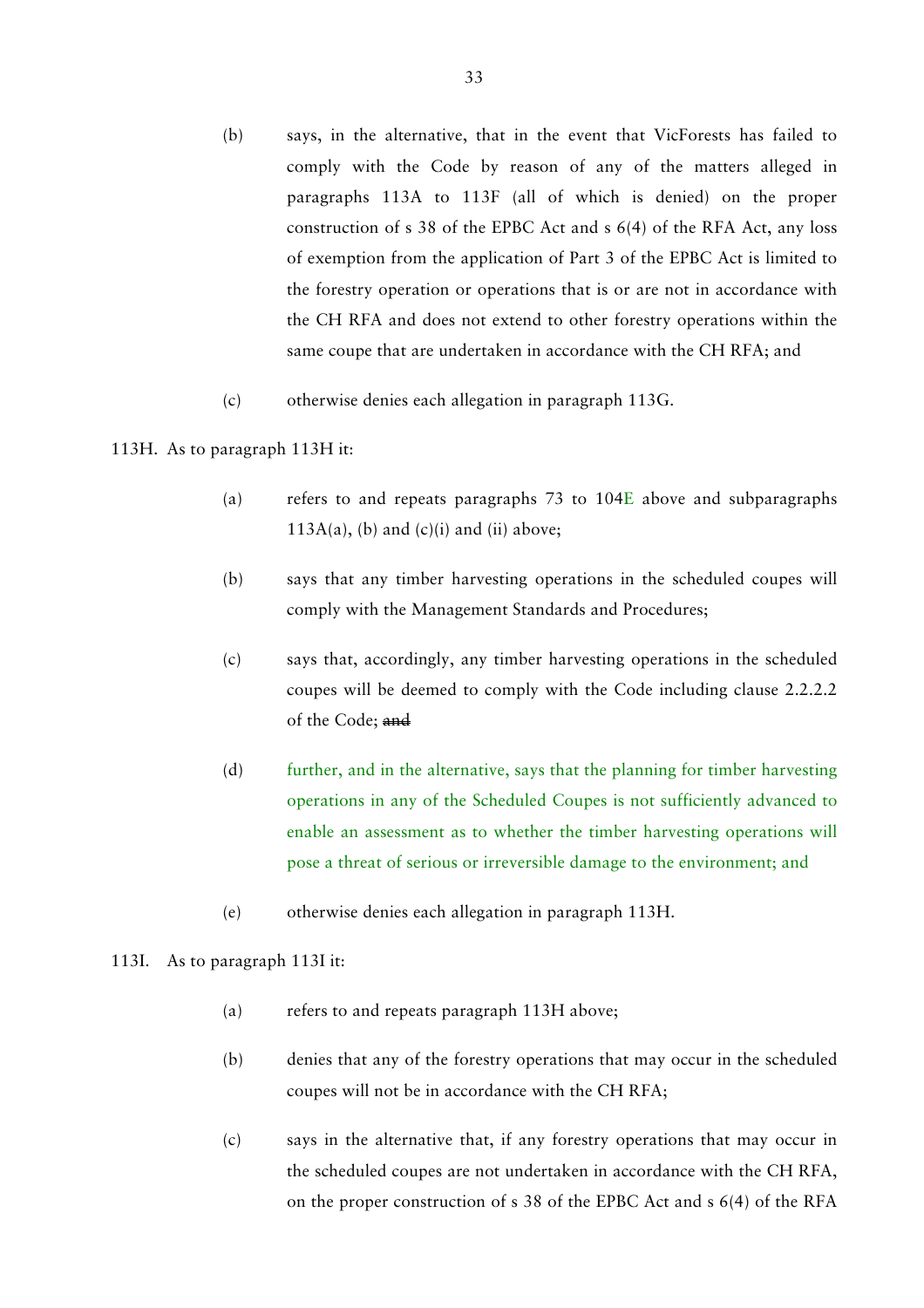Act, any loss of exemption from the application of Part 3 of the EPBC Act is limited to the extent the forestry operation or operations is or are not in accordance with the CH RFA and does not extend to other forestry operations within the same coupe that are undertaken in accordance with the CH RFA; and

- (d) says further and in the alternative, that if VicForests has failed, or will fail, to comply with clause 2.2.2.2 of the Code in any of the respects alleged in paragraph 113A (all of which is denied):
	- (i) any loss of exemption from the application of Part 3 of the EPBC Act must be limited to those forestry operations in respect of which VicForests has failed to comply with the Code, the allegations of which concern Greater Glider only; and
	- (ii) accordingly, in the absence of any established breach of the Code concerning forestry operations relating to Leadbeater's Possum, VicForests' forestry operations in the relevant coupes are exempt from the application of Part 3 of the EPBC Act insofar as Leadbeater's Possum and any other listed threatened species is concerned (except to the extent those forestry operations are found to have breached the precautionary principle concerning Greater Glider); and
- (e) otherwise denies each allegation in paragraph 113I.

# **Past logging is a contravention of the EPBC Act**

- 115. As to paragraph 115 it:
	- (a) refers to and repeats paragraphs 9.5, 9.6, 9.12–9.15, 9.17, 9.18, 9.20, 9.26, 9.30, 9.32–9.36, 11–14, 17, 22, 24, 25, 27, 29–29B, 31–39C, 106, 108–110, 113A and 113G above;
	- (b) says further and in the alternative, that if VicForests has failed to comply with clause 2.2.2.2 of the Code in any of the respects alleged in paragraph 113A (all of which is denied):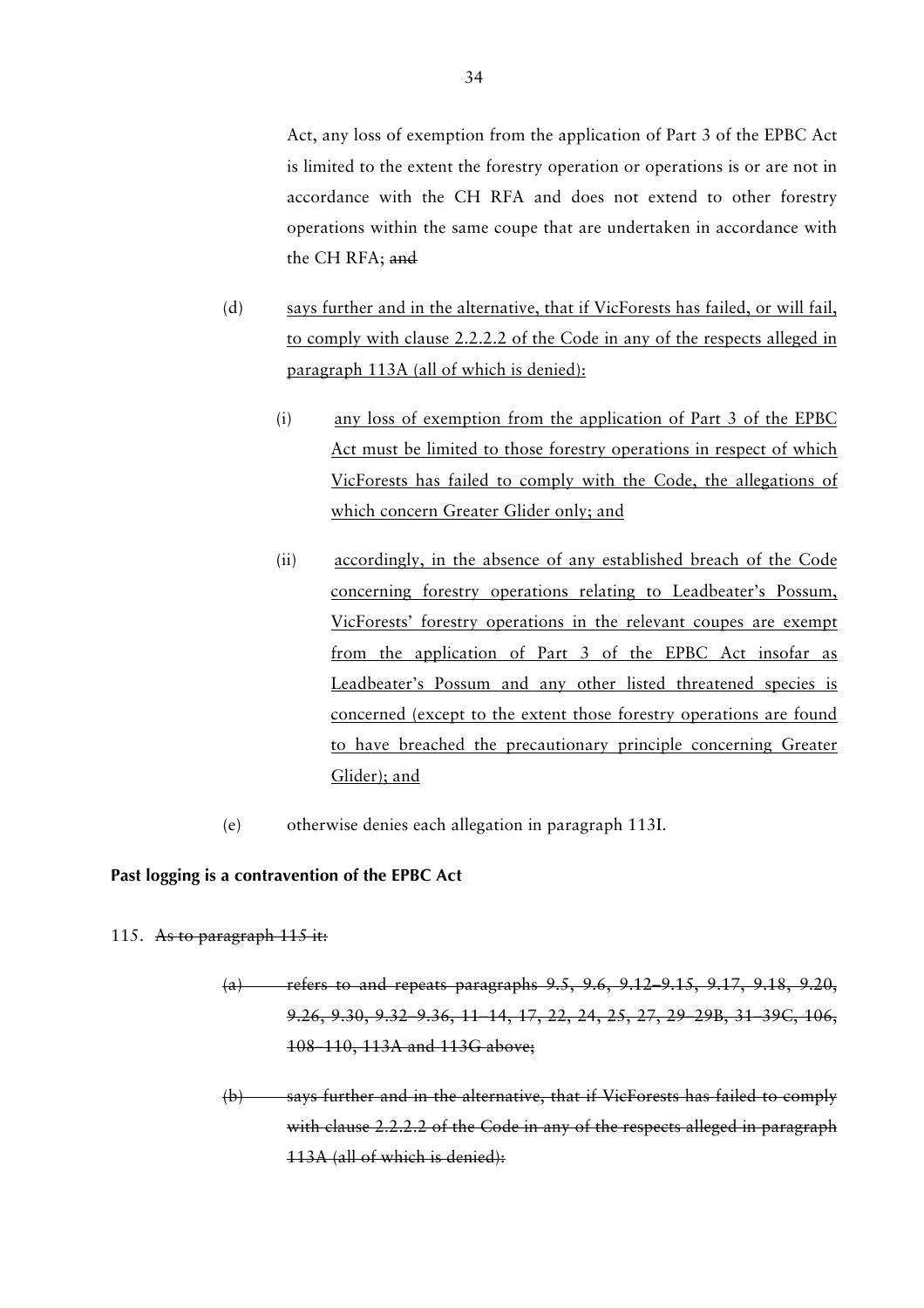- (i) any loss of exemption from the application of Part 3 of the EPBC Act must be limited to those forestry operations in respect of which VicForests has failed to comply with the Code, the allegations of which concern Greater Glider only; and
- (ii) accordingly, in the absence of any established breach of the Code concerning forestry operations relating to Leadbeater's Possum, VicForests' forestry operations in the relevant coupes are exempt from the application of Part 3 of the EPBC Act insofar as Leadbeater's Possum (and any other listed threatened species is concerned except to the extent those forestry operations have breached the precautionary principle concerning Greater Glider); and
- (c) otherwise denies each allegation in paragraph 115.

#### 115AA. As to paragraph 115AA it:

- (a) refers to and repeats paragraphs 9.12, 9.17, 9.18, 9.20, 9.26, 9.32, 9.35, 9.36, 11, 13, 14, 14A, 15, 17, 22–29C, 106, 108–110, 113A and 113G above;
- (b) says further and in the alternative, that if VicForests has failed to comply with clause 2.2.2.2 of the Code in any of the respects alleged in paragraph 113A (all of which is denied):
	- (i) any loss of exemption from the application of Part 3 of the EPBC Act must be limited to those forestry operations in respect of which VicForests has failed to comply with the Code, the allegations of which concern Greater Glider only; and
	- (ii) accordingly, in the absence of any established breach of the Code concerning forestry operations relating to Leadbeater's Possum, VicForests' forestry operations in the relevant coupes are exempt from the application of Part 3 of the EPBC Act insofar as Leadbeater's Possum and any other listed threatened species is concerned) except to the extent those forestry operations are found to have breached the precautionary principle concerning Greater Glider); and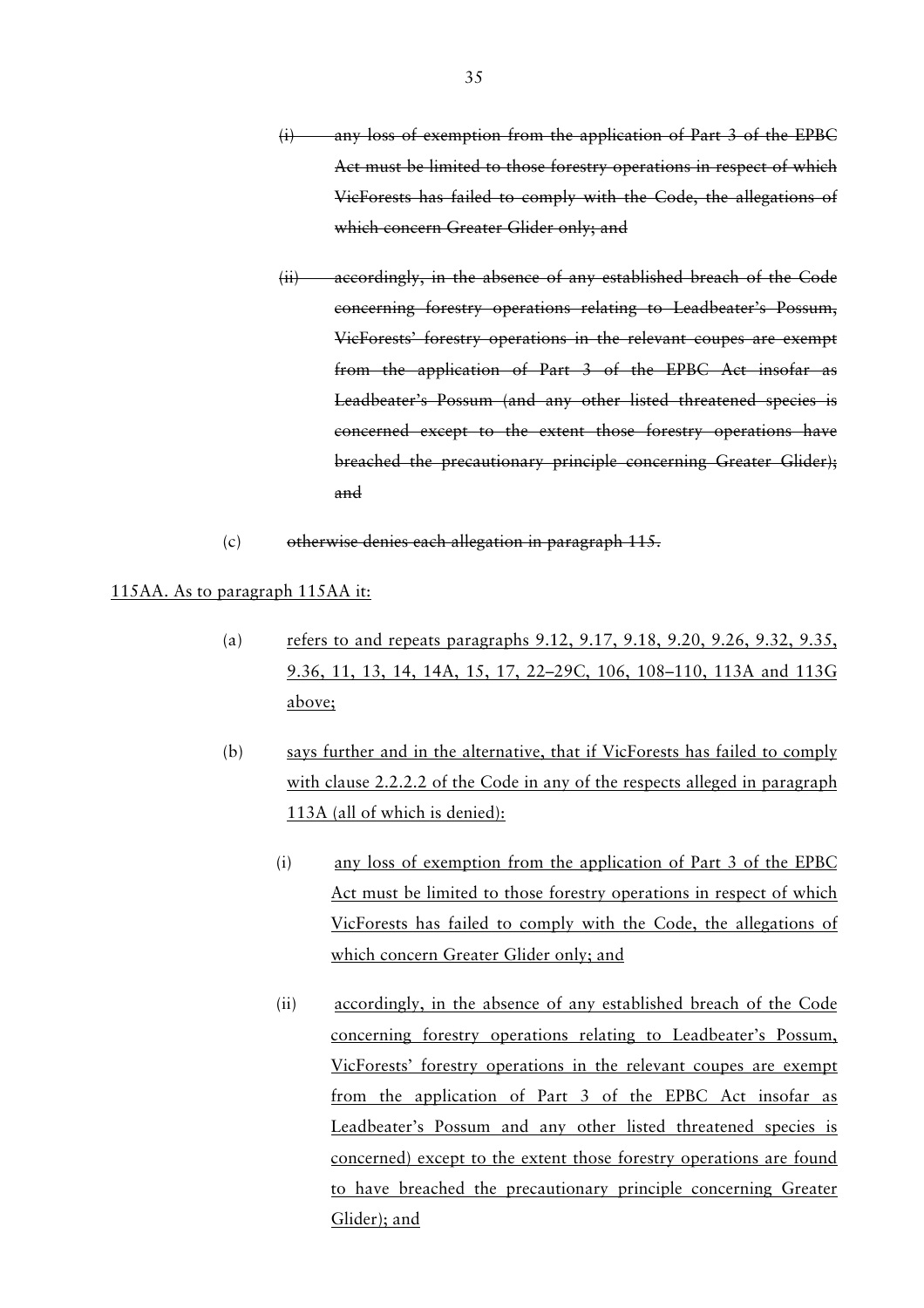(c) otherwise denies each allegation in paragraph 115AA.

# 115AB. As to paragraph 115AB it:

- (a) refers to and repeats paragraphs 9.5, 9.6, 9.12–9.15, 9.17, 9.18, 9.20, 9.26, 9.30, 9.32–9.36, 9.41, 11, 14, 14A, 16, 31, 32–39CD, 106, 108– 110, 113A, 113G and sub-paragraph 115AA(b) above; and
- (b) otherwise denies each allegation in paragraph 115AB.

# 115AC. As to paragraph 115AC it:

- (a) refers to and repeats paragraphs 9.12, 9.17, 9.18, 9.20, 9.26, 9.32, 9.35, 9.36, 11, 13, 14, 14A, 15, 17A, 30, 106, 108–110, 113A, 113G and subparagraph 115AA(b) above; and
- (b) otherwise denies each allegation in paragraph 115AC.

# 115AD. As to paragraph 115AD it:

- (a) refers to and repeats paragraphs 9.5, 9.6, 9.12–9.15, 9.17, 9.18, 9.20, 9.26, 9.30, 9.32–9.36, 9.41, 11, 14, 14A, 16, 31A, 40, 106, 108–110, 113A, 113G and sub-paragraph 115AA(b) above; and
- (b) otherwise denies each allegation in paragraph 115AD.

# 115AE. As to paragraph 115AE it:

- (a) refers to and repeats paragraphs 9.36, 11, 13, 15, 17, 29B, 106, 108–110, 113B and 113G above;
- (b) says further and in the alternative, that if VicForests has failed to comply with clause 2.2.2.4 of the Code in any of the respects alleged in paragraph 113B (all of which is denied):
	- (i) any loss of exemption from the application of Part 3 of the EPBC Act must be limited to those forestry operations in respect of which VicForests has failed to comply with the Code, the allegations of which concern Tree Geebungs only; and
	- (ii) accordingly, in the absence of any established breach of the Code concerning forestry operations relating to Leadbeater's Possum or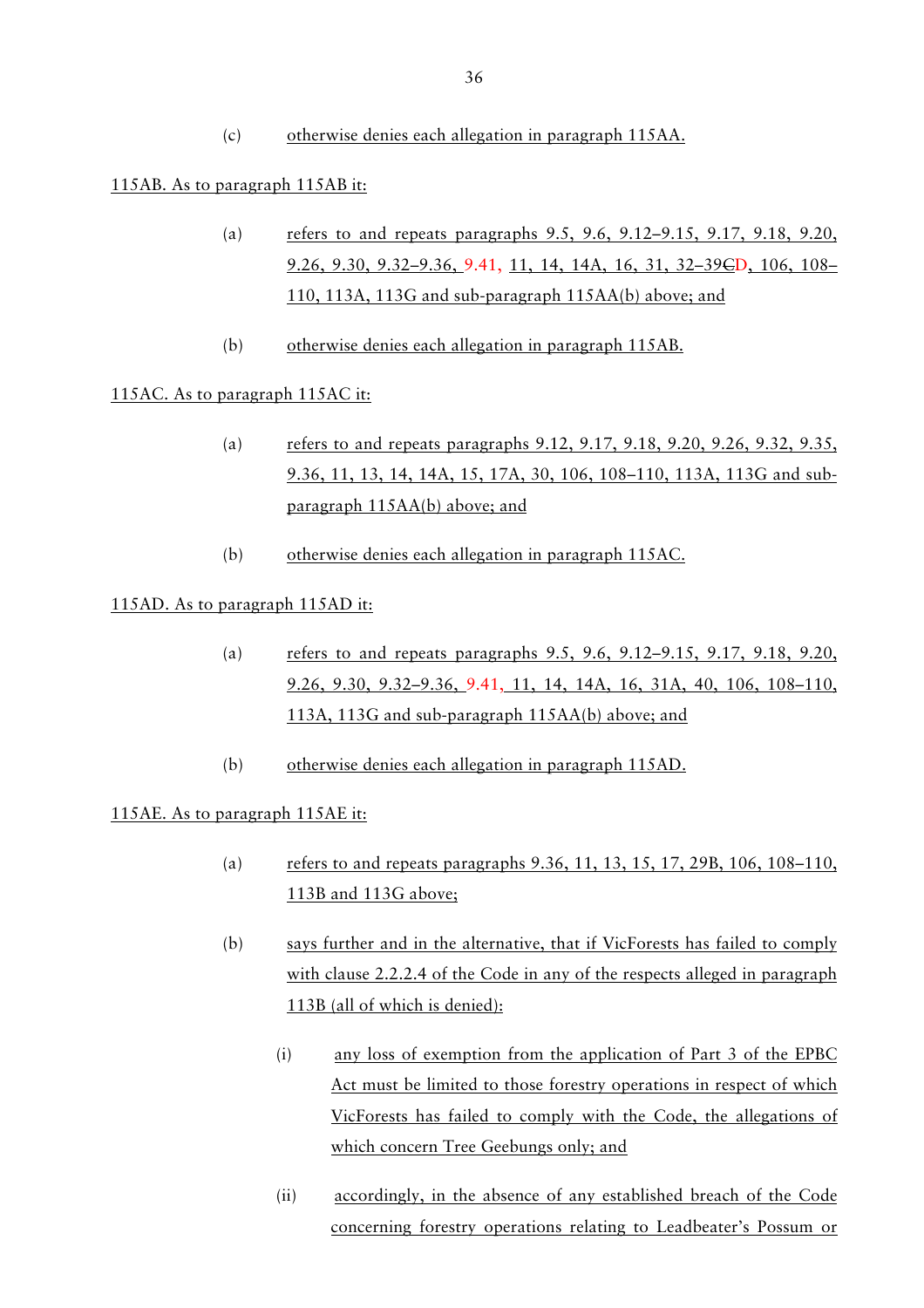Greater Glider, VicForests' forestry operations in the relevant coupes are exempt from the application of Part 3 of the EPBC Act insofar as Leadbeater's Possum and Greater Glider are concerned; and

(c) otherwise denies each allegation in paragraph 115AE.

# 115AF. As to paragraph 115AF it:

- (a) refers to and repeats paragraphs 9.36, 11, 14, 16, 31, 39C, 106, 108–110, 113B, 113G and sub-paragraph 115AE(b) above; and
- (b) otherwise denies each allegation in paragraph 115AF.

# 115BA. As to paragraph 115BA it:

- (a) refers to and repeats paragraphs 9.18, 11, 13, 15, 17, 24, 106, 108–110, 113C and 113G above; and
- (b) otherwise denies each allegation in paragraph 115BA.

# 115BB. As to paragraph 115BB it:

- (a) refers to and repeats paragraphs 9.18, 11, 14, 16, 31, 35, 106, 108–110, 113C and 113G above;
- (b) says further and in the alternative, that if VicForests has failed to comply with clause 4.2 or 2.1.1.3 of the Management Standards and Procedures in any of the respects alleged in paragraph 113C (all of which is denied):
	- (i) any loss of exemption from the application of Part 3 of the EPBC Act must be limited to those forestry operations in respect of which VicForests has failed to comply with the Management Standards and Procedures, the allegations of which concern Leadbeater's Possum only;
	- (ii) accordingly, in the absence of any established breach of the Code concerning forestry operations relating to Greater Glider, VicForests' forestry operations in the relevant coupes are exempt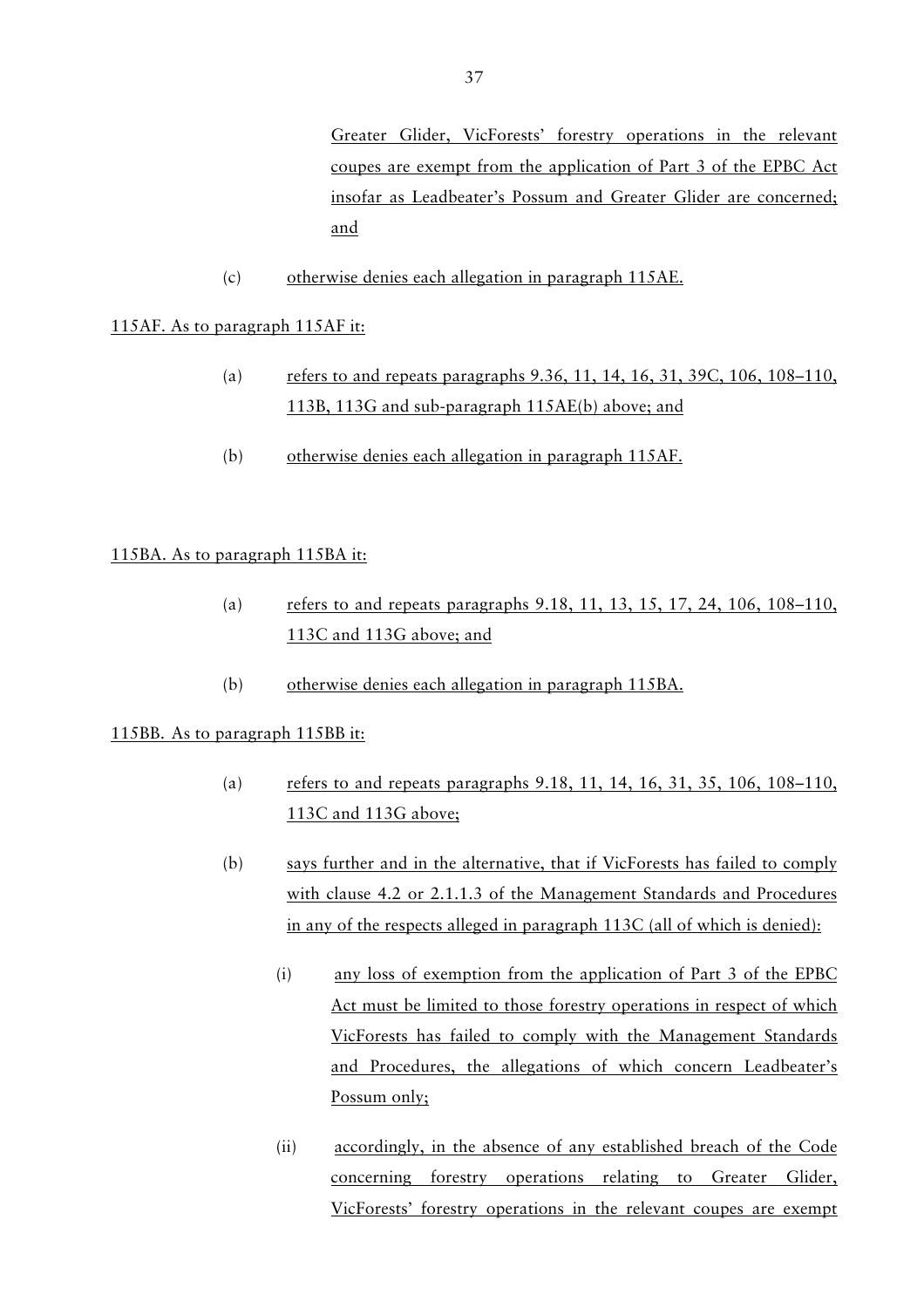(c) otherwise denies each allegation in paragraph 115BB.

# 115CA. As to paragraph 115CA it:

- (a) refers to and repeats paragraphs 9.20, 11, 13, 15, 17, 25, 106, 108–110, 113D and 113G above; and
- (b) otherwise denies each allegation in paragraph 115CA.

# 115CB. As to paragraph 115CB it:

- (a) refers to and repeats paragraphs 9.20, 11, 11, 16, 31, 36, 106, 108–110, 113D and 113G above;
- (b) says further and in the alternative, that if VicForests has failed to comply with clause 2.2.2.4 of the Code in any of the respects alleged in paragraph 113D (all of which is denied):
	- (i) any loss of exemption from the application of Part 3 of the EPBC Act must be limited to those forestry operations in respect of which VicForests has failed to comply with the Code, the allegations of which concern Leadbeater's Possum only;
	- (ii) accordingly, in the absence of any established breach of the Code concerning forestry operations relating to Greater Glider, VicForests' forestry operations in the relevant coupes are exempt from the application of Part 3 of the EPBC Act insofar as Greater Glider is concerned; and
- (c) otherwise denies each allegation in paragraph 115CB.

# 115DA. As to paragraph 115DA it:

(a) refers to and repeats paragraphs 9.12, 9.16, 9.17, 9.19, 9.21, 9.25, 9.31, 9.36–9.40, 11–13, 15, 17, 22–27, 28, 29B–29C, 106, 108–110, 113E and 113G above;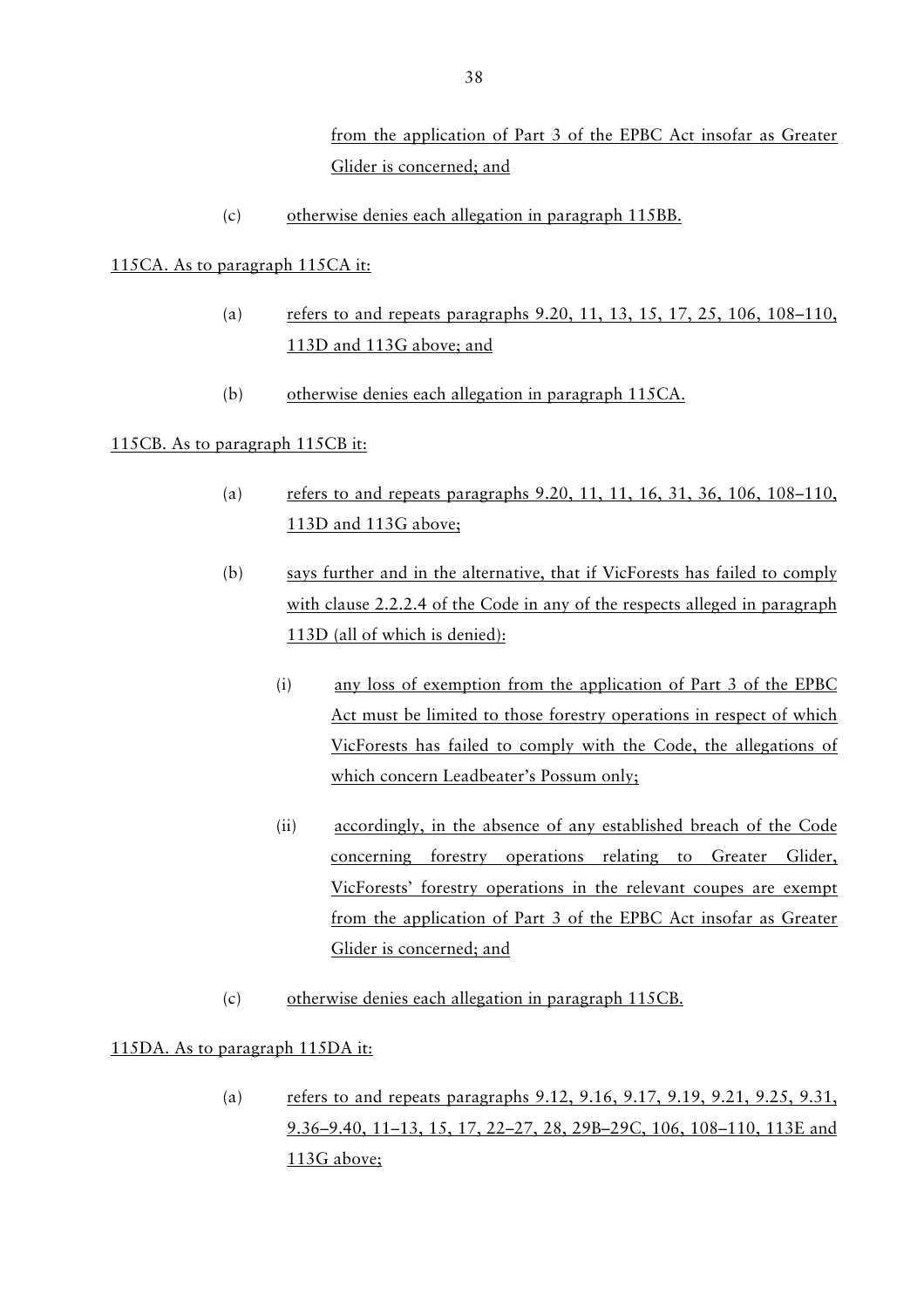- (i) any loss of exemption from the application of Part 3 of the EPBC Act must be limited to those forestry operations in respect of which VicForests has failed to comply with the Management Standards and Procedures, the allegations of which concern vegetation buffers only;
- (ii) accordingly, in the absence of any established breach of the Code concerning forestry operations relating to Leadbeater's Possum or Greater Glider, VicForests' forestry operations in the relevant coupes are exempt from the application of Part 3 of the EPBC Act insofar as Leadbeater's Possum and Greater Glider are concerned; and
- (c) otherwise denies each allegation in paragraph 115DA.

# 115DB. As to paragraph 115DB it:

- (a) refers to and repeats paragraphs 9.5, 9.6, 9.12–9.15, 9.17, 9.30, 9.36, 9.41, 11, 14, 16, 31, 32–35, 38, 39C, 39D, 106, 108–110, 113E, 113G and sub-paragraph 115DA(b) above; and
- (b) otherwise denies each allegation in paragraph 115DB.

# 115DC. As to paragraph 115DC it:

- (a) refers to and repeats paragraphs 9.12, 9.16, 9.17, 9.19, 9.21, 9.25, 9.31, 9.36–9.40, 11-13, 15, 17A, 30, 106, 108–110, 113E, 113G and subparagraph 115DA(b) above; and
- (b) otherwise denies each allegation in paragraph 115DC.

# 115DD. As to paragraph 115DD it: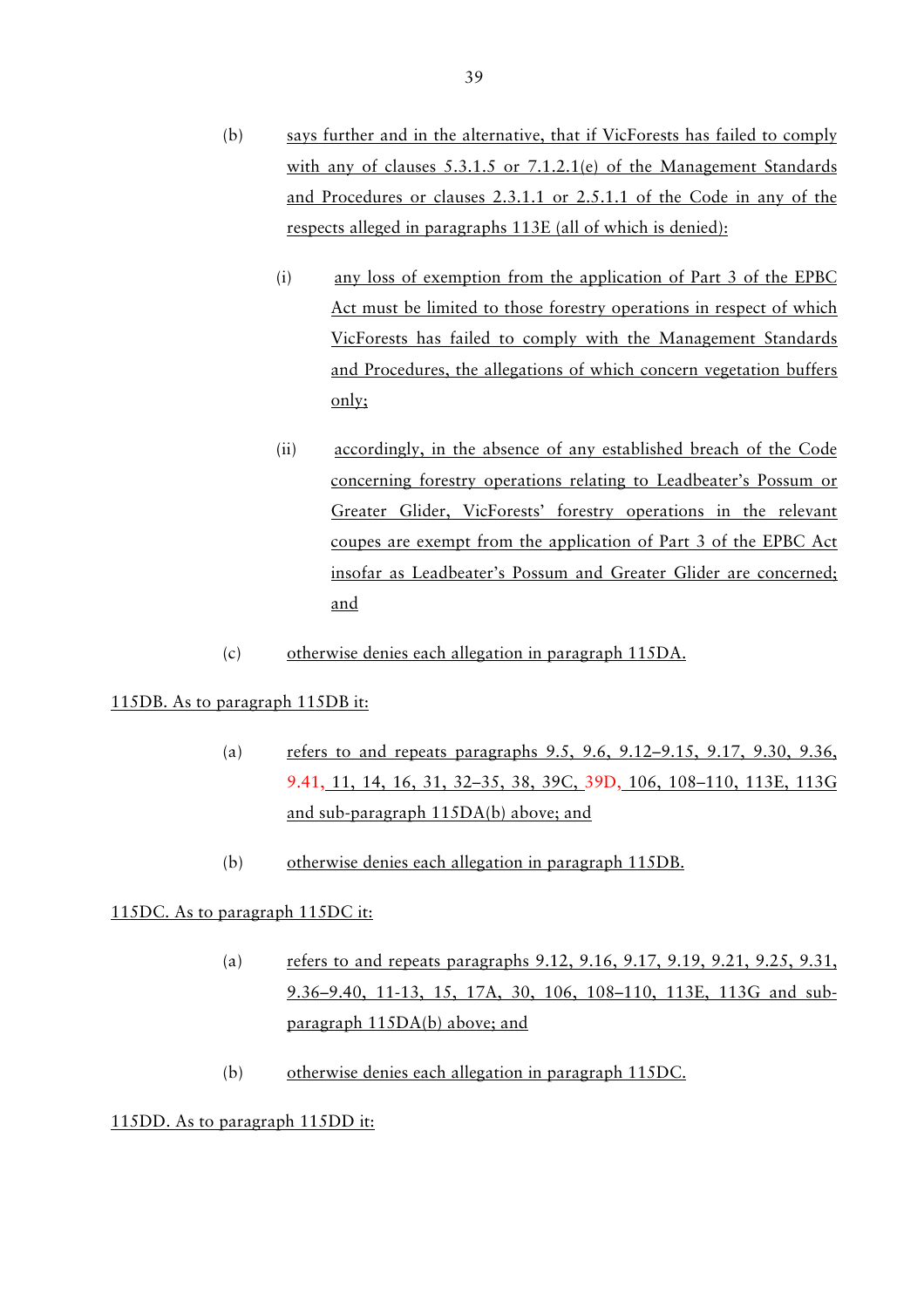- (a) refers to and repeats paragraphs 9.5, 9.6, 9.12–9.15, 9.17, 9.30, 9.36, 9.41, 11, 14, 16, 31A, 40, 106, 108–110, 113E, 113G and sub-paragraph 115DA(b) above; and
- (b) otherwise denies each allegation in paragraph 115DD.

### 115EA. As to paragraph 115EA it:

- (a) refers to and repeats paragraphs 9.16, 9.17, 9.25, 9.31, 9.37–9.40, 11–13, 15, 17, 23, 24, 26, 28, 29C, 106, 108–110, 113F and 113G above;
- (b) says further and in the alternative, that if VicForests has failed to comply with clause 2.2.2.1 of the Code or clause 4.1.1.1 of the Management Standards and Procedures in any of the respects alleged in paragraphs 113F (all of which is denied):
	- (i) any loss of exemption from the application of Part 3 of the EPBC Act must be limited to those forestry operations in respect of which VicForests has failed to comply with the Code, the allegations of which concern gaps between retained vegetation only;
	- (ii) accordingly, in the absence of any established breach of the Code concerning forestry operations relating to Leadbeater's Possum or Greater Glider, VicForests' forestry operations in the relevant coupes are exempt from the application of Part 3 of the EPBC Act insofar as Leadbeater's Possum and Greater Glider are concerned; and
- (c) otherwise denies each allegation in paragraph 115EA.

### 115EB. As to paragraph 115EB it:

- (a) refers to and repeats paragraphs  $9.16, 9.17, 9.25, 9.31, 9.37-9.40, 11-13$ , 15, 17, 30, 106, 108–110, 113F, 113G and sub-paragraph 115EA(b) above; and
- (b) otherwise denies each allegation in paragraph 115EB.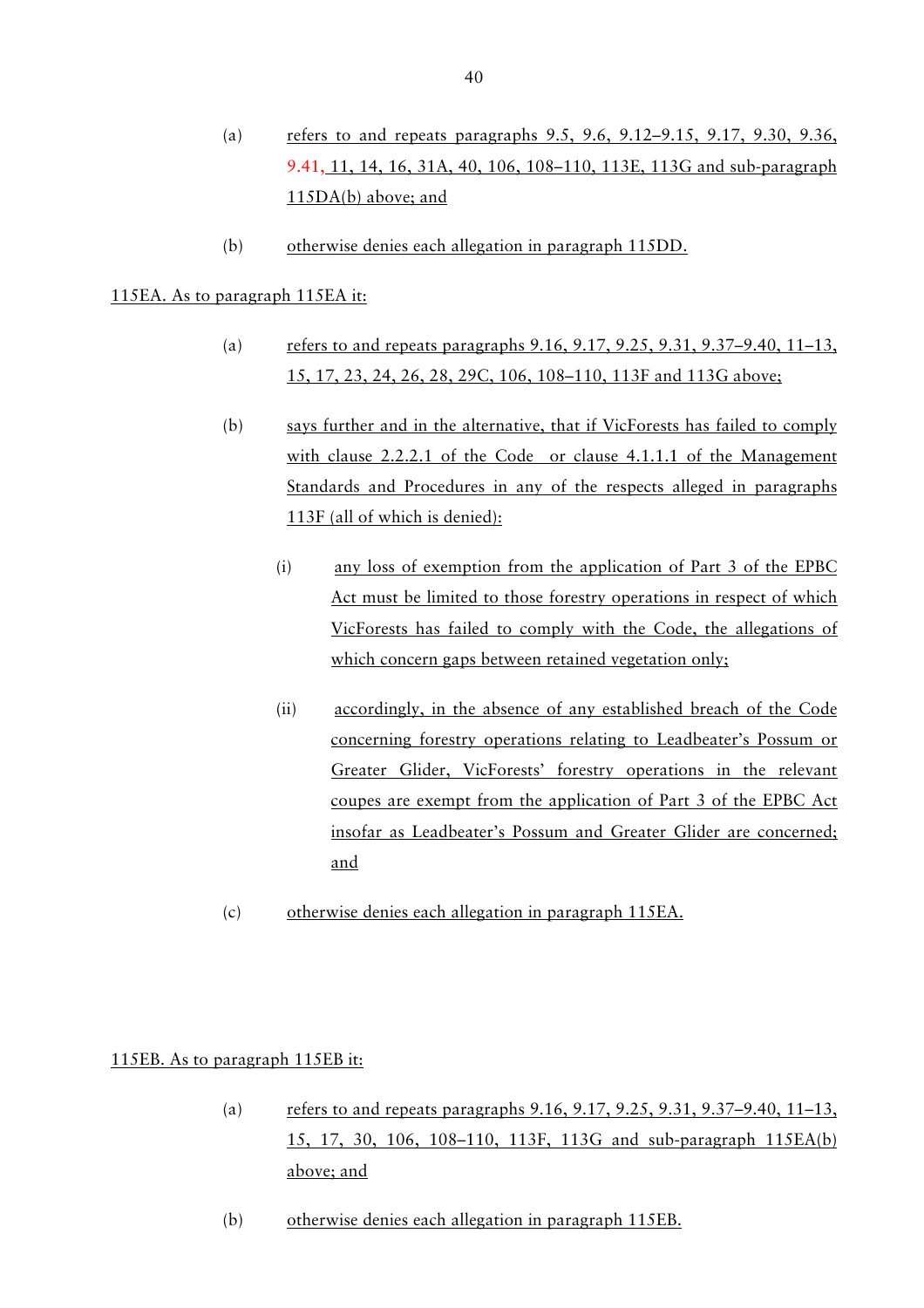# 115A. As to paragraph 115A it:

- (c) refers to and repeats paragraphs 9.36, 11, 13–14, 17, 29B, 39C, 106, 108–110, 113B and 113G above;
- (d) says further and in the alternative, that if VicForests has failed to comply with clause 2.2.2.4 of the Code in any of the respects alleged in paragraph 113B (all of which is denied):
	- (i) any loss of exemption from the application of Part 3 of the EPBC Act must be limited to those forestry operations in respect of which VicForests has failed to comply with the Code, the allegations of which concern the identification and protection of mature Tree Geebungs in Skerry's Reach coupe only; and
	- (ii) accordingly, in the absence of any established breach of the Code concerning forestry operations relating to Leadbeater's Possum or Greater Glider, VicForests' forestry operations in Skerry's Reach coupe are exempt from the application of Part 3 of the EPBC Act insofar as Leadbeater's Possum, Greater Glider, and any other listed threatened species is concerned; and
- (e) otherwise denies each allegation in paragraph 115A.

115B. As to paragraph 115B it:

- (a) refers to and repeats paragraphs 9.18, 11–14, 17, 24, 35, 106, 108–110, 113C and 113G above;
- (b) says further and in the alternative, that if VicForests has failed to comply with clause 2.2.2.4 of the Code in any of the respects alleged in paragraph 113C (all of which is denied):
	- (i) any loss of exemption from the application of Part 3 of the EPBC Act must be limited to those forestry operations in respect of which VicForests has failed to comply with the Code, the allegations of which concern the identification and protection of an area of alleged Leadbeater's Possum Zone 1A habitat in the Blue Vein coupe only; and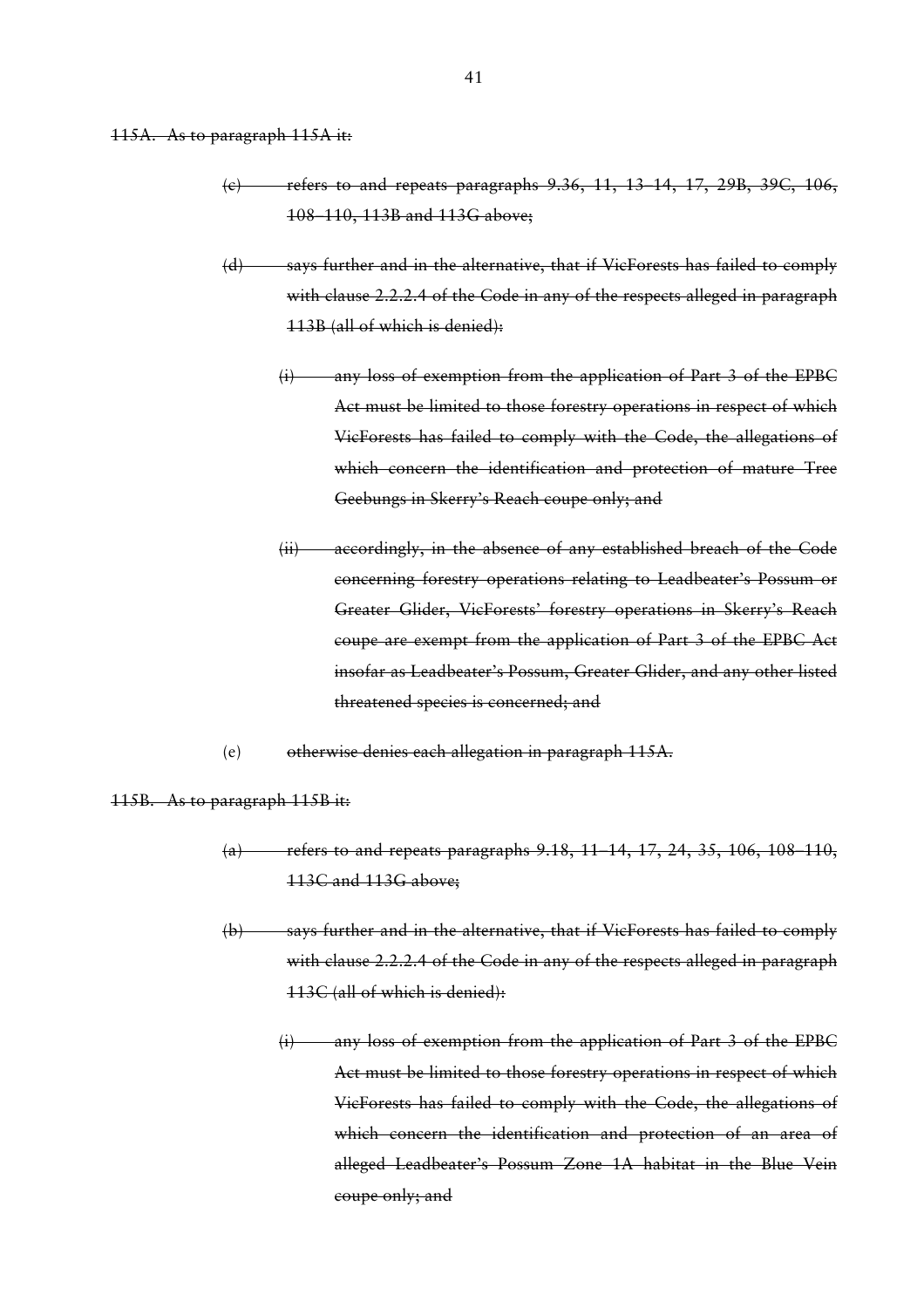(ii) accordingly, in the absence of any established breach of the Code concerning forestry operations relating to Greater Glider, VicForests' forestry operations in Blue Vein coupe are exempt from the application of Part 3 of the EPBC Act insofar as Greater Glider, and any other listed threatened species is concerned (except to the extent those forestry operations have breached the Code concerning Leadbeater's Possum); and

(c) otherwise denies each allegation in paragraph 115B.

115C. As to paragraph 115C it:

- (a) refers to and repeats paragraphs  $9.20, 11, 14, 17, 25, 36, 106, 108, 110$ , 113D and 113G above;
- (b) says further and in the alternative, that if VicForests has failed to comply with clause 2.2.2.4 of the Code in any of the respects alleged in paragraph 113D (all of which is denied):
	- (i) any loss of exemption from the application of Part 3 of the EPBC Act must be limited to those forestry operations in respect of which VicForests has failed to comply with the Code, the allegations of which concern the identification and protection of a Leadbeater's Possum colony within Hairy Hyde coupe only; and
	- (ii) accordingly, in the absence of any established breach of the Code concerning forestry operations relating to Greater Glider, VicForests' forestry operations in Hairy Hyde coupe are exempt from the application of Part 3 of the EPBC Act insofar as Greater Glider, and any other listed threatened species is concerned (except to the extent those forestry operations have breached the Code concerning Leadbeater's Possum); and

(c) otherwise denies each allegation in paragraph 115C.

115D. As to paragraph 115D it:

(a) refers to and repeats paragraphs 9 (excluding 9.18, 9.20. 9.26. 9.32– 9.35), 11–14, 17–29C (excluding 27, 29, 29A), 31–39C (excluding 36,37, 39–39B), 106, 108–110, 113E and 113G above;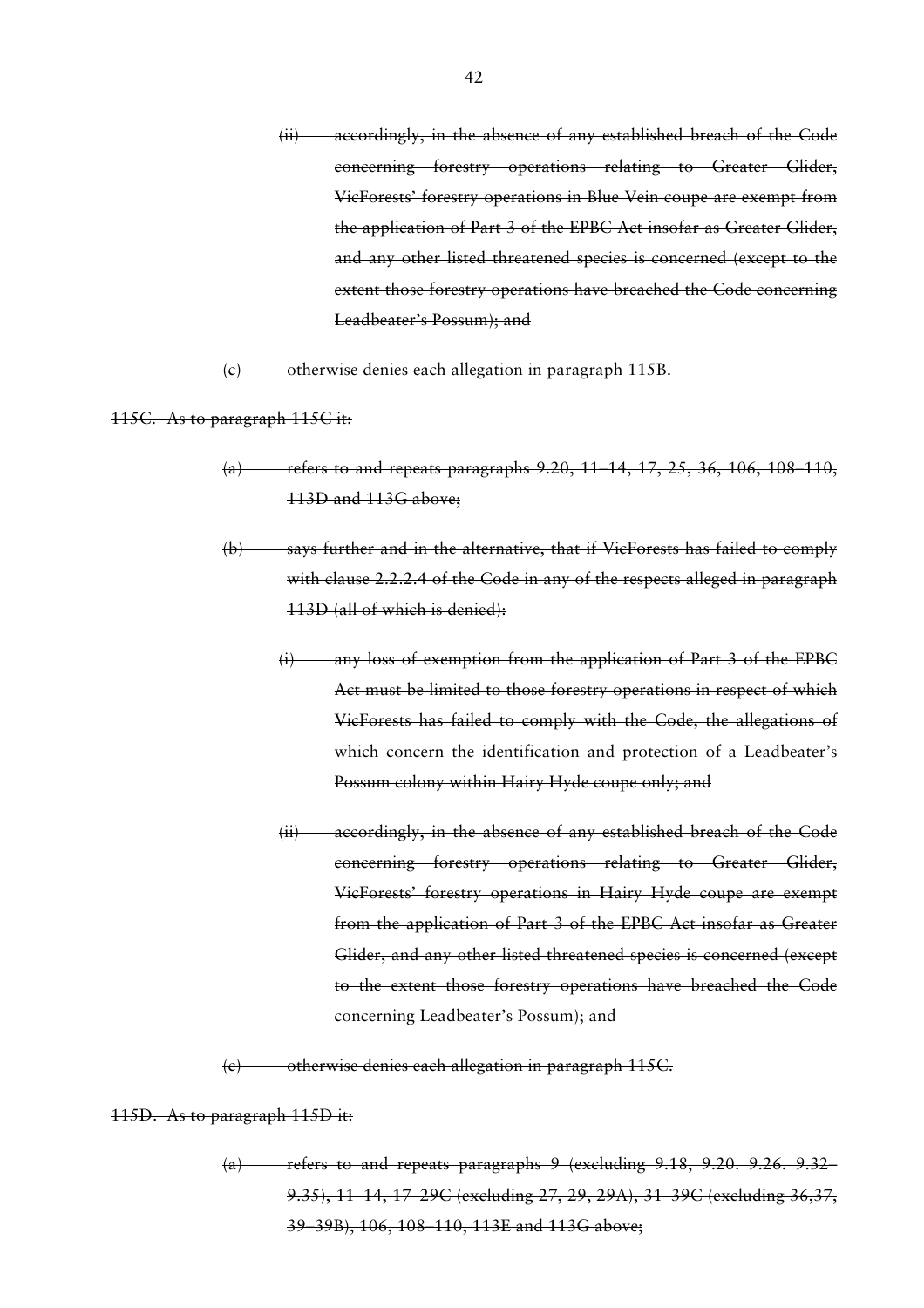- (b) says further and in the alternative, that if VicForests has failed to comply with clause 2.3.1.1 or clause 2.5.1.1 of the Code in any of the respects alleged in paragraph 113D (all of which is denied):
	- (i) any loss of exemption from the application of Part 3 of the EPBC Act must be limited to those forestry operations in respect of which VicForests has failed to comply with the Code, the allegations of which concern the failure to screen timber harvesting operations and new road alignments from view with a 20m vegetation buffer; and
	- (ii) accordingly, in the absence of any established breach of the Code concerning forestry operations relating to Leadbeater's Possum or Greater Glider, VicForests' forestry operations in the 113E coupes are exempt from the application of Part 3 of the EPBC Act insofar as Leadbeater's Possum or Greater Glider, and any other listed threatened species is concerned; and

(c) otherwise denies each allegation in paragraph 115D.

115E. As to paragraph 115E it:

- (a) refers to and repeats paragraphs 9.16, 9.17, 9.25, 9.31, 9.37–9.40, 11–14, 17, 23, 24, 26, 28, 29C, 35, 106, 108–110, 113F and 113G above;
- (b) says further and in the alternative, that if VicForests has failed to comply with clause 2.2.2.1 of the Code in any of the respects alleged in paragraph 113E (all of which is denied):
	- (i) any loss of exemption from the application of Part 3 of the EPBC Act must be limited to those forestry operations in respect of which VicForests has failed to comply with the Code, the allegations of which concern alleged gaps greater than 150 metres between retained vegetation; and
	- (ii) accordingly, in the absence of any established breach of the Code concerning forestry operations relating to Leadbeater's Possum or Greater Glider, VicForests' forestry operations in the 113F coupes are exempt from the application of Part 3 of the EPBC Act insofar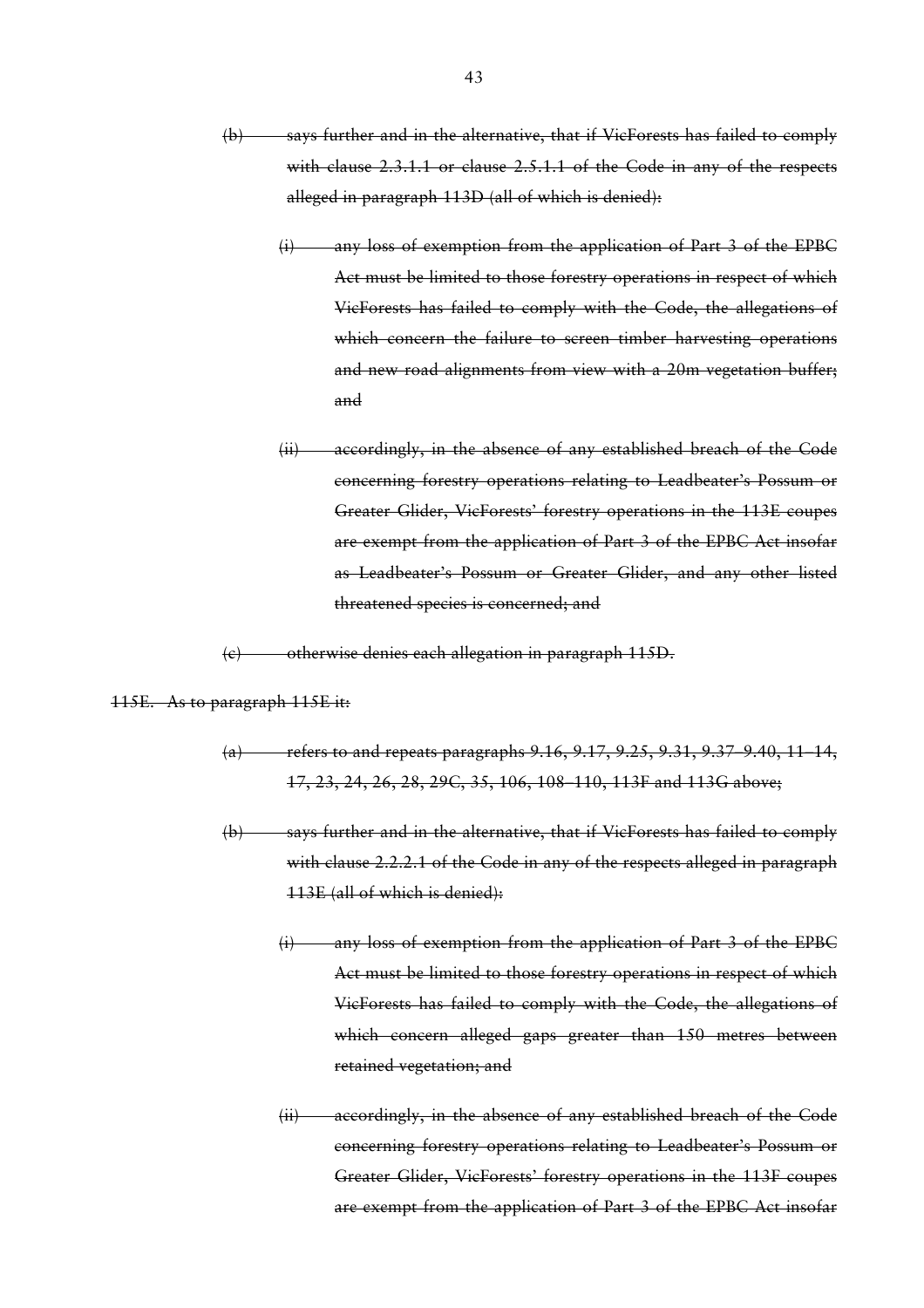as Leadbeater's Possum or Greater Glider, and any other listed threatened species is concerned; and

(c) otherwise denies each allegation in paragraph 115E.

116. As to paragraph 116 it:

- (a) refers to and repeats paragraphs 9.5, 9.6, 9.12–9.15, 9.17, 9.18, 9.20, 9.26, 9.30, 9.32–9.36, 11–14, 22, 24, 25, 27, 29–29B, 40, 106, 108– 113A and 113G above; and
- (b) otherwise denies each allegation in paragraph 116

#### 116A. As to paragraph 116A it:

 $(a)$  refers to and repeats paragraphs 9, 11–14, 30, 40, 106, 108–113A and 113G above; and

(b) otherwise denies each allegation in paragraph 116A.

# **Proposed logging is a contravention of the EPBC Act**

#### 116BA. As to paragraph 116BA it:

- (a) refers to and repeats paragraphs  $10.1$ –10.8, 10.11–10.16, 10.18–10.20, 10.22–10.31, 10.32A, 10.34, 11, 13, 14, 14A, 15, 41, 42–70B, 107–109, 111, 113H, 113I and sub-paragraph 115AA(b) above; and
- (b) otherwise denies each allegation in paragraph 116BA.

#### 116BB. As to paragraph 116BB it:

- (a) refers to and repeats paragraphs 10, 11, 14, 14A, 16, 72, 73–104F, 107– 109, 111, 113H and 113I above; and
- (b) otherwise denies each allegation in paragraph 116BB.

# 116BC. As to paragraph 116BC it:

(a) refers to and repeats paragraphs  $10.1, 10.8, 10.11, 10.16, 10.18, 10.20$ , 10.22–10.31, 10.32A, 10.34, 11, 13, 14, 14A, 15, 41A, 71, 107–109, 111, 113H, 113I and sub-paragraph 115AA(b) above; and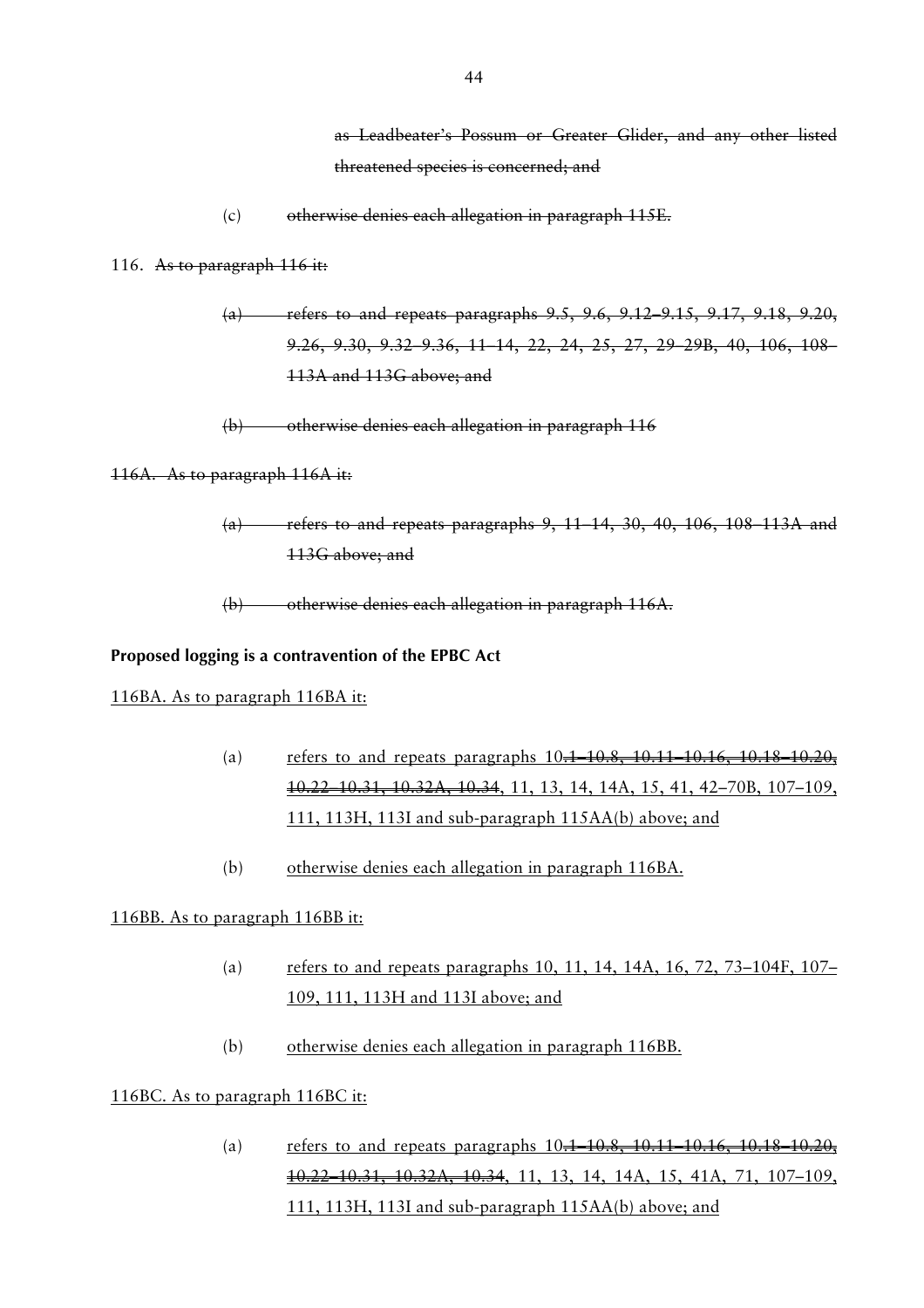(b) otherwise denies each allegation in paragraph 116BC.

### 116BD. As to paragraph 116BD it:

- (a) refers to and repeats paragraphs 10, 11, 14, 14A, 16, 72A, 105, 107–109, 111, 113H and 113I above; and
- (b) otherwise denies each allegation in paragraph 116BD.

116B. As to paragraph 116B it:

- (a) refers to and repeats paragraphs 10, 11, 14, 72 104F, 107 109, 111, 113H and 113I above;
- (b) says further and in the alternative, that if VicForests will fail to comply with clause 2.2.2.2 of the Code in any of the respects alleged in paragraph 113H (all of which is denied):
	- (i) any loss of exemption from the application of Part 3 of the EPBC Act must be limited to those forestry operations in respect of which VicForests has failed to comply with the Code, the allegations of which concern Greater Glider only; and
	- (ii) accordingly, in the absence of any established breach of the Code concerning forestry operations relating to Leadbeater's Possum, VicForests' forestry operations in the relevant coupes are exempt from the application of Part 3 of the EPBC Act insofar as Leadbeater's Possum (and any other listed threatened species is concerned except to the extent those forestry operations will breach the precautionary principle concerning Greater Glider); and
- (c) otherwise denies each allegation in paragraph 116B.

### 116C. As to paragraph 116C it:

- (a) refers to and repeats paragraphs 10, 11, 13, 41–70B, 107–109, 111, 113H 113I and 116B(b) above; and
- (b) otherwise denies each allegation in paragraph 116C.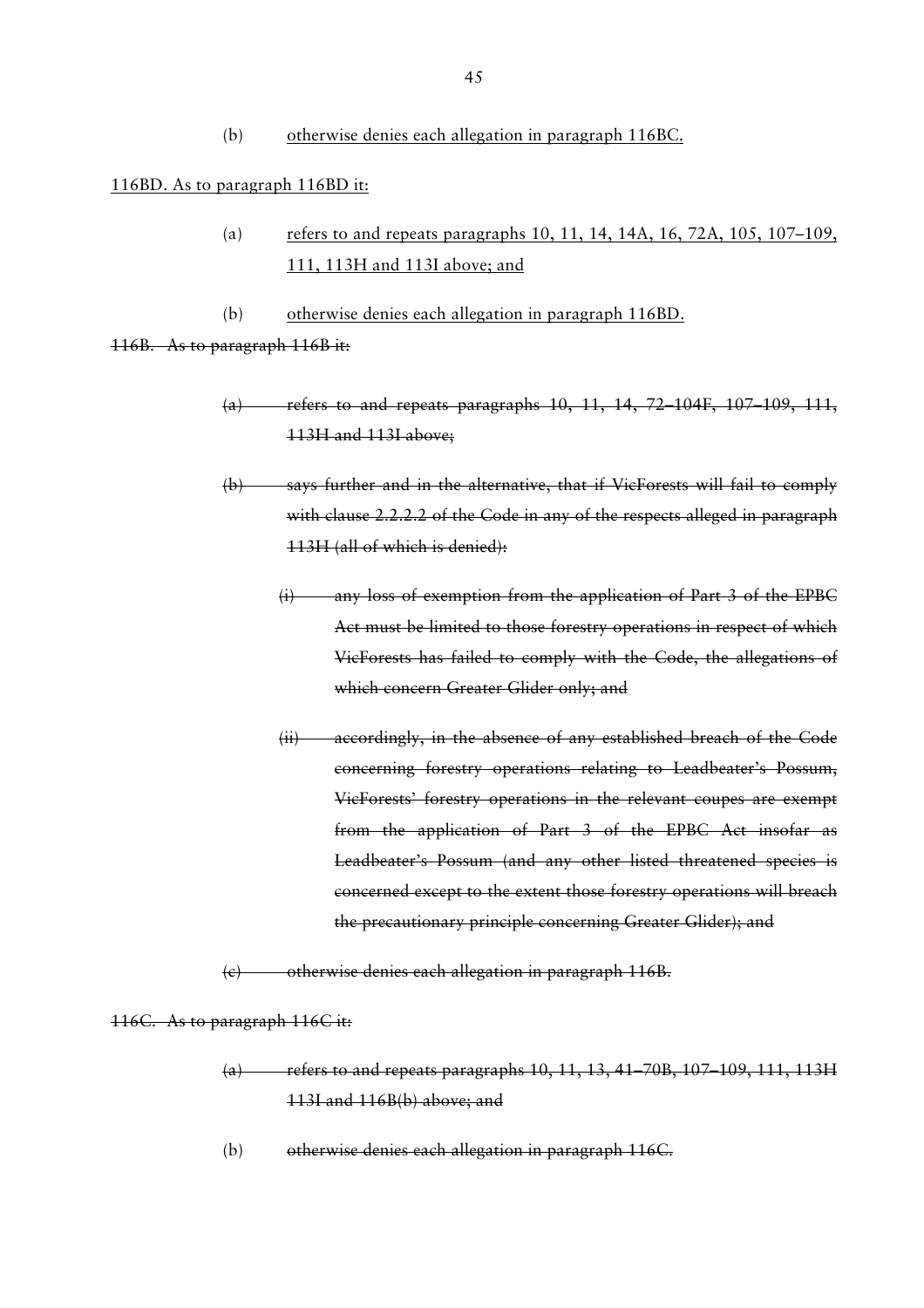# **Past and proposed logging is a breach of the EPBC Act**

### 119A. As to paragraph 119A it:

- (a) refers to and repeats paragraphs  $9.12, 9.16-9.21, 9.25, 9.26, 9.31, 9.32$ , 9.35–9.40, 10.1–10.8, 10.11–10.16, 10.18–10.20, 10.22–10.31, 10.32A, 10.34, 11–13, 14, 14A, 15, 105A, 105B, 106–113I and sub-paragraphs 115AA(b), 115AE(b), 115BB(b), 115CB(b), 115DA(b) and 115EA(b) above;
- (b) and otherwise denies each allegation in paragraph 119A.

# 119B. As to paragraph 119B it:

- (a) refers to and repeats paragraphs 9.5, 9.6, 9.12–9.15, 9.17, 9.18, 9.20, 9.26, 9.30, 9.32–9.36, 9.41, 10, 11, 14, 14A, 16, 105C, 105D, 106–113E, 113G–113I and sub-paragraph 115AA(b), 115AE(b), 115BB(b), 115CB(b) and 115DA(b) above; and
- (b) otherwise denies each allegation in paragraph 119B.

# **Claim for relief**

120. By reason of the foregoing VicForests denies the applicant is entitled to any of the relief claimed or to any relief against VicForests at all.

I G WALLER

H L REDD

R V HOWE

Date: 29 June 2018 13 September 26 October 2018 22 January 2019 22 February 2019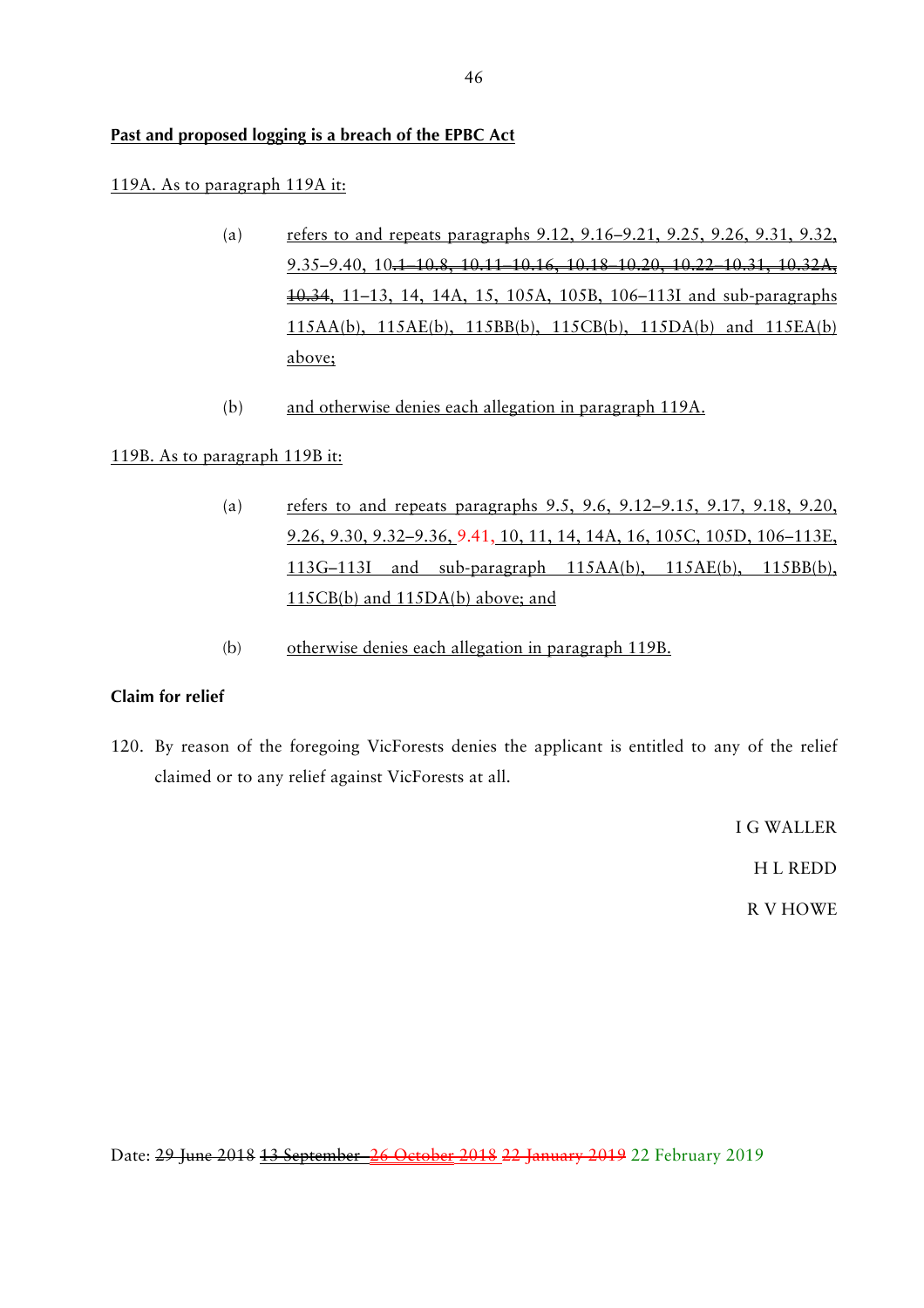$\mathcal{A}_{1}$  $\mathcal{A}$ 

Signed by Alex Wolff Lawyer for the Respondent

This pleading was prepared by Alex Wolff, lawyer